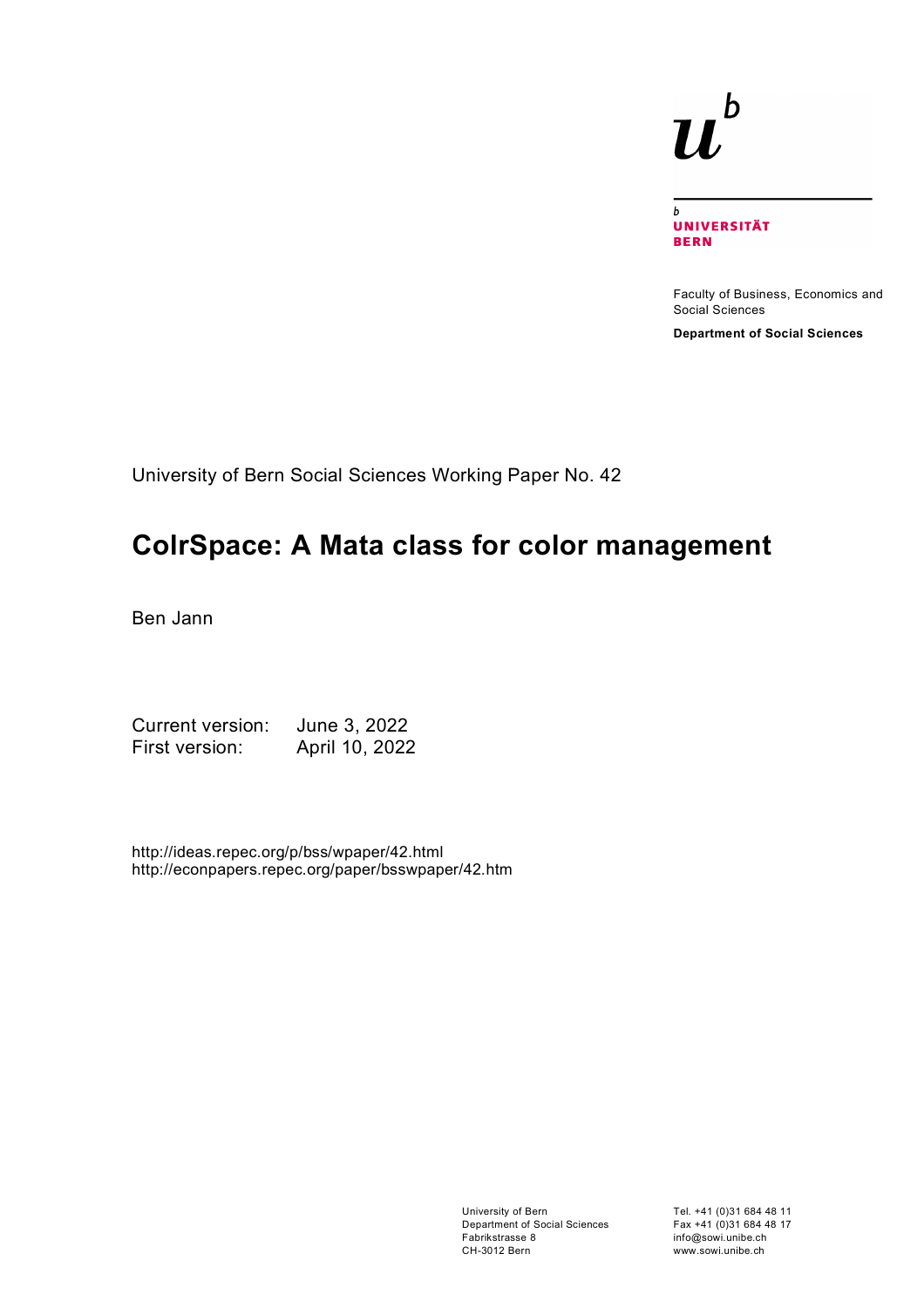# <span id="page-1-0"></span>ColrSpace: A Mata class for color management

Ben Jann Institute of Sociology University of Bern <ben.jann@unibe.ch>

Abstract. ColrSpace is a class-based color management system implemented in Mata. It supports a wide variety of color spaces and translations among them, provides color generators and a large collection of named palettes, and features functionality such as color interpolation, grayscale conversion, or color vision deficiency simulation. ColrSpace requires Stata 14.2 or newer.

Keywords: Stata, Mata, Colrspace, color, color palette, colormap, color generator, color interpolation, color mixing, color vision deficiency, color blindness, grayscale conversion, color difference, color contrast, color space, RGB, HSV, HSL, CMYK, CIE 1931 XYZ, CIELAB, CIELUV, HCL, CIECAM02, gamma compression, chromatic adaption, hue, brightness, luminance, lightness, chroma, chromaticity, colorfulness, saturation, opacity, perceptually uniform, colorblind-friendly, web colors

## **Contents**

| $\mathbf{1}$   |     | Introduction                                                                      | $\bf{2}$ |
|----------------|-----|-----------------------------------------------------------------------------------|----------|
| $\bf{2}$       |     | <b>Installation</b>                                                               | $\bf{2}$ |
| 3              |     | Overview of color spaces                                                          | 3        |
| $\overline{4}$ |     | Initialize a ColrSpace object                                                     | 7        |
| 5.             |     | Display contents and set meta data                                                | 8        |
| 6              |     | Define and transform colors                                                       | 10       |
|                | 6.1 | String input/output (Stata interface) $\ldots \ldots \ldots \ldots \ldots \ldots$ | 10       |
|                | 6.2 | Color palettes and color generators $\dots \dots \dots \dots \dots \dots \dots$   | 17       |
|                | 6.3 |                                                                                   | 24       |
|                | 6.4 |                                                                                   | 27       |
|                | 6.5 |                                                                                   | 30       |
|                | 6.6 |                                                                                   | 33       |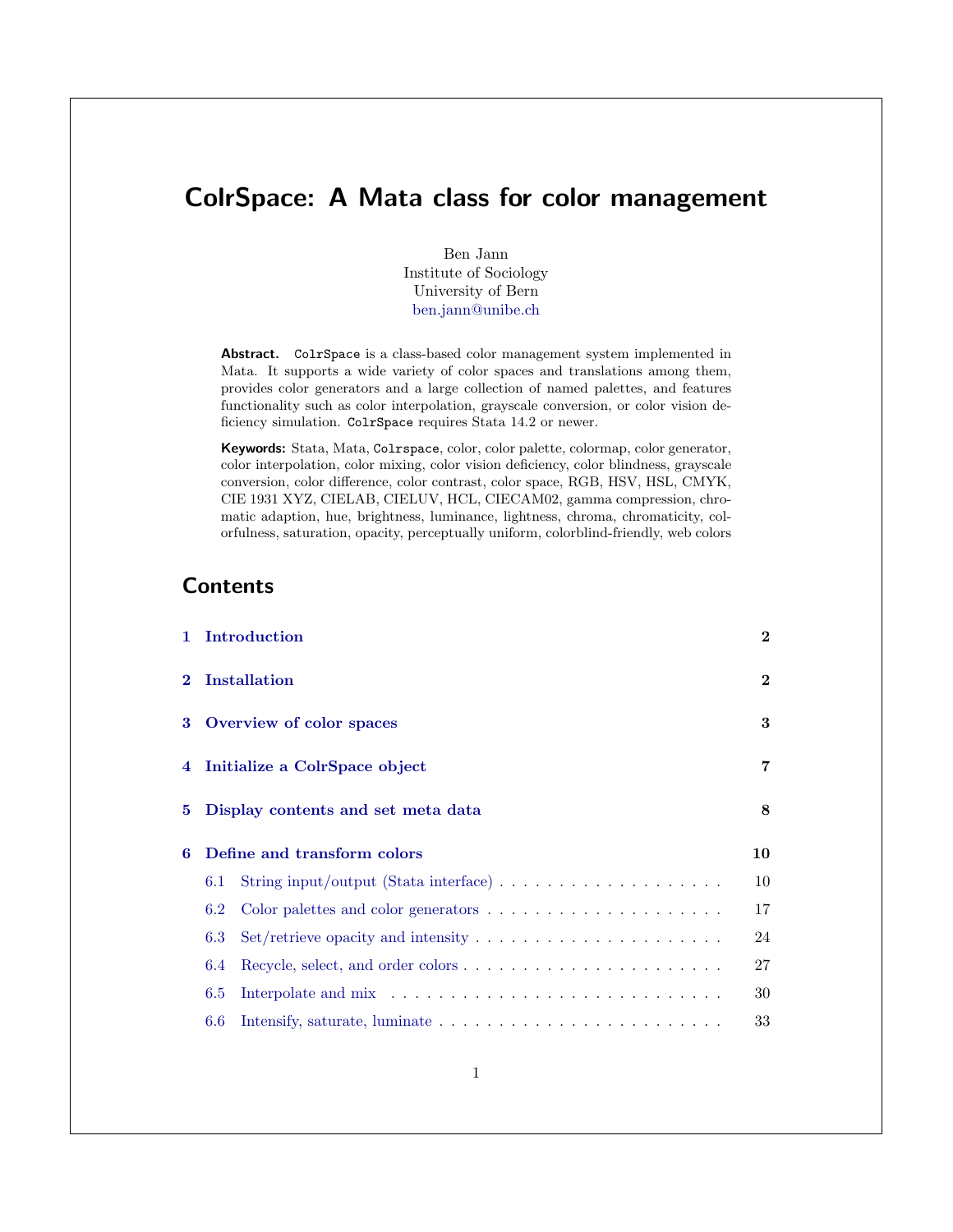|   | 6.7 |                                                                                   | 36 |
|---|-----|-----------------------------------------------------------------------------------|----|
|   | 6.8 |                                                                                   | 37 |
|   | 6.9 |                                                                                   | 38 |
|   |     | 6.10 Import/export colors in various spaces $\dots \dots \dots \dots \dots \dots$ | 42 |
|   |     |                                                                                   | 44 |
|   |     |                                                                                   |    |
| 7 |     | <b>Settings</b>                                                                   | 48 |
|   | 7.1 | Display overview of color space settings $\dots \dots \dots \dots \dots$          | 48 |
|   | 7.2 |                                                                                   | 49 |
|   | 7.3 |                                                                                   | 52 |
|   | 7.4 |                                                                                   | 53 |
|   | 7.5 | Default coefficients for J'M'h and $J'a'b' \dots \dots \dots \dots \dots \dots$   | 53 |
|   | 7.6 |                                                                                   | 54 |
| 8 |     | Alphabetical index of functions                                                   | 55 |
| 9 |     | Source code and certification script                                              | 57 |
|   |     | <b>10 References</b>                                                              | 57 |

# <span id="page-2-0"></span>1 Introduction

The ColrSpace package provides a full-blown color management system written in Mata. It supports a wide variety of color spaces and translations among them, provides color generators and a large collection of colormaps, named palettes, and named colors, and features functionality such as color interpolation, grayscale conversion, or color vision deficiency simulation.

ColrSpace is primarily intended for use by programmers and the purpose of this document is to provide comprehensive documentation of the ColrSpace class system. Although interactive use of ColrSpace is possible, most applied users will find it easier to work with canned Stata commands such as colorpalette and colorcheck, which are built upon ColrSpace (for colorpalette see [Jann](#page-58-0) [2018\)](#page-58-0).

# <span id="page-2-1"></span>2 Installation

ColrSpace requires Stata 14.2 or newer. A compiled version of ColrSpace is available from the SSC Archive. To install ColrSpace type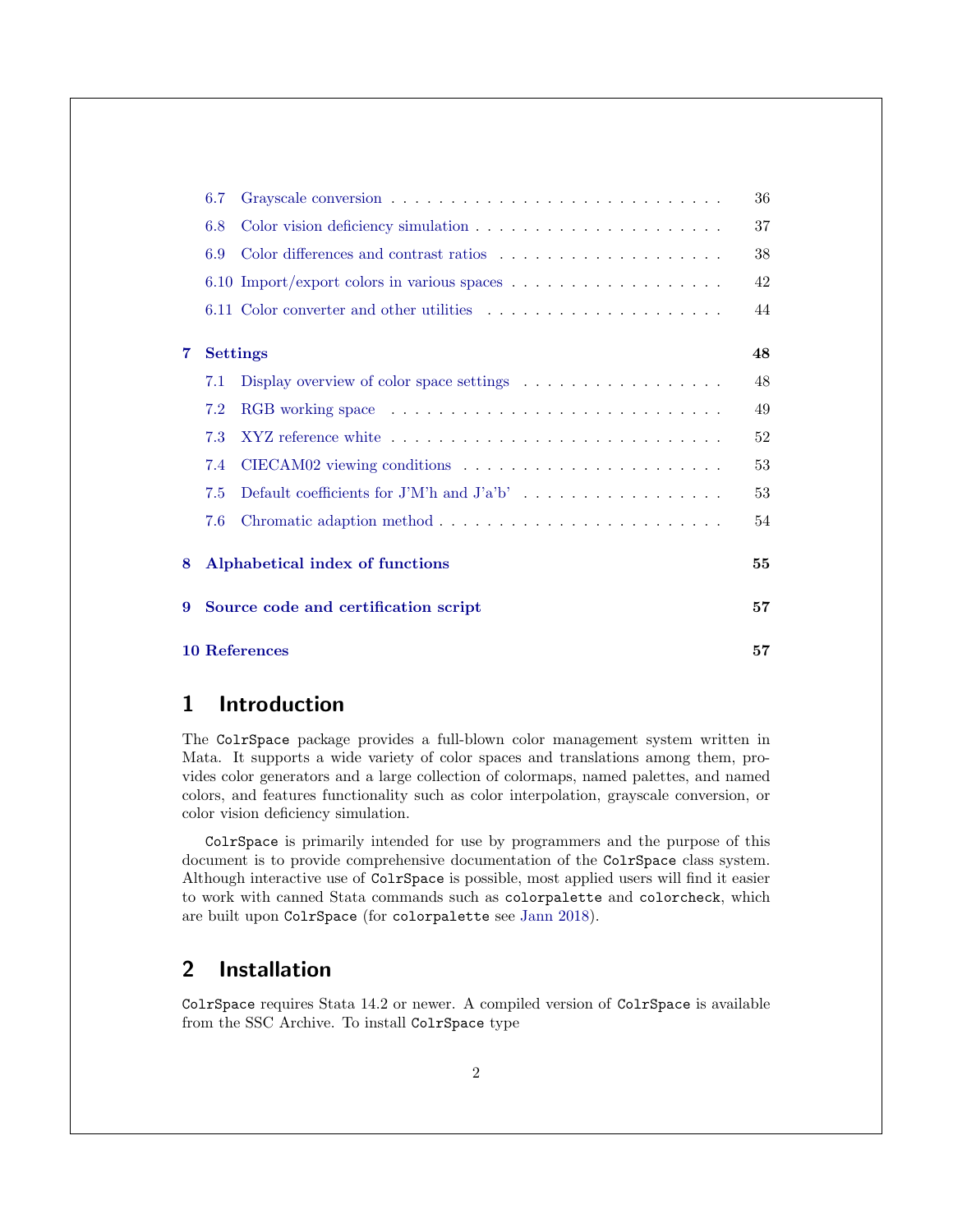. ssc install colrspace, replace

Some of the examples below make use of the colorpalette command, which is part of the palettes package [\(Jann](#page-58-0) [2018\)](#page-58-0). To install the palettes package, type

. ssc install palettes, replace

ColrSpace and palettes are also available on GitHub; see [github.com/benjann/](https://github.com/benjann/colrspace) [colrspace](https://github.com/benjann/colrspace) and [github.com/benjann/palettes.](https://github.com/benjann/palettes) To install the packages from GitHub (as an alternative to installing from SSC), type

- . net from https://raw.githubusercontent.com/benjann/colrspace/master/
- . net install colrspace, replace
- . net from https://raw.githubusercontent.com/benjann/palettes/master/
- . net install palettes, replace

# <span id="page-3-0"></span>3 Overview of color spaces

A key feature of ColrSpace is that it can translate between many different color representations. Such translations are used, for example, when interpolating colors. The diagram in [Figure 1](#page-4-0) displays an overview of the different color spaces and coding schemes supported by ColrSpace. The shown acronyms are the names by which the color spaces are referred to in ColrSpace. The diagram also illustrates the path along which colors are transformed from one color space into another. The different color representations are as follows.

- <span id="page-3-1"></span>• [HEX](#page-3-1) is a hex RGB value (hex triplet; see [https://en.wikipedia.org/wiki/Web](https://en.wikipedia.org/wiki/Web_colors) [colors\)](https://en.wikipedia.org/wiki/Web_colors). Examples are "#ffffff" for white or "#1a476f" for Stata's navy. ColrSpace will always return hex colors using their lowercase 6-digit codes. As input, however, uppercase spelling and 3-digit abbreviations are allowed. For example, white can be specified as are "#ffffff", "#FFFFFF", "#fff", or "#FFF".
- <span id="page-3-2"></span>• [RGB](#page-3-2) is an RGB triplet (red, green, blue) in 0–255 scaling (see [https://en.wikipedia.](https://en.wikipedia.org/wiki/RGB_color_model) [org/wiki/RGB](https://en.wikipedia.org/wiki/RGB_color_model) color model). When returning [RGB](#page-3-2) values, ColrSpace will round the values to integers and clip them at 0 and 255.
- <span id="page-3-3"></span>• [RGB1](#page-3-3) is an RGB triplet in 0–1 scaling. ColrSpace does not clip or round the values and may thus return values larger than 1 or smaller than 0. Using unclipped values ensures consistency of translations among different color spaces. To retrieve a matrix of clipped values, you can type

 $C = S$ [.clip\(](#page-48-2)S[.get\(](#page-43-0)"RGB1"), 0, 1)

[RGB1](#page-3-3) is the native format in which ColrSpace stores colors internally. By default, ColrSpace assumes that the colors are in the standard RGB working space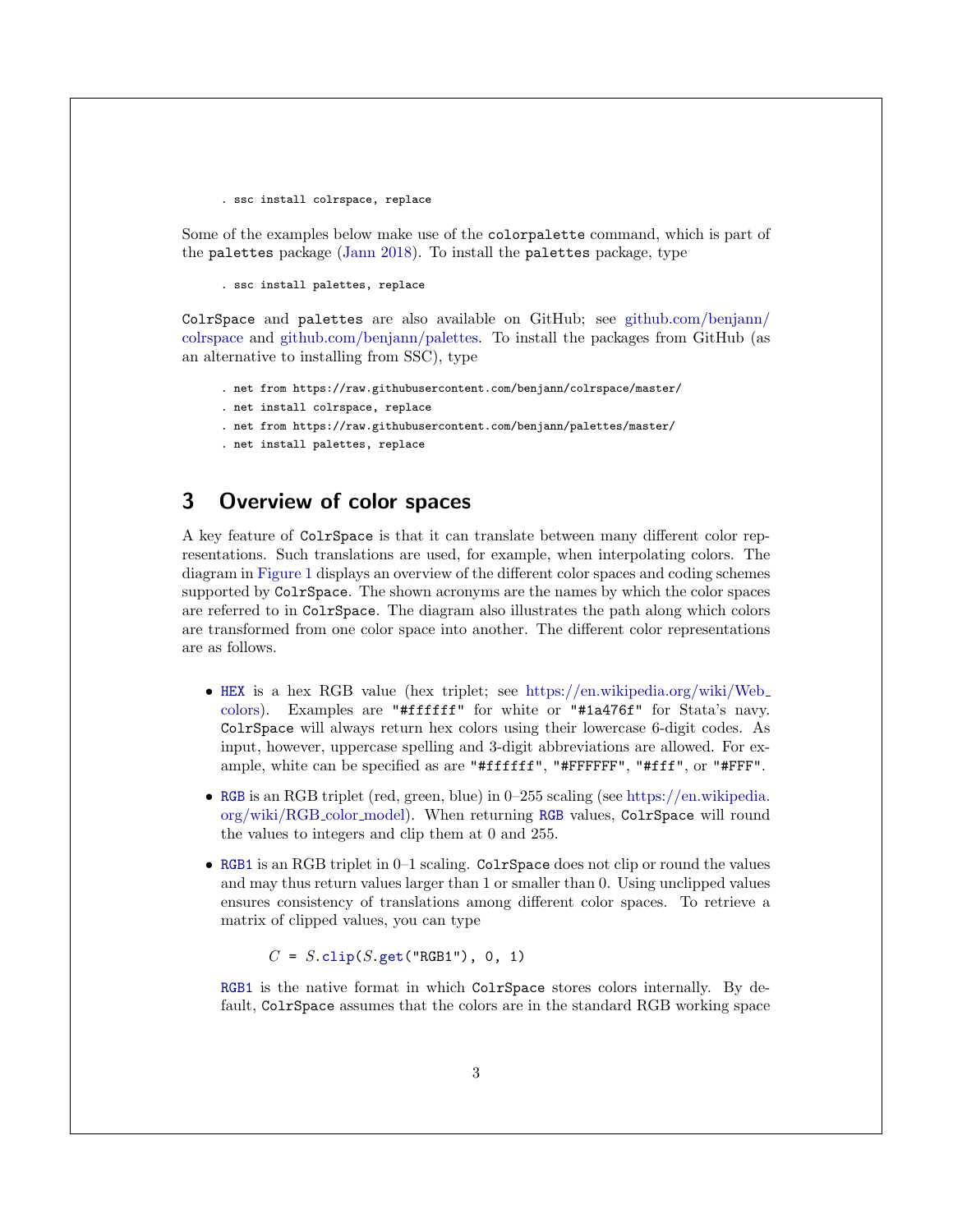

<span id="page-4-0"></span>Figure 1: Color spaces and coding schemes supported by ColrSpace

(" $sRGB"$ ), but this can be changed; see function  $S.\r{rgbspace}$ ). Note that changing the RGB working space after colors have been added to a ColrSpace object will not change the stored values. To transform colors from one RGB working space to another RGB working space, export the colors to [XYZ](#page-5-1) typing  $C = S$ [.get\(](#page-43-0)"XYZ"), change the RGB working space using function  $S.\mathsf{response}()$ , and then reimport the colors typing  $S.\setminus(C, "XYZ").$ 

- <span id="page-4-4"></span>• [lRGB](#page-4-4) stands for linear RGB in 0–1 scaling, that is, [RGB1](#page-3-3), from which [gamma](#page-50-0) [compression](#page-50-0) has been removed.
- <span id="page-4-2"></span>• [HSV](#page-4-2) is a color triplet in the HSV (hue, saturation, value) color space. Hue is in degrees of the color wheel  $(0-360)$ , saturation and value are numbers in [0,1]. ColrSpace uses the procedure described in [https://en.wikipedia.org/wiki/HSL](https://en.wikipedia.org/wiki/HSL_and_HSV) and [HSV](https://en.wikipedia.org/wiki/HSL_and_HSV) to translate between HSV and RGB.
- <span id="page-4-1"></span>• [HSL](#page-4-1) is a color triplet in the HSL (hue, saturation, lightness) color space. Hue is in degrees of the color wheel (0–360), saturation and lightness are numbers in [0, 1]. ColrSpace uses the procedure described in [https://en.wikipedia.org/wiki/](https://en.wikipedia.org/wiki/HSL_and_HSV) HSL and [HSV](https://en.wikipedia.org/wiki/HSL_and_HSV) to translate between HSL and RGB.
- <span id="page-4-3"></span>• [CMYK](#page-4-3) is a CMYK quadruplet (cyan, magenta, yellow, black) in 0–255 scaling. When returning CMYK values, ColrSpace will round the values to integers and clip them at 0 and 255. There is no unique standard method to translate between CMYK and RGB, as translation is device-specific. ColrSpace uses the same translation as is implemented in official Stata (for CMYK to RGB see program setcmyk in file color.class; for RGB to CMYK see program rgb2cmyk in file palette.ado).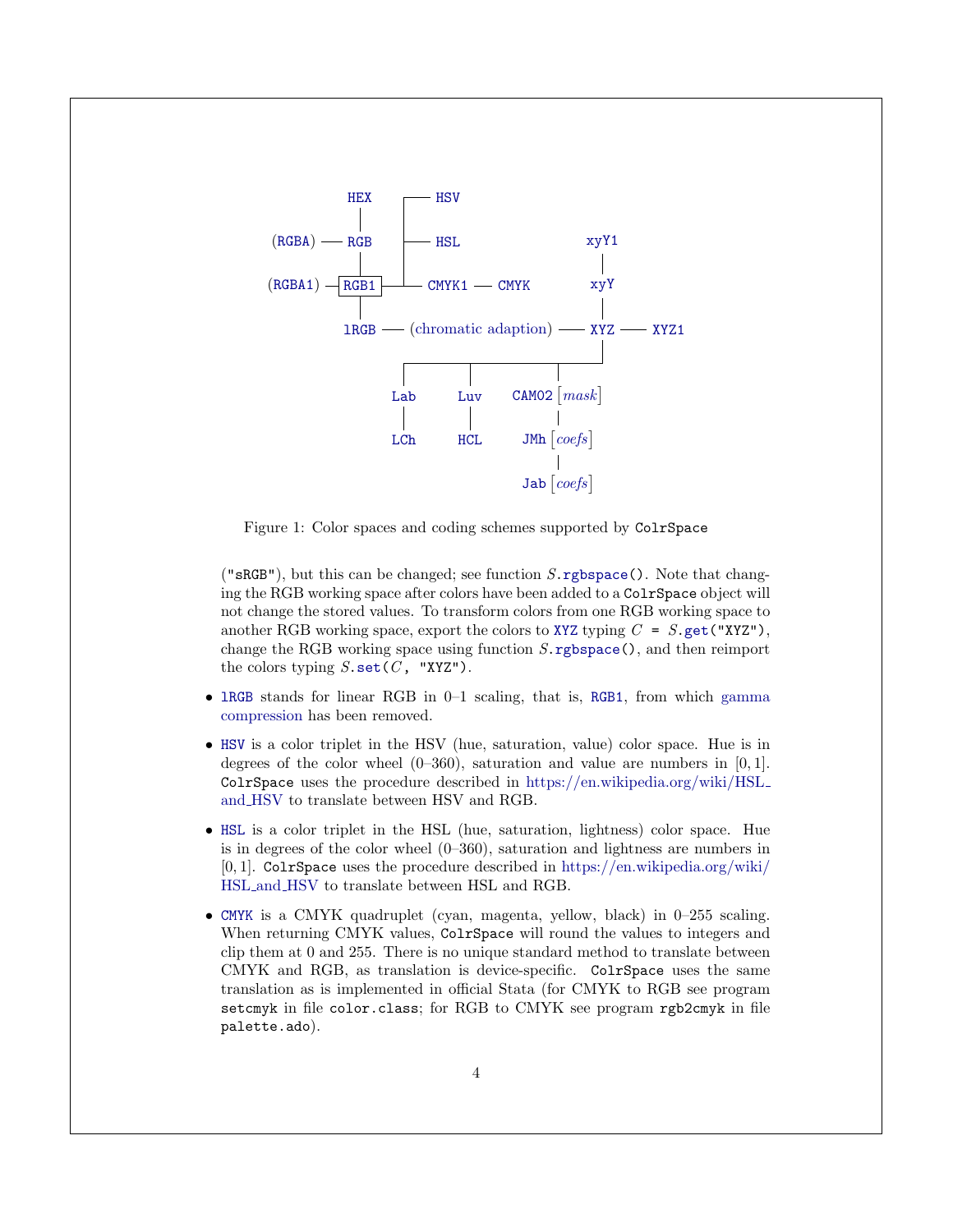<span id="page-5-0"></span>• [CMYK1](#page-5-0) is a CMYK quadruplet (cyan, magenta, yellow, black) in 0–1 scaling. ColrSpace does not clip or round the values and may thus return values larger than 1 or smaller than 0. To retrieve a matrix of clipped values, you can type

 $C = S$ [.clip\(](#page-48-2) $S$ [.get\(](#page-43-0)"CMYK1"), 0, 1)

See [CMYK](#page-4-3) for additional information.

- <span id="page-5-1"></span>• [XYZ](#page-5-1) is a CIE 1931 XYZ tristimulus value in  $Y_{\text{white}} = 100$  scaling. See [https:](https://en.wikipedia.org/wiki/CIE_1931_color_space) [//en.wikipedia.org/wiki/CIE](https://en.wikipedia.org/wiki/CIE_1931_color_space) 1931 color space for background information. XYZ values are defined with respect to a reference white; see function  $S$ [.xyzwhite\(](#page-52-0)). The default illuminant used by ColrSpace to define the reference white is "D65" (noon daylight for a CIE 1931 2° standard observer). To transform RGB to CIE XYZ, ColrSpace first removes [gamma compression](#page-50-0) to obtain linear RGB ([lRGB](#page-4-4)) and then transforms linear RGB to XYZ using an appropriate transformation matrix (see, e.g., [Pascale](#page-59-0) [2003](#page-59-0) for detailed explanations of both steps), possibly applying [chromatic adaption](#page-54-0) to take account of a change in the reference white between the RGB working space and the XYZ color space.
- <span id="page-5-4"></span>• [XYZ1](#page-5-4) is a CIE [XYZ](#page-5-1) tristimulus value in  $Y_{\text{white}} = 1$  scaling. See XYZ for additional information.
- <span id="page-5-2"></span>• [xyY](#page-5-2) is a CIE xyY triplet, where x (cyan to red for y around .2) and y (magenta to green for x around .2) are the chromaticity coordinates in [0, 1], with  $x + y \le 1$ , and Y is the luminance in  $Y_{\text{white}} = 100$  scaling (Y in CIE xyY is the same as Y in CIE XYZ). ColrSpace uses the procedure described in [https://en.wikipedia.org/](https://en.wikipedia.org/wiki/CIE_1931_color_space) [wiki/CIE](https://en.wikipedia.org/wiki/CIE_1931_color_space) 1931 color space to translate between XYZ and xyY.
- <span id="page-5-3"></span>• [xyY1](#page-5-3) is a CIE [xyY](#page-5-2) triplet, with Y in  $Y_{white} = 1$  scaling. See xyY for additional information.
- <span id="page-5-5"></span>• [Lab](#page-5-5) is a color triplet in the CIE  $L^*a^*b^*$  color space.  $L^*$  in [0, 100] is the lightness of the color,  $a^*$  is the green (−) to red (+) component,  $b^*$  is the blue (−) to yellow (+) component. The range of  $a^*$  and  $b^*$  is somewhere around  $\pm 100$  for typical colors. ColrSpace uses the procedure described in [https://en.wikipedia.](https://en.wikipedia.org/wiki/CIELAB_color_space) [org/wiki/CIELAB](https://en.wikipedia.org/wiki/CIELAB_color_space)\_color\_space to translate between XYZ and CIE  $L^*a^*b^*$ .
- <span id="page-5-6"></span>• [LCh](#page-5-6) is a color triplet in the CIE LCh color space (cylindrical representation of CIE  $L^*a^*b^*$ ). L (lightness) in [0, 100] is the same as  $L^*$  in CIE  $L^*a^*b^*$ , C (chroma) is the relative colorfulness (with typical values in a range of  $0-100$ , although higher values are possible), h (hue) is the angle on the color wheel in degrees  $(0-360)$ . See [https://en.wikipedia.org/wiki/CIELAB](https://en.wikipedia.org/wiki/CIELAB_color_space) color space.
- <span id="page-5-7"></span>• [Luv](#page-5-7) is a color triplet in the CIE  $L^*u^*v^*$  color space.  $L^*$  in [0, 100] is the lightness of the color,  $u^*$  is the green (−) to red (+) component,  $v^*$  is the blue (−) to yellow (+) component. The range of  $u^*$  and  $v^*$  is somewhere around  $\pm 100$  for typical colors. ColrSpace uses the procedure described in [https://en.wikipedia.](https://en.wikipedia.org/wiki/CIELUV) [org/wiki/CIELUV](https://en.wikipedia.org/wiki/CIELUV) to translate between XYZ and CIE  $L^*u^*v^*$ .  $L^*$  in CIE  $L^*u^*v^*$ is the same as  $L^*$  in CIE  $L^*a^*b^*$ .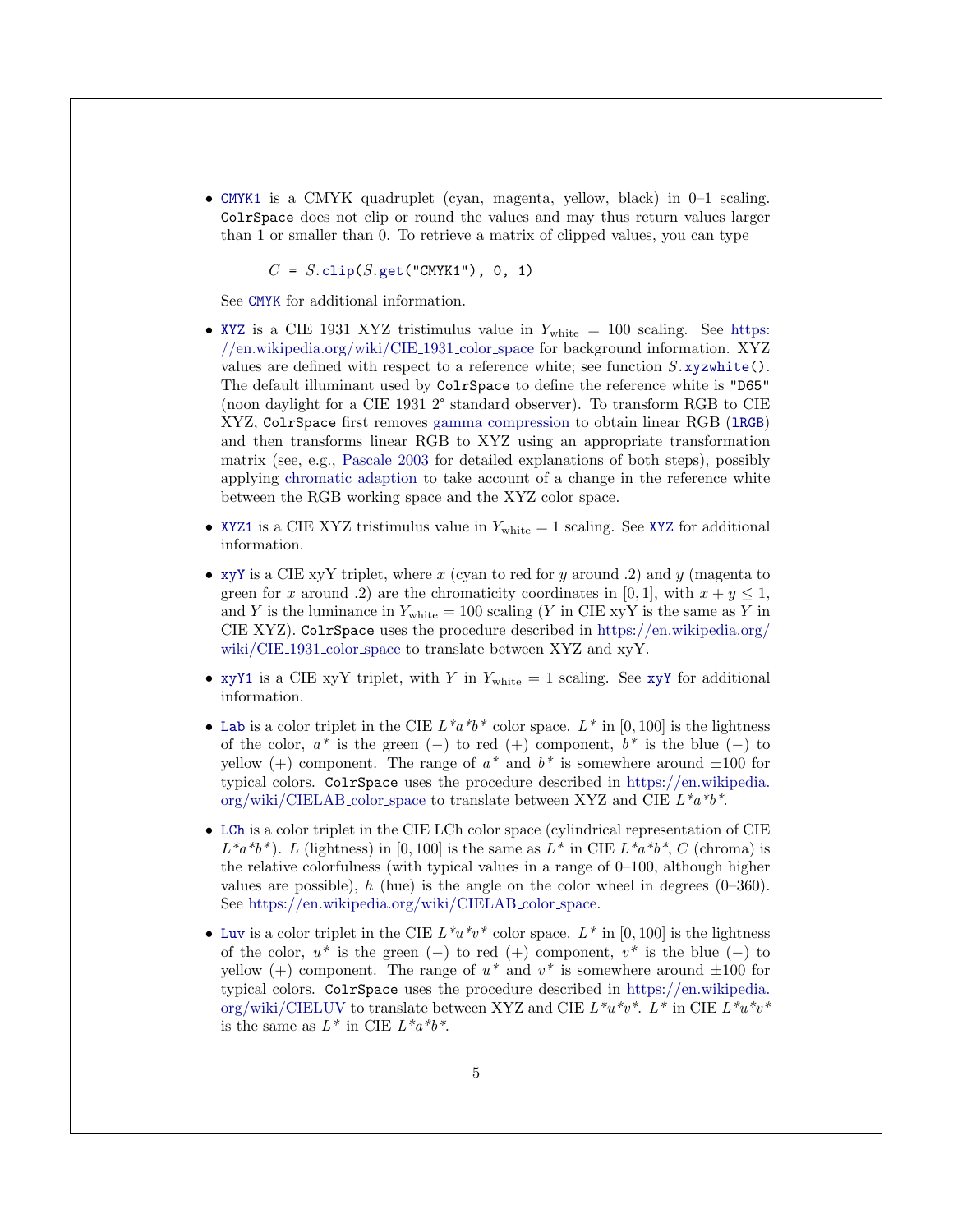- <span id="page-6-1"></span>• [HCL](#page-6-1) is a color triplet in the HCL color space (cylindrical representation of CIE  $L^*u^*v^*$ ). H (hue) is the angle on the color wheel in degrees (0–360), C (chroma) is the relative colorfulness (with typical values in a range of  $0-100$ , although higher values are possible), L (lightness) in [0, 100] is the same as  $L^*$  in CIE  $L^*u^*v^*$ . See [https://en.wikipedia.org/wiki/CIELUV.](https://en.wikipedia.org/wiki/CIELUV)
- <span id="page-6-2"></span>• [CAM02](#page-6-2) is a color value in the CIECAM02 color space. See [Luo and Li](#page-59-1) [\(2013\)](#page-59-1) for details. In ColrSpace, CIECAM02 is specified as

"CAMO2  $\lceil mask \rceil$ "

where optional *mask* selects the CIECAM02 attributes. The supported attributes are  $\Omega$  (brightness), J (lightness), M (colourfulness), C (chroma), s (saturation), h (hue angle), and H (hue composition). For example, you could type

 $C = S.get("CAMO2 QJMCshH")$  $C = S.get("CAMO2 QJMCshH")$  $C = S.get("CAMO2 QJMCshH")$ 

to obtain a  $n \times 7$  matrix containing all available attributes for each color. When importing colors, e.g. using  $S.\text{colors}()$  or  $S.\text{set}()$ , mask must contain at least one of Q and J, at least one of M, C, and s, and at least one of h and H. If mask is omitted, ColrSpace assumes "CAM02 JCh".

<span id="page-6-3"></span>• [JMh](#page-6-3) is a color triplet in the CIECAM02-based perceptually uniform  $J'M'h$  color space. See [Luo and Li](#page-59-1) [\(2013,](#page-59-1) chapter 2.6.1) and [Luo et al.](#page-58-1) [\(2006\)](#page-58-1) for details. In ColrSpace,  $J'M'h$  is specified as

"JMh  $\left[ \text{coeffs} \right]$ "

where optional *coefs* selects the transformation coefficients. *coefs* can be

- UCS or LCD
- or SCD
- or  $K_L$   $c_1$   $c_2$

(lowercase spelling and abbreviations allowed). "JMh UCS" is equivalent to "JMh 1 .007 .0228", "JMh LCD" is equivalent to "JMh .77 .007 .0053", "JMh SCD" is equivalent to "JMh 1.24 .007 .0363". If coefs is omitted, the default coefficients as set by  $S.\text{ucscoefs}()$  will be used.

<span id="page-6-4"></span>• [Jab](#page-6-4) is a color triplet in the CIECAM02-based perceptually uniform  $J'a'b'$  color space. See [Luo and Li](#page-59-1) [\(2013,](#page-59-1) chapter 2.6.1) and [Luo et al.](#page-58-1) [\(2006\)](#page-58-1) for details. In ColrSpace,  $J'a'b'$  is specified as

"Jab  $\left[ \textit{coeffs} \right]$ "

where optional *coefs* is as described for [JMh](#page-6-3).

<span id="page-6-0"></span>• [RGBA](#page-6-0) is an opacity-extended RGB value (red, green, blue, alpha), where red, green, and blue are in  $0-255$  scaling and alpha is a number in  $[0, 1]$   $(0 =$  fully transparent,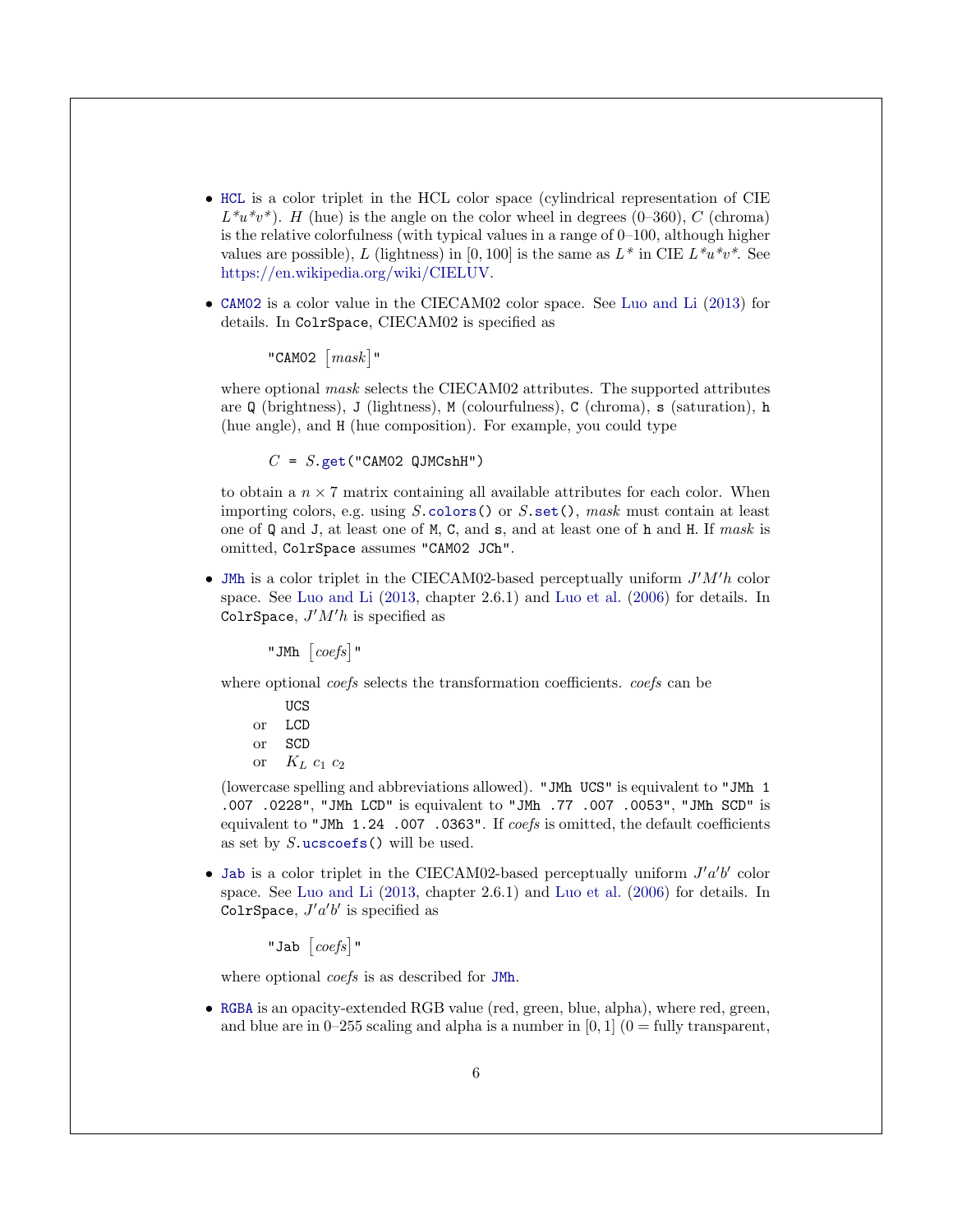$1 = \text{fully opaque}$ . RGBA is not directly supported by S. convert(), but is allowed as input or output format in functions such as  $S$ [.colors\(](#page-10-2)),  $S$ [.set\(](#page-42-1)), or  $S$ [.get\(](#page-43-0)). Alternatively, in S[.colors\(](#page-10-2)), you can use non-extended RGB and specify opacity using Stata's [G] colorstyle syntax; for example "RGBA 26 71 111 0.7" is equivalent to "RGB 26 71 111%70" or "26 71 111%70" (see [subsection 6.1\)](#page-10-1). A further alternative is to manage opacity using  $S.\text{ opacity}()$  or  $S.\text{alpha}()$ .

<span id="page-7-1"></span>• [RGBA1](#page-7-1) is an opacity-extended RGB value (red, green, blue, alpha), where red, green, and blue are in  $0-1$  scaling and alpha is a number in  $[0,1]$   $(0 = \text{fully})$ transparent,  $1 =$  fully opaque). See [RGBA](#page-6-0) for additional information.

Internally, ColrSpace stores colors using their (unclipped) [RGB1](#page-3-3) values and additionally maintains an opacity value (alpha) in  $[0, 1]$  and an intensity adjustment multiplier in [0, 255] for each color.

### <span id="page-7-0"></span>4 Initialize a ColrSpace object

### <span id="page-7-2"></span>Initialize

To initialize a new ColrSpace object, type

 $S = \text{ColrSpace}()$ 

where  $S$  is the name of the object. Alternatively, in non-interactive mode, declare a ColrSpace object as

```
class ColrSpace scalar S
```
Either way, after initialization, the object will be empty, that is, it will contain no colors. The object will be initialized, however, with the following default color space settings:

```
S.rgbspace("sRGB")
S.xyzwhite("D65")
S.\text{viewcond}(20, 64/(5*pi()), "average")
S.ucscoefs("UCS")
S.chadapt("Bfd")
```
Use  $S$  settings() to display the current color space settings of object  $S$ . To restore the above defaults, you can type  $S$ . clears ettings().

### <span id="page-7-3"></span>**Reinitialize**

To reinitialize an existing ColrSpace object, type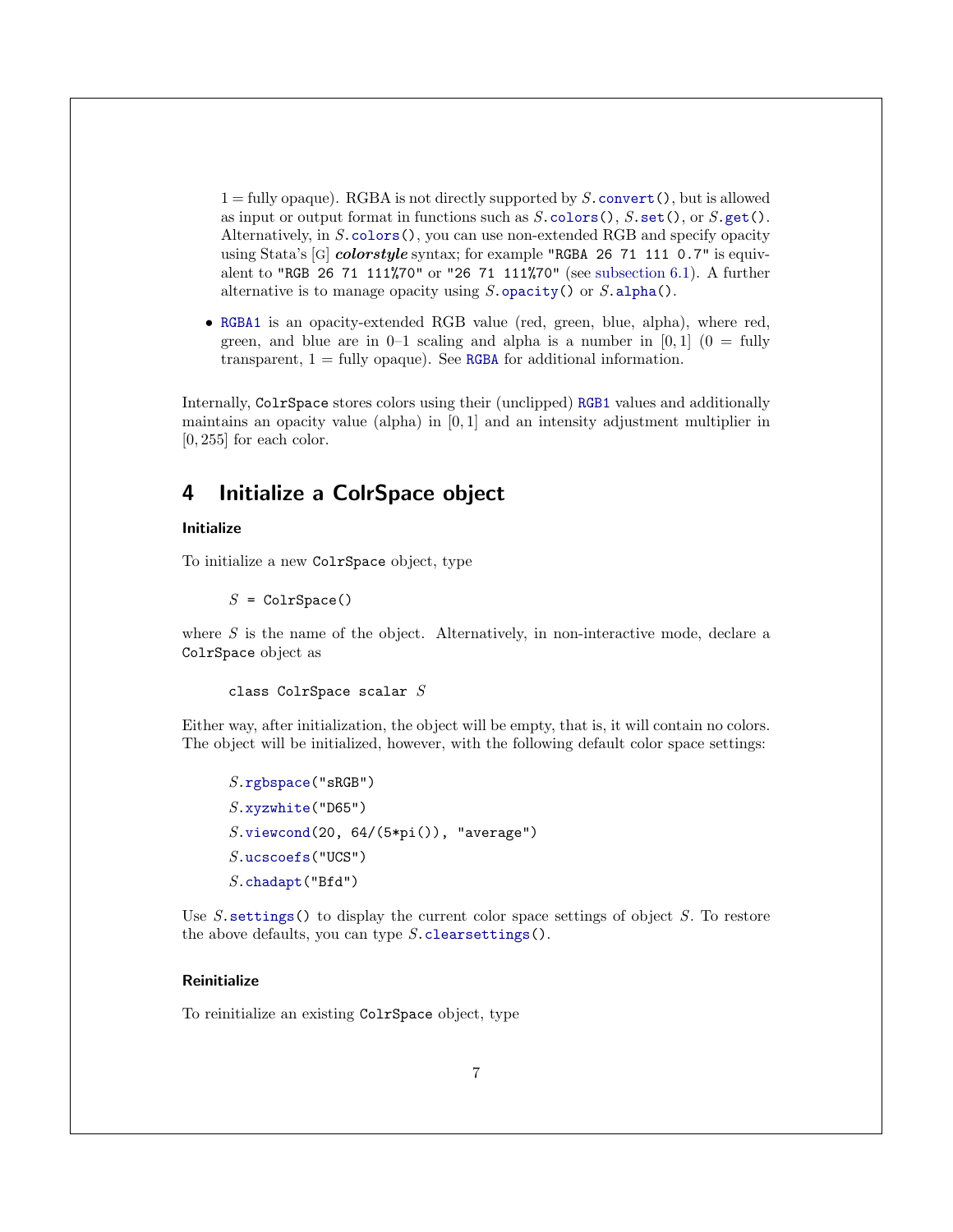### S.clear()

This will remove all colors and meta data from S. Color space settings are not affected by  $S$ .clear(). Use  $S$ [.clearsettings\(](#page-48-1)) if you want to reset the color space settings.

#### <span id="page-8-1"></span>Clear internal look-up tables

Some of the functions below make use of look-up tables for palette names and named colors. ColrSpace stores these tables in  $S$  for reasons of efficiency. To remove these tables, type

```
S.clearindex()
```
This frees a little bit of memory, which may be relevant if you intend to create a lot of ColrSpace objects. The tables will be rebuilt automatically if a function is called that makes use of them.

### <span id="page-8-0"></span>5 Display contents and set meta data

### <span id="page-8-2"></span>Overview of contents

To display an overview of the contents of  $S$ , type

```
S. describe([short])
```
where short  $\neq 0$  suppresses listing the individual colors.

Example

```
: S = ColrSpace()
: S.palette("HTML pink")
: S.describe()
 name() = "HTML pink"
 pclass() = "qualitative"
 note() = "Pink HTML Colors from www.w3schools.com"<br>source() = "https://www.w3schools.com/colors/colors_
           = "https://www.w3schools.com/colors/colors_groups.asp"
 isipolate() = 0
 N() = 6<br>N_added() = 6
 N\_added()Colors() Names() Info()
 1 255 192 203 Pink #FFC0CB<br>2 255 182 193 LightPink #FFB6C1
 2 255 182 193 LightPink #FFB6C1
   3 255 105 180 HotPink #FF69B4
 4 255 20 147 DeepPink #FF1493
 5 219 112 147 PaleVioletRed #DB7093
                         MediumVioletRed
: S.describe(1)
 name() = "HTML pink"
```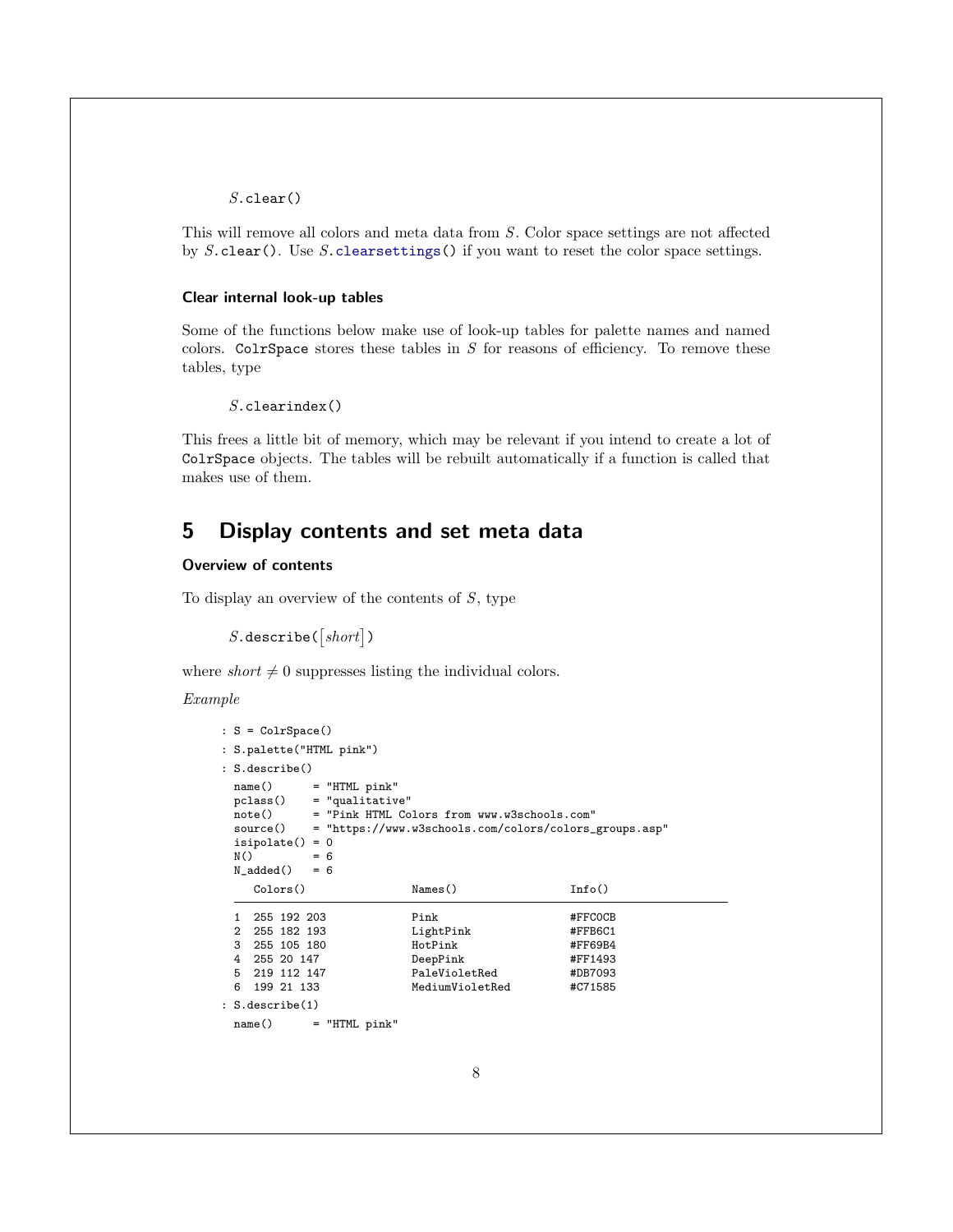```
pclass() = "qualitative"<br>note() = "Pink HTML Co
note() = "Pink HTML Colors from www.w3schools.com"<br>source() = "https://www.w3schools.com/colors/colors
                  = "https://www.w3schools.com/colors/colors_groups.asp"
isipolate() = 0<br>N() = 6= 6<br>= 6
N\_added()
```
### <span id="page-9-1"></span>Number of colors

To retrieve the number of colors defined in  $S$ , type

 $n = S.N$ [\_added]()

S.N() returns the total number of colors; S.N\_added() returns the number of colors added last.

### <span id="page-9-2"></span>Collection name

To assign a name or title to the collection of colors in  $S$ , type

S.name(name)

where *name* is a string scalar. To retrieve the name, type

 $name = S.name()$ 

### <span id="page-9-0"></span>Class

To assign a class to the collection of colors in  $S$ , type

```
S.pclass(class)
```
where *class* is a string scalar such as "qualitative" (or "categorical"), "sequential", "diverging", or "circular" (or "cyclic"). To retrieve the class, type

 $class = S.pclass()$ 

### <span id="page-9-3"></span>Description

To assign a description to the collection of colors in  $S$ , type

S.note(note)

where *note* is a string scalar. To retrieve the description, type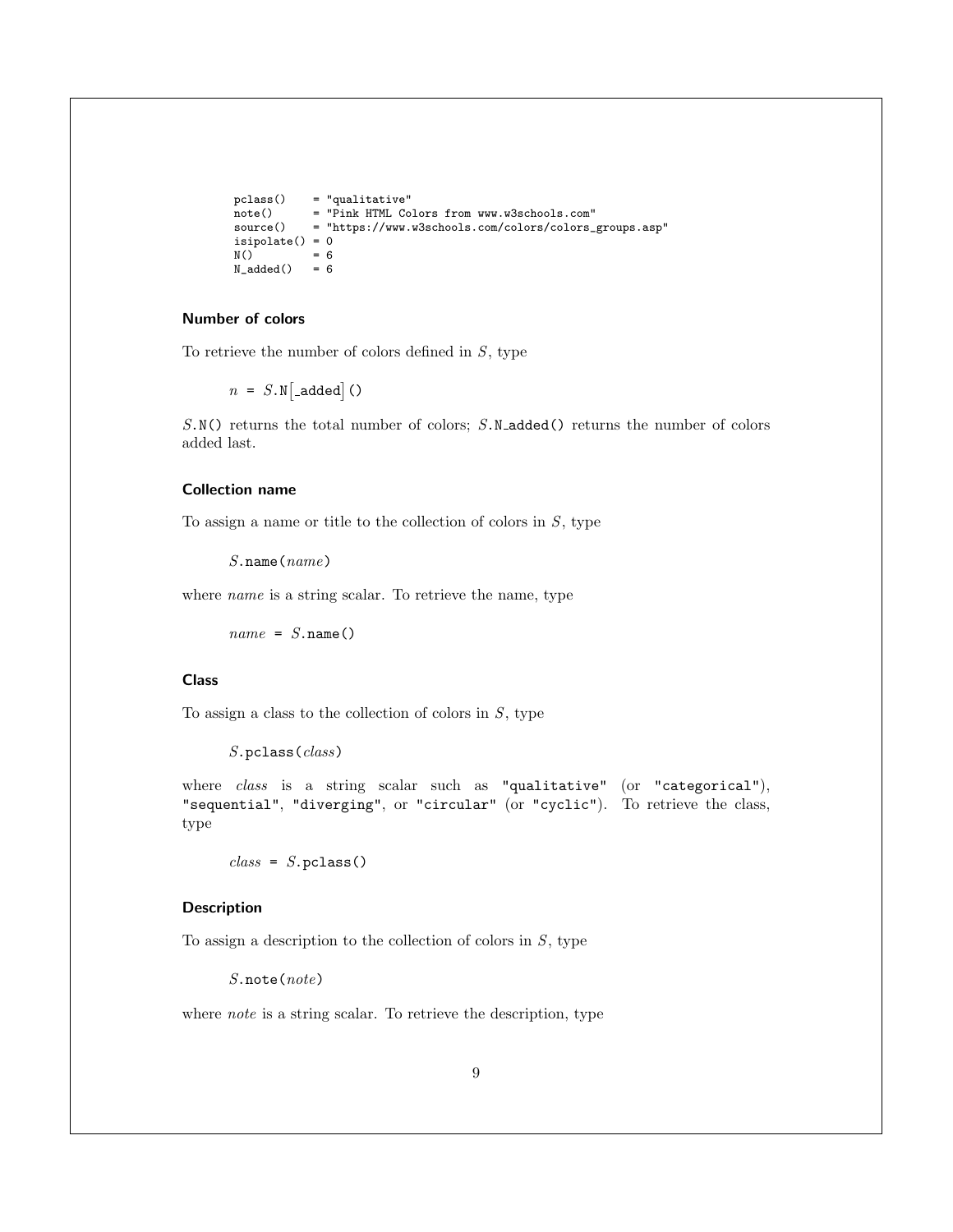$note = S.note()$ 

### <span id="page-10-4"></span>Source

To assign information on the source of the colors in  $S$ , type

S.source(source)

where *source* is a string scalar. To retrieve the source, type

 $source = S.\source()$ 

### <span id="page-10-3"></span>Interpolation status

ColrSpace maintains a  $0/1$  flag of whether colors have been interpolated by  $S.\texttt{ipolate}()$ . To retrieve the status of the flag, type

 $flag = S.isipolate()$ 

### <span id="page-10-0"></span>6 Define and transform colors

### <span id="page-10-1"></span>6.1 String input/output (Stata interface)

#### <span id="page-10-2"></span>Color input

To import colors from a string scalar colors containing a list of color specifications, type

 $S. [add_c] \text{colors} (colors [, \text{ \textit{delimiter}}])$ 

or

$$
rc = S.
$$
 [add.] $colors(colors$ ],  $delimiter$ ])

where string scalar *delimiter* sets the character(s) delimiting the specifications; the default is to assume a space-separated list, i.e.  $delimiter = " "$ . To avoid breaking a specification that contains a delimiting character, enclose the specification in double quotes.  $S.\text{colors}()$  will replace preexisting colors in S by the new colors. Alternatively, use  $S$  add colors () to append the new colors to the existing colors.  $S$ . colors () and S. add colors() perform the same action as S. colors() and S. add colors(), but they return rc instead of aborting if colors contains invalid color specifications. rc will be set to the index of the first offending color specification, or to 0 if all specifications are valid. Also see function  $S$  cvalid() for a way to check whether a color specification is valid.

To import colors from a string vector Colors (each element containing a single color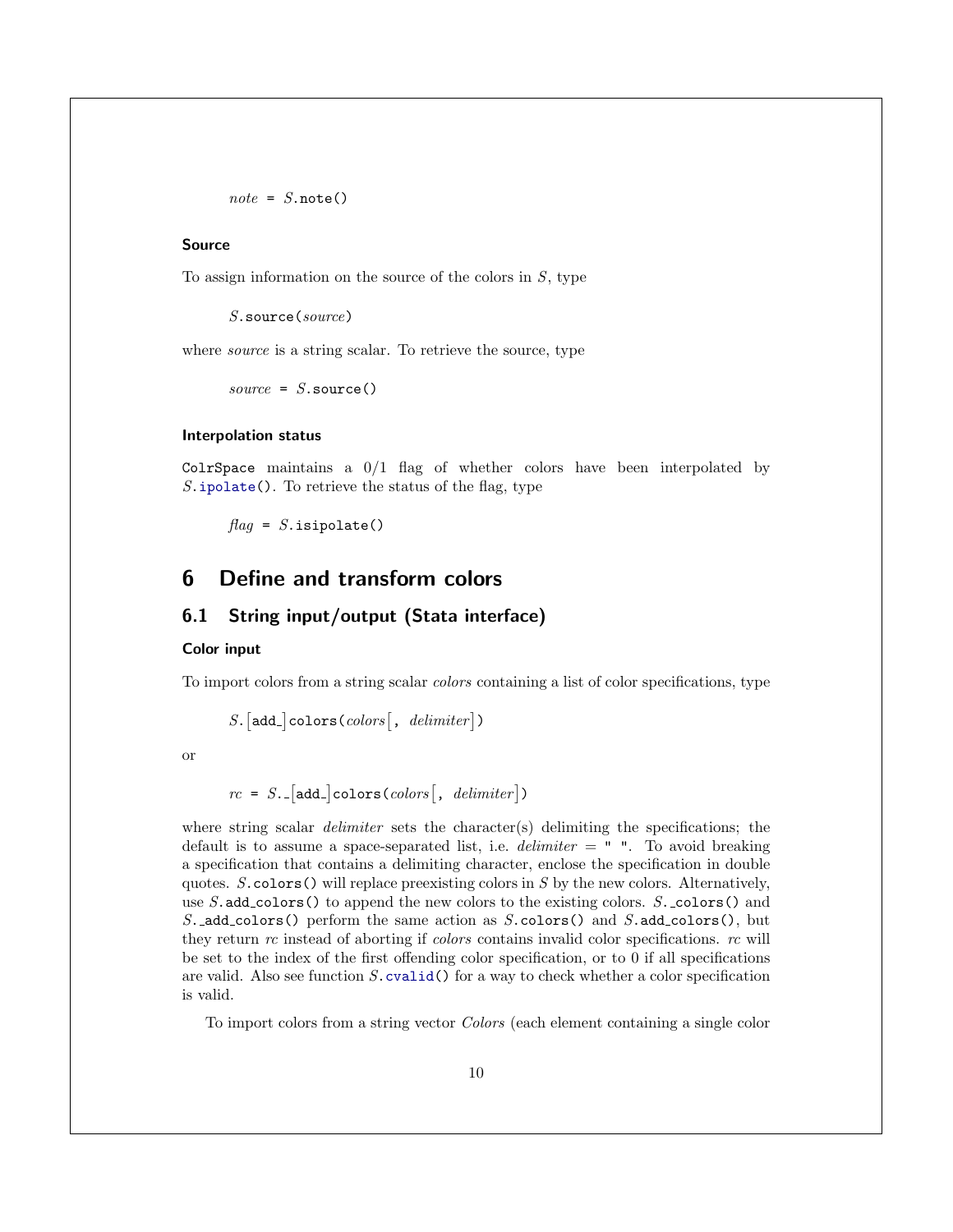specification), type

$$
S.\,[\texttt{add\_Colors}(\mathit{Colors})
$$

or

 $rc = S$ . [add\_]Colors( $Colors$ )

The syntax for a single color specification is

 $color[$  $*#$  $*$  $|$  $*$  $|$  $*$  $|$  $*$  $|$ 

where  $\frac{1}{2}$  sets the opacity (in percent; 0 = fully transparent, 100 = fully opaque),  $\frac{1}{2}$ sets the intensity adjustment multiplier (values between 0 and 1 make the color lighter; values larger than one make the color darker), and color is one of the following:

| name                      | a color name; this includes official Stata's color names as listed in [G] colorstyle,<br>possible user additions provided through style files, as well as a large collection<br>of named colors provided by ColrSpace |
|---------------------------|-----------------------------------------------------------------------------------------------------------------------------------------------------------------------------------------------------------------------|
| $\#rrqqbb$                | 6-digit hex RGB value; white = #FFFFFF or #ffffff, navy = #1A476F or #1a476f                                                                                                                                          |
| $\#rgb$                   | 3-digit abbreviated hex RGB value; white $=$ #FFF or #fff                                                                                                                                                             |
| #  #  #                   | RGB value in 0-255 scaling; navy = "26 71 111"                                                                                                                                                                        |
| # # # #                   | CMYK value in 0-255 or 0-1 scaling; navy = "85 40 0 144" or ".333 .157 0<br>.565"                                                                                                                                     |
| RGB # # #                 | RGB value in $0-255$ scaling; navy = "RGB 26 71 111"                                                                                                                                                                  |
| RGB1 # # #                | RGB value in $0-1$ scaling; navy = "RGB1 .102 .278 .435"                                                                                                                                                              |
| 1RGB $\#$ $\#$ $\#$       | linear RGB value in $0-1$ scaling; navy = "1RGB .0103 .063 .159"                                                                                                                                                      |
| CMYK # # # #              | CMYK value in 0-255 scaling; navy = "CMYK 85 40 0 144"                                                                                                                                                                |
| CMYK1 # # # #             | CMYK value in $0-1$ scaling; navy = "CMYK1 .333 .157 0 .565"                                                                                                                                                          |
| HSV # # #                 | $\text{HSV value:}$ navy = "HSV 208.766.435"                                                                                                                                                                          |
| HSL $\#$ $\#$ $\#$        | $HSL$ value; navy = "HSL 208 .620 .269"                                                                                                                                                                               |
| XYZ $\#$ $\#$ $\#$        | CIE XYZ value in $0-100$ scaling; navy = "XYZ 5.55 5.87 15.9"                                                                                                                                                         |
| XYZ1 # # #                | CIE XYZ value in 0-1 scaling; navy = "XYZ1 .0555 .0587 .159"                                                                                                                                                          |
| $xyY \# # #$              | CIE xyY value with Y in 0–100 scaling; navy = "xyY .203 .215 5.87"                                                                                                                                                    |
| $xyY1 \# # #$             | CIE xyY value with Y in $0-1$ scaling; navy = "xyY1 .203 .215 .0587"                                                                                                                                                  |
| Lab $# # #$               | CIE $L^*a^*b^*$ value; navy = "Lab 29 -.4 -27.5"                                                                                                                                                                      |
| LCh $\#$ $\#$ $\#$        | LCh value (polar CIE $L^*a^*b^*$ ; navy = "LCh 29 27.5 269.2"                                                                                                                                                         |
| Luv # # #                 | CIE $L^*u^*v^*$ value; navy = "Luv 29 -15.4 -35.6"                                                                                                                                                                    |
| HCL $# # #$               | HCL value (polar CIE $L^*u^*v^*$ ); navy = "HCL 246.6 38.8 29"                                                                                                                                                        |
| CAMO2 $[mask]$            | CIECAM02 value according to mask; navy = "CAM02 JCh 20.2 37 245" or<br>"CAM02 QsH 55.7 69.5 303.5"                                                                                                                    |
| JMh $[coeff]$ # # #       | CIECAM02 $J'M'h$ value; navy = "JMh 30.1 21 245"                                                                                                                                                                      |
| Jab $ coeff  \# \#$       | CIECAM02 $J' a'b'$ value; navy = "Jab 30.1 -8.9 -19" or "Jab LCD 39 -10.6<br>$-23"$                                                                                                                                   |
| RGBA $\#$ $\#$ $\#$ $\#$  | RGB 0-255 value where the last number specifies the opacity in $[0, 1]$                                                                                                                                               |
| RGBA1 $\#$ $\#$ $\#$ $\#$ | RGB 0-1 value where the last number specifies the opacity in $[0, 1]$                                                                                                                                                 |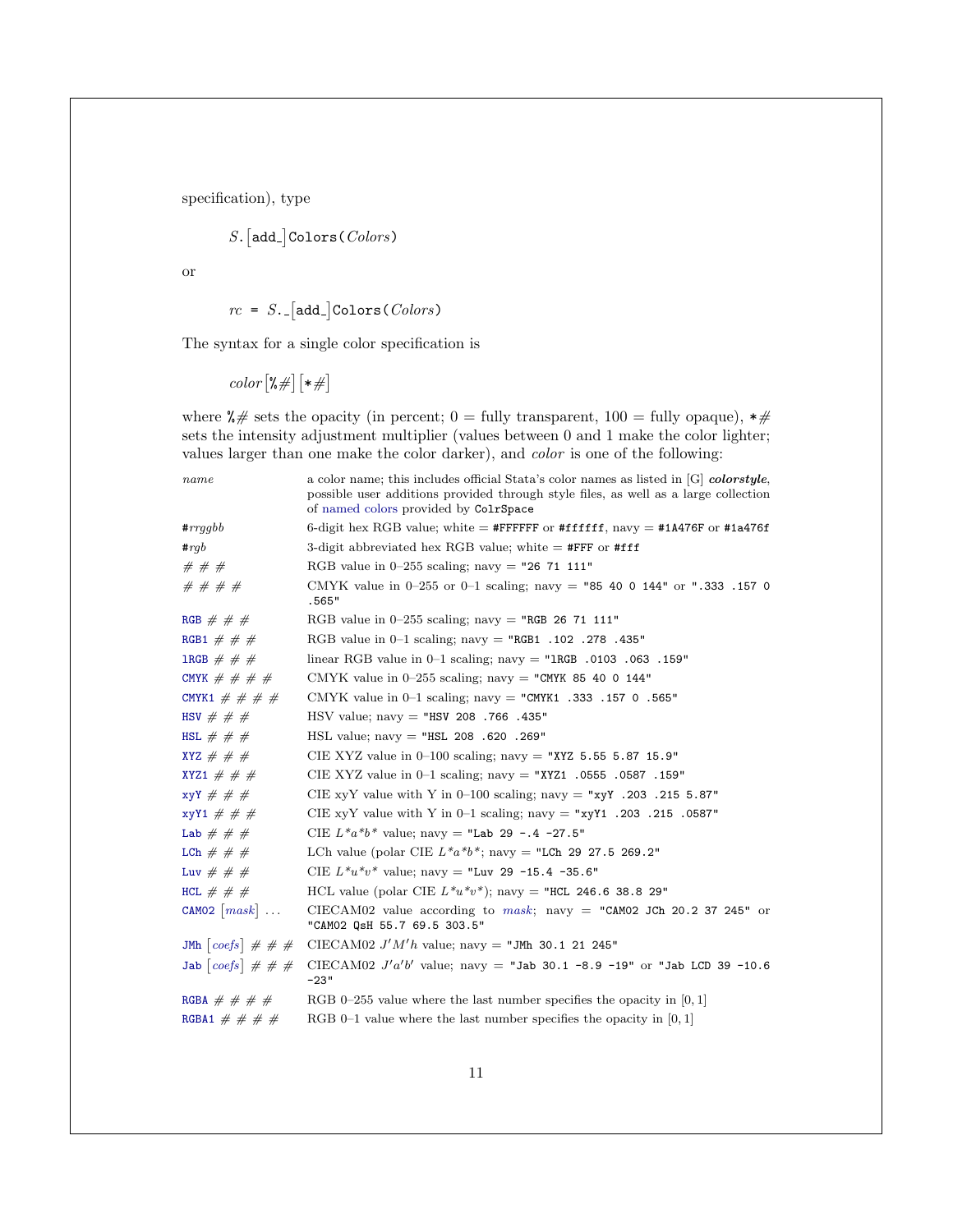The color space identifiers (but not [mask](#page-6-2)) can be typed in lowercase letters. The provided examples are for standard viewing conditions.

<span id="page-12-0"></span>The named colors provided by ColrSpace in addition to Stata's named colors are as follows (type help colrspace library [namedcolors](https://github.com/benjann/colrspace/blob/master/colrspace_library_namedcolors.sthlp) to view the source file containing all color definitions):

#### [140 HTML colors](https://www.w3schools.com/colors/colors_names.asp)

AliceBlue, AntiqueWhite, Aqua, Aquamarine, Azure, Beige, Bisque, Black, BlanchedAlmond, Blue, BlueViolet, Brown, BurlyWood, CadetBlue, Chartreuse, Chocolate, Coral, CornflowerBlue, Cornsilk, Crimson, Cyan, DarkBlue, DarkCyan, DarkGoldenRod, DarkGray, DarkGrey, DarkGreen, DarkKhaki, DarkMagenta, DarkOliveGreen, DarkOrange, DarkOrchid, DarkRed, DarkSalmon, DarkSeaGreen, DarkSlateBlue, DarkSlateGray, DarkSlateGrey, DarkTurquoise, DarkViolet, DeepPink, DeepSkyBlue, DimGray, DimGrey, DodgerBlue, FireBrick, FloralWhite, ForestGreen, Fuchsia, Gainsboro, GhostWhite, Gold, GoldenRod, Gray, Grey, Green, GreenYellow, HoneyDew, HotPink, IndianRed, Indigo, Ivory, Khaki, Lavender, LavenderBlush, LawnGreen, LemonChiffon, LightBlue, LightCoral, LightCyan, LightGoldenRodYellow, LightGray, LightGrey, LightGreen, LightPink, LightSalmon, LightSeaGreen, LightSkyBlue, LightSlateGray, LightSlateGrey, LightSteelBlue, LightYellow, Lime, LimeGreen, Linen, Magenta, Maroon, MediumAquaMarine, MediumBlue, MediumOrchid, MediumPurple, MediumSeaGreen, MediumSlateBlue, MediumSpringGreen, MediumTurquoise, MediumVioletRed, MidnightBlue, MintCream, MistyRose, Moccasin, NavajoWhite, Navy, OldLace, Olive, OliveDrab, Orange, OrangeRed, Orchid, PaleGoldenRod, PaleGreen, PaleTurquoise, PaleVioletRed, PapayaWhip, PeachPuff, Peru, Pink, Plum, PowderBlue, Purple, RebeccaPurple, Red, RosyBrown, RoyalBlue, SaddleBrown, Salmon, SandyBrown, SeaGreen, SeaShell, Sienna, Silver, SkyBlue, SlateBlue, SlateGray, SlateGrey, Snow, SpringGreen, SteelBlue, Tan, Teal, Thistle, Tomato, Turquoise, Violet, Wheat, White, WhiteSmoke, Yellow, YellowGreen

#### [30 W3.CSS default colors](https://www.w3schools.com/w3css/w3css_color_material.asp)

w3-red, w3-pink, w3-purple, w3-deep-purple, w3-indigo, w3-blue, w3-light-blue, w3-cyan, w3-aqua, w3-teal, w3-green, w3-light-green, w3-lime, w3-sand, w3-khaki, w3-yellow, w3-amber, w3-orange, w3-deep-orange, w3-blue-grey, w3-brown, w3-light-grey, w3-grey, w3-dark-grey, w3-black, w3-white, w3-pale-red, w3-pale-yellow, w3-pale-green, w3-pale-blue

Further color collections from [W3.CSS](https://www.w3schools.com/w3css/) (using names as provided by [W3.CSS,](https://www.w3schools.com/w3css/) e.g. w3-flat-turquoise) [Flat UI Colors,](https://www.w3schools.com/w3css/w3css_color_flat.asp) [Metro UI Colors,](https://www.w3schools.com/w3css/w3css_color_metro.asp) [Windows 8 Colors,](https://www.w3schools.com/w3css/w3css_color_win8.asp) [iOS Colors,](https://www.w3schools.com/w3css/w3css_color_ios.asp) [US Highway Colors,](https://www.w3schools.com/w3css/w3css_color_libraries.asp) [US Safety](https://www.w3schools.com/w3css/w3css_color_libraries.asp) [Colors,](https://www.w3schools.com/w3css/w3css_color_libraries.asp) [European Signal Colors,](https://www.w3schools.com/w3css/w3css_color_libraries.asp) [Fashion Colors 2019,](https://www.w3schools.com/w3css/w3css_color_libraries.asp) [Fashion Colors 2018,](https://www.w3schools.com/w3css/w3css_color_libraries.asp) [Fashion Colors 2017,](https://www.w3schools.com/w3css/w3css_color_libraries.asp) [Vivid Colors,](https://www.w3schools.com/w3css/w3css_color_libraries.asp) [Food Colors,](https://www.w3schools.com/w3css/w3css_color_libraries.asp) [Camouflage Colors,](https://www.w3schools.com/w3css/w3css_color_libraries.asp) [ANA \(Army Navy Aero\) Colors,](https://www.w3schools.com/colors/colors_fs595.asp) [Traffic Colors](https://www.w3schools.com/colors/colors_ral.asp)

The color names can be abbreviated and typed in lowercase letters. If abbreviation is ambiguous, the first matching name in the alphabetically ordered list will be used. In case of name conflict with a Stata color, the color from ColrSpace will take precedence only if the specified name is an exact match including case. For example, pink will refer to official Stata's pink, whereas Pink will refer to HTML color pink.

### Examples

- . mata: S = ColrSpace()
- . mata: S.colors("LightCyan MediumAqua BurlyWood")
- . colorpalette mata(S), rows(1)

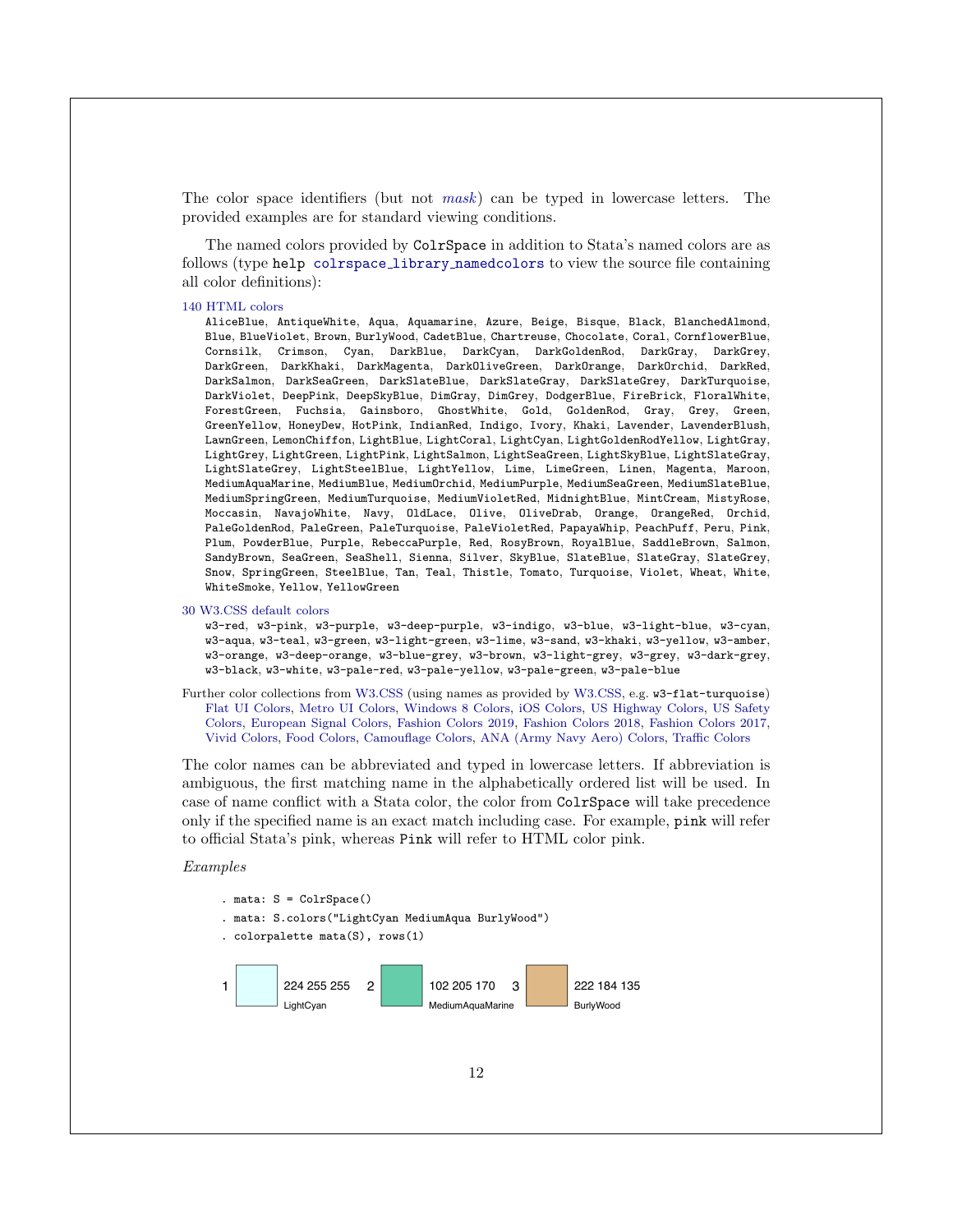

### Color output

To export colors into a string scalar containing a space-separated list of color specifications compatible with Stata graphics, type

$$
colors = S.\,\text{colors}[\text{-added}] \, (\text{[rgbforce]})
$$

where rgbforce  $\neq 0$  enforces exporting all colors using their in RGB values. Colors that have been defined in terms of their Stata color names are exported as is by default. Specify *rgbforce*  $\neq 0$  to export these colors as RGB values. S.colors() exports all colors; use S.colors added() to export only the colors that have been added last.

To export colors into a string column vector (each row containing a single color specification), type

$$
Colors = S.\n\text{Colors}[\text{--added}] ([\textit{rgbforce}])
$$

Examples

: S = ColrSpace()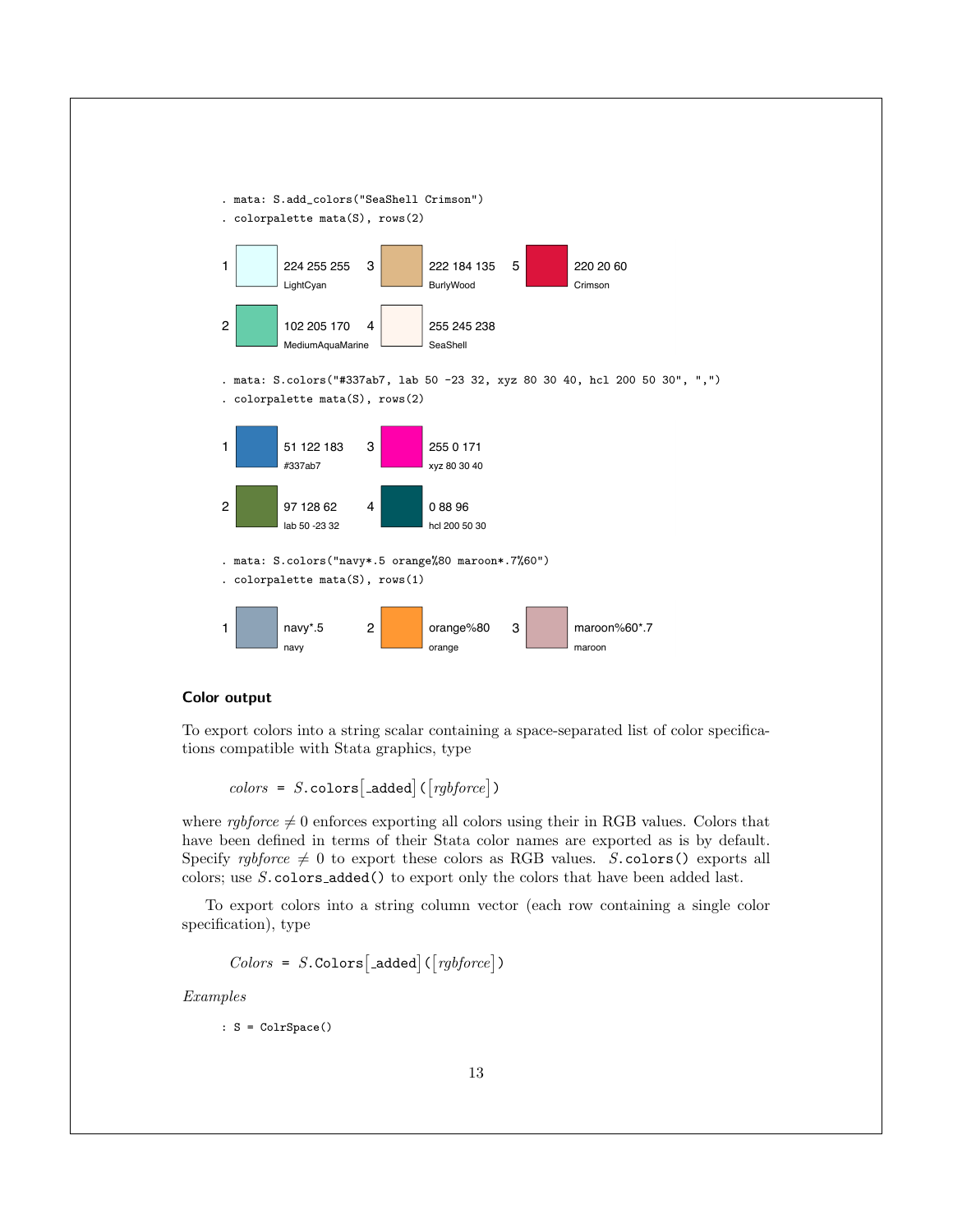```
: S.colors("navy*.5 orange%80 maroon*.7%60")
: S.colors()
  navy*.5 orange%80 maroon%60*.7
: S.colors(1)
   "26 71 111*.5" "255 127 0%80" "144 53 59%60*.7"
: S.add_colors("SeaShell Crimson")
: S.colors_added()
   "255 245 238" "220 20 60"
: S.Colors()
                         1
  1 navy*.5
  \begin{array}{c|c} 2 & \text{orange}\text{/}80 \\ 3 & \text{macro} \text{/}60*.7 \end{array}maroon%60*.7
   \begin{array}{|c|c|c|c|}\n 4 & 255 & 245 & 238 \\
 5 & 220 & 20 & 60\n\end{array}220 20 60
```
### <span id="page-14-0"></span>Names input

To import information from a string scalar names containing a list of color names, type

 $S.\texttt{names}$ [\_added]( $names$ [,  $\textit{delimiter}$ ])

where string scalar *delimiter* sets the character(s) delimiting the names; the default is to assume a space-separated list, i.e.  $delimiter = " "$ . To avoid breaking a name that contains a delimiting character, enclose the name in double quotes.  $S.\texttt{names}()$  affects all colors defined in  $S$ ; use  $S$  names added() to affect only the colors that have been added last.

To import names from a string vector Names (each element containing a single name), type

 $S$ . Names  $\big[$  added $\big]$  (  $Names$  )

Note that redefining the colors, e.g. by applying  $S.\text{colors}()$  or  $S.\text{set}()$ , will delete existing color names.

Example (using colors from [getbootstrap.com/docs/3.3/\)](https://getbootstrap.com/docs/3.3/)

```
. mata: S = ColrSpace(). mata: S.colors("#337ab7 #5cb85c #5bc0de #f0ad4e #d9534f")
. mata: S.names("primary success info warning danger")
. colorpalette mata(S), rows(2)
```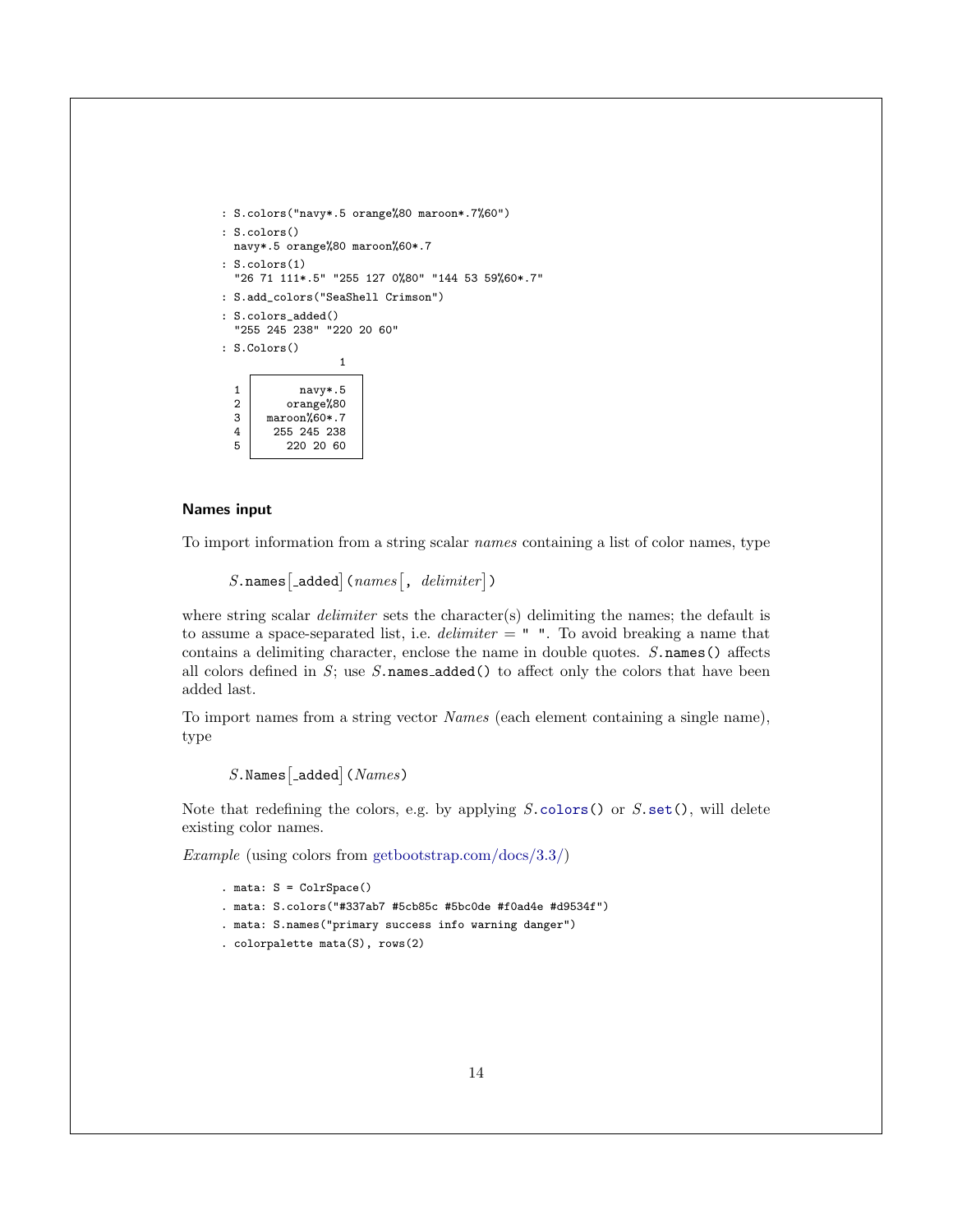

Functions  $S$ , colors () and  $S$ , palette () fill in names automatically for colors that have a name.

#### Names output

To export color names into a string scalar containing a space-separated list of the descriptions, type

```
names = S.name[s]<sub>-added</sub> ()
```
S.names() exports names from all colors; use S.names\_added() to export names only from the colors that have been added last.

Alternatively, to export the names into a string column vector (each row containing a single name) type

 $Names = S.Names \t[$  added ()

Example

```
: S = ColrSpace()
: S.colors("SeaShell Crimson")
: S.colors()
  "255 245 238" "220 20 60"
: S.names()
 SeaShell Crimson
: S.Names()
               1
  1 SeaShell<br>2 Crimson
        Crimson
```
### <span id="page-15-0"></span>Description input

To import information from a string scalar info containing a list of color descriptions (e.g. color names or other text describing a color), type

 $S.\, \mathtt{info}\big[\mathtt{.added}\big]$  (info  $\big[\mathnormal{\texttt{, }delimiter}\big]\big)$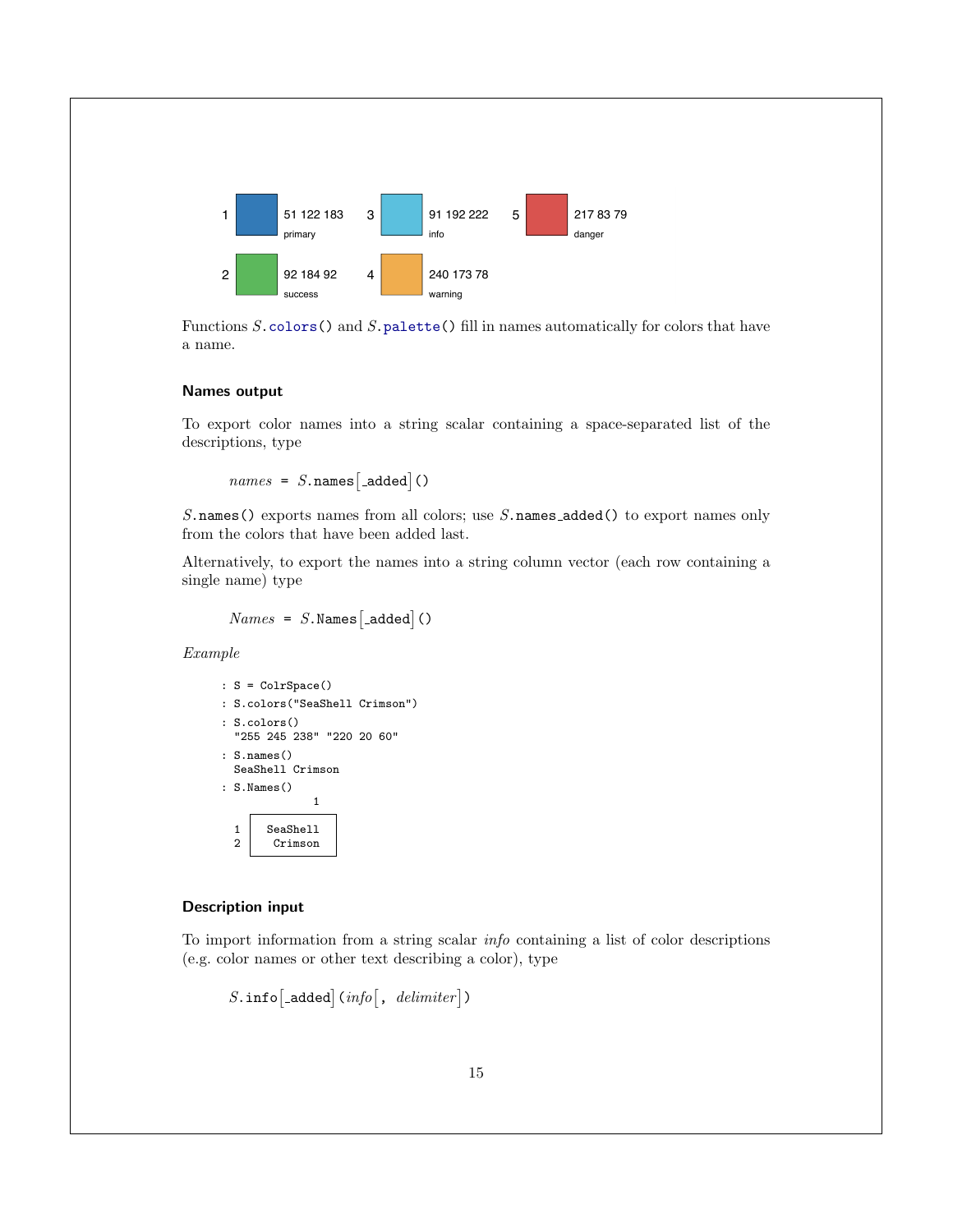where string scalar *delimiter* sets the character(s) delimiting the descriptions; the default is to assume a space-separated list, i.e.  $d$ elimiter  $=$  ". To avoid breaking a description that contains a delimiting character, enclose the description in double quotes.  $S.\inf(\mathfrak{o})$ affects all colors defined in  $S$ ; use  $S$ . info added() to affect only the colors that have been added last.

To import descriptions from a string vector Info (each element containing a single color description), type

 $S.\mathop{\mathtt{Info}}\nolimits[$  \_added $]$  (  $Info$  )

Note that redefining the colors, e.g. by applying  $S.\text{colors}()$  or  $S.\text{set}()$ , will delete existing color descriptions.

Example (using colors from [getbootstrap.com/docs/3.3/\)](https://getbootstrap.com/docs/3.3/)



Functions S[.colors\(](#page-10-2)) and S[.palette\(](#page-17-0)) fill in descriptions automatically for colors that have been translated to RGB (the original color codes will be used as descriptions). Furthermore, modification functions such as  $S.\texttt{ipolate}()$  set the descriptions to the color codes in the color space in which the modification has been performed.

### Description output

To export color descriptions into a string scalar containing a space-separated list of the descriptions, type

 $info = S.info$ [\_added]()

S. info() exports descriptions from all colors; use  $S.\text{info}\text{-}added()$  to export descriptions only from the colors that have been added last.

Alternatively, to export the color descriptions into a string column vector (each row containing a single description) type

 $Info = S. Inf \circ \left[ \text{--added} \right]()$ 

Example

: S = ColrSpace()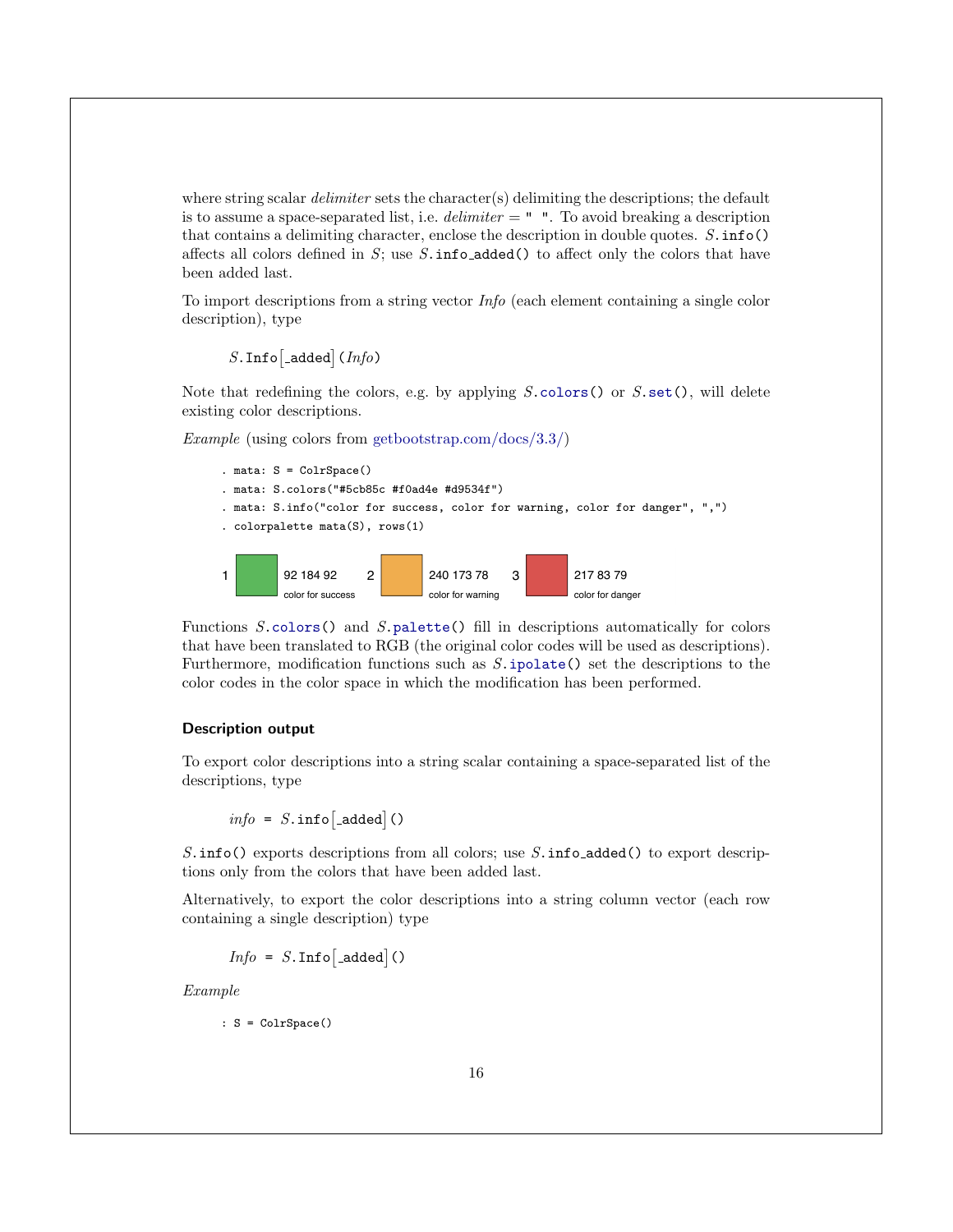```
: S.colors("SeaShell Crimson")
: S.colors()
  "255 245 238" "220 20 60"
: S.info()
 #FFF5EE #DC143C
: S.Info()
            1
 1 #FFF5EE
 2 #DC143C
```
### <span id="page-17-0"></span>6.2 Color palettes and color generators

ColrSpace features a large collection of named color palettes and color generators. The syntax to import colors from such a palette or color generator is

```
S. [add.] palette (["name", n, opt1, opt2, opt3, opt4])
```
where *name* selects the palette and  $n$  sets the desired number of colors. Arguments  $opt1$  to  $opt4$  depend the type of palette as explained below. S. palette() will replace preexisting colors in  $S$  by the new colors;  $S$  add palette() will append the new colors to the existing colors. The functions abort with error if name does not match an existing palette. See function S[.pexists\(](#page-47-0)) for a way to check whether a palette exists or not. See function  $S.\mathsf{palettes}()$  if you want to obtain a list available palettes.

There are three types of palettes, discussed under the following headings (also see [repec.sowi.unibe.ch/stata/palettes/colors.html](http://repec.sowi.unibe.ch/stata/palettes/colors.html) for an overview of all palettes):

[Standard palettes](#page-17-1)

[Colormaps](#page-21-0)

[Color generators](#page-22-0)

#### <span id="page-17-1"></span>Standard palettes

The syntax for standard palettes is

 $S.$ [add\_]palette([" $name$ ",  $n$ ,  $noexpand$ ])

where

- name selects the palette; see [below for available names.](#page-18-0) Default is  $s2$ ; this default can also be selected by typing "".
- n is the number of colors to be retrieved from the palette. Many palettes, such as, e.g., the sequential and diverging ColorBrewer palettes, are adaptive to  $n$  in the sense that they return different colors depending on  $n$ . Other palettes, such as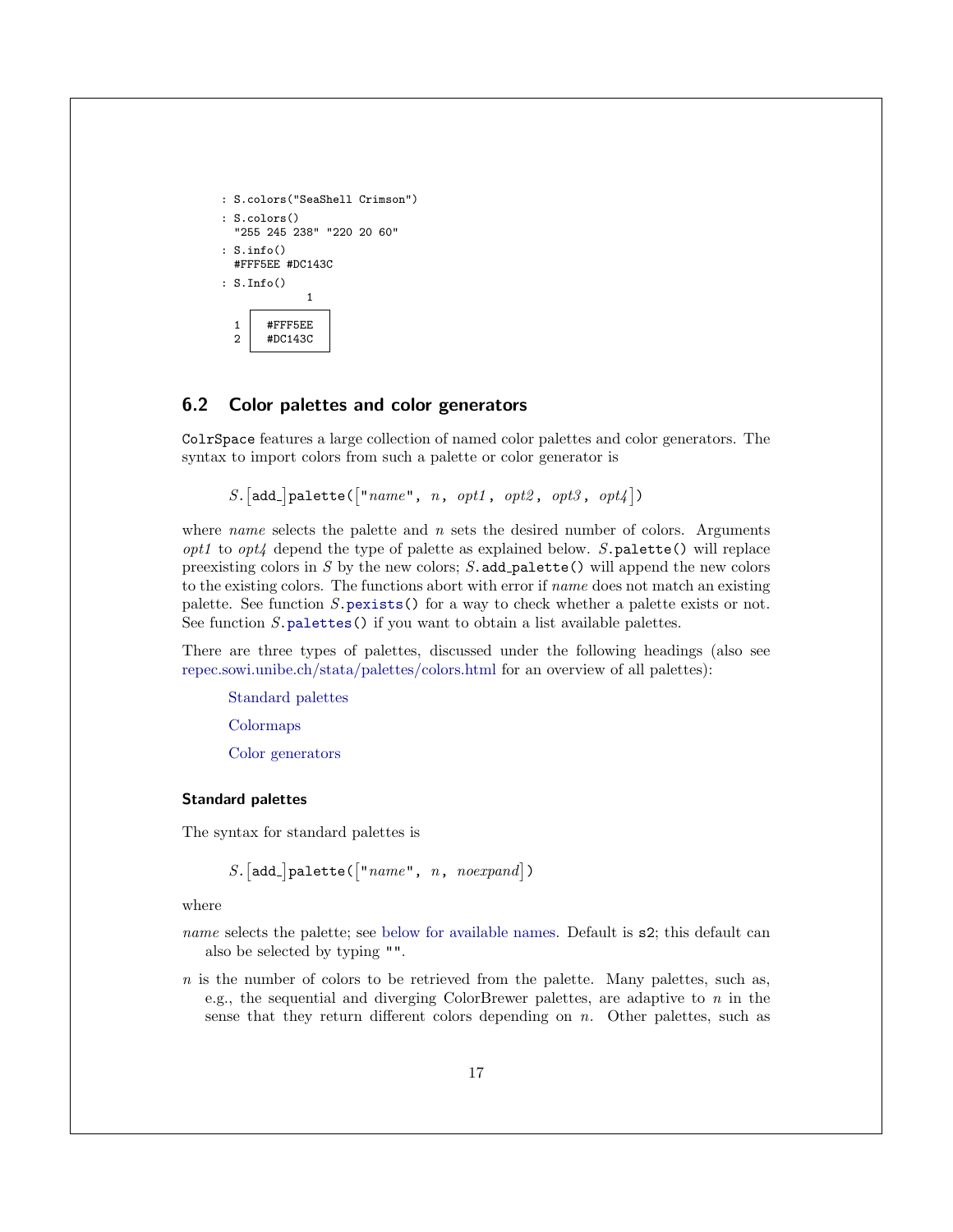s2, contain a fixed set of colors. In any case, if  $n$  is different from the (maximum or minimum) number of colors defined by a palette, the colors are either recycled (qualitative palettes; i.e. if  $S.\text{pclass}()$  is "qualitative" or "categorical") or interpolated (all other palettes) such that the number of retrieved colors is equal to n. Interpolation will be performed in the ["Jab"](#page-6-4) space; if you want to interpolate in another space, specify *noexpand*  $\neq 0$  and then apply S[.ipolate\(](#page-30-1)).

*noexpand*  $\neq 0$  prevents recycling or interpolating colors if n, the number of requested colors, is larger (smaller) than the maximum (minimum) number of colors defined by a palette. That is, if *noexpand*  $\neq 0$  is specified, the resulting number of colors in S may be different from the requested number of colors. Exception: noexpand  $\neq 0$ does not suppress "recycling" qualitative palettes if  $n$  is smaller than the (minimum) number of colors defined by the palette. In this case, the first  $n$  colors of the palette are retrieved irrespective of whether *noexpand*  $\neq 0$  has been specified or not.

### Example

- . mata: S = ColrSpace()
- . mata: S.palette("lin fruits")
- . mata: S.add\_palette("lin veg")
- . mata: S.name("fruits and vegetables")
- . colorpalette mata(S)



### fruits and vegetables

<span id="page-18-0"></span>Currently available standard palettes are as follows:

| -s2 | 15 qualitative colors as in Stata's s2color scheme $([G]$ Scheme s2)   |
|-----|------------------------------------------------------------------------|
| s1  | 15 qualitative colors as in Stata's s1color scheme $([G]$ Scheme s1)   |
| s1r | 15 qualitative colors as in Stata's streed or scheme $([G]$ Scheme s1) |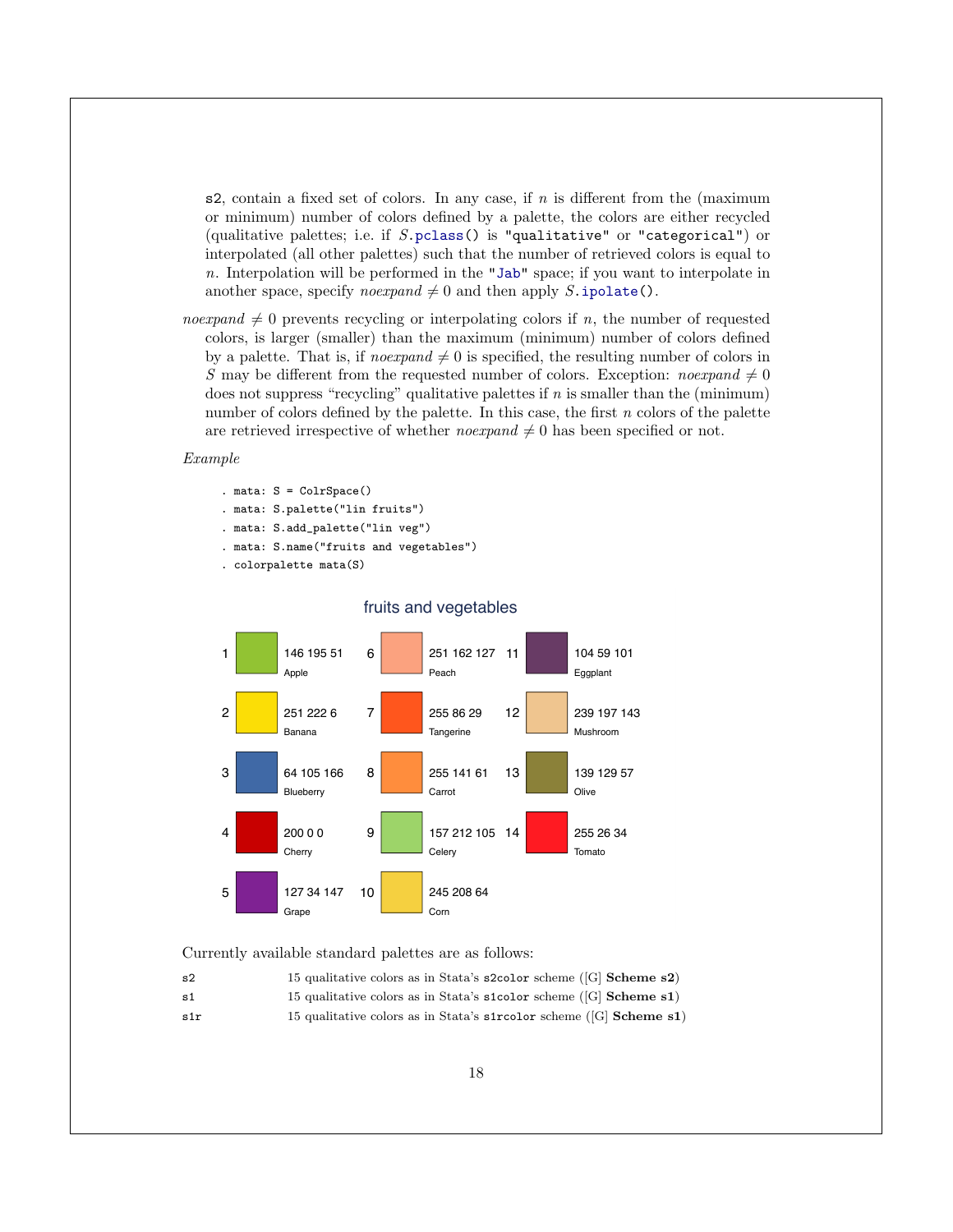| economist                 | 15 qualitative colors as in Stata's economist scheme ( $[G]$ Scheme economist)                                                                                                                                                                                                                                                                                                                                                                                                                                                                                                                                                                                                                                                                                                                                                                                                                           |
|---------------------------|----------------------------------------------------------------------------------------------------------------------------------------------------------------------------------------------------------------------------------------------------------------------------------------------------------------------------------------------------------------------------------------------------------------------------------------------------------------------------------------------------------------------------------------------------------------------------------------------------------------------------------------------------------------------------------------------------------------------------------------------------------------------------------------------------------------------------------------------------------------------------------------------------------|
| mono                      | 15 gray scales (qualitative) as in Stata's monochrome schemes                                                                                                                                                                                                                                                                                                                                                                                                                                                                                                                                                                                                                                                                                                                                                                                                                                            |
| okabe                     | 8 CVD-friendly qualitative colors by Okabe and Ito (2002)                                                                                                                                                                                                                                                                                                                                                                                                                                                                                                                                                                                                                                                                                                                                                                                                                                                |
| cblind                    | like okabe, but including gray on second position                                                                                                                                                                                                                                                                                                                                                                                                                                                                                                                                                                                                                                                                                                                                                                                                                                                        |
| plottig                   | 15 qualitative colors as in plottig by Bischof (2017b)                                                                                                                                                                                                                                                                                                                                                                                                                                                                                                                                                                                                                                                                                                                                                                                                                                                   |
| 538                       | 13 qualitative colors as in 538 by Bischof (2017a)                                                                                                                                                                                                                                                                                                                                                                                                                                                                                                                                                                                                                                                                                                                                                                                                                                                       |
| mrc                       | 8 qualitative colors as in tfl by Morris (2015)                                                                                                                                                                                                                                                                                                                                                                                                                                                                                                                                                                                                                                                                                                                                                                                                                                                          |
| tfl                       | 7 qualitative colors as in mrc by Morris (2013)                                                                                                                                                                                                                                                                                                                                                                                                                                                                                                                                                                                                                                                                                                                                                                                                                                                          |
| burd                      | 13 qualitative colors as in burd by Briatte (2013)                                                                                                                                                                                                                                                                                                                                                                                                                                                                                                                                                                                                                                                                                                                                                                                                                                                       |
| lean                      | 15 gray scales (qualitative) as in lean by Juul (2003)                                                                                                                                                                                                                                                                                                                                                                                                                                                                                                                                                                                                                                                                                                                                                                                                                                                   |
| tableau                   | 20 qualitative colors from Lin et al. (2013)                                                                                                                                                                                                                                                                                                                                                                                                                                                                                                                                                                                                                                                                                                                                                                                                                                                             |
| pals                      | qualitative palettes from the pals package in R (github.com/kwstat/pals), where<br>pals is alphabet $(26)$ , alphabet2 $(26)$ , cols25 $(25)$ , glasbey $(32)$ , kelly $(22)$ ;<br>$default)$ , polychrome $(36)$ , or watlington $(16)$                                                                                                                                                                                                                                                                                                                                                                                                                                                                                                                                                                                                                                                                 |
| scheme <br>d3             | qualitative palettes from D3.js, where <i>scheme</i> is 10 (default), 20, 20b, or 20c<br>(aliases: tab10, tab20, tab20b, and tab20c)                                                                                                                                                                                                                                                                                                                                                                                                                                                                                                                                                                                                                                                                                                                                                                     |
| $sb \;  scheme $          | qualitative palettes from seaborn.pydata.org, where <i>scheme</i> is one of the following<br>10-color variants: deep (default), muted, pastel, bright, dark, colorblind<br>6-color variants: deep6 (alias: sb6), muted6, pastel6, bright6, dark6, colorblind6                                                                                                                                                                                                                                                                                                                                                                                                                                                                                                                                                                                                                                            |
| $tab$   scheme            | color schemes from Tableau 10 (source), where <i>scheme</i> is one of the following<br>qualitative: 10 (default), 20, Color Blind (10), Seattle Grays (5), Traffic (9),<br>Miller Stone $(11)$ , Superfishel Stone $(10)$ , Nuriel Stone $(9)$ , Jewel Bright<br>$(9)$ , Summer $(8)$ , Winter $(10)$ , Green-Orange-Teal $(12)$ , Red-Blue-Brown $(12)$ ,<br>Purple-Pink-Gray $(12)$ , Hue Circle $(19)$<br>sequential: Blue-Green (7), Blue Light (7), Orange Light (7), Blue (20), Orange<br>$(20)$ , Green $(20)$ , Red $(20)$ , Purple $(20)$ , Brown $(20)$ , Gray $(20)$ , Gray Warm $(20)$ ,<br>Blue-Teal $(20)$ , Orange-Gold $(20)$ , Green-Gold $(20)$ , Red-Gold $(21)$<br>diverging (7): Orange-Blue, Red-Green, Green-Blue, Red-Blue, Red-Black,<br>Gold-Purple, Red-Green-Gold, Sunset-Sunrise, Orange-Blue-White,<br>Red-Green-White, Green-Blue-White, Red-Blue-White, Red-Black-White, |
| tol $ scheme $            | Orange-Blue Light, Temperature<br>color schemes by Paul Tol (personal.sron.nl/ $\sim$ pault; using definitions from source<br>file tol_colors.py, which may deviate from personal.sron.nl/ $\sim$ pault), where scheme<br>is one of the following<br>qualitative: bright $(8)$ , high-contrast $(4)$ , vibrant $(8)$ , muted $(11;$ default),<br>medium-contrast $(7)$ , light $(10)$<br>sequential: $Y10rBr(9)$ , iridescent $(23)$<br>rainbow: rainbow $(1-23)$ , PuRd $(22)$ , PuBr $(26)$ , WhRd $(30)$ , WhBr $(34)$<br>diverging: sunset $(11)$ , BuRd $(9)$ , PRGn $(9)$                                                                                                                                                                                                                                                                                                                          |
| colorbrewer               | color schemes from ColorBrewer (Brewer 2016; Brewer et al. 2003), where<br><i>colorbrewer</i> is one of the following<br>qualitative: Accent $(8)$ , Dark2 $(8)$ , Paired $(12)$ , Pastel1 $(9)$ , Pastel2 $(8)$ , Set1 $(9)$ ,<br>Set2 $(8)$ , Set3 $(12)$<br>sequential (3–9): Blues, BuGn, BuPu, GnBu, Greens, Greys, OrRd, Oranges, PuBu,<br>PuBuGn, PuRd, Purples, RdPu, Reds, Y1Gn, Y1GnBu, Y10rBr, Y10rRd<br>diverging (3-11): BrBG, PRGn, PiYG, PuOr, RdBu, RdGy, RdY1Bu, RdY1Gn, Spectral<br>CMYK variants: add keyword cmyk (e.g., type Accent cmyk)                                                                                                                                                                                                                                                                                                                                           |
| $\texttt{carto}$   scheme | color schemes from carto.com/carto-colors, where <i>scheme</i> is one of the following<br>qualitative (3-12): Antique, Bold (default), Pastel, Prism, Safe (CVD-friendly),<br>Vivid<br>sequential (2-7): Burg, BurgY1, RedOr, OrYe1, Peach, PinkY1, Mint, BluGrn,                                                                                                                                                                                                                                                                                                                                                                                                                                                                                                                                                                                                                                        |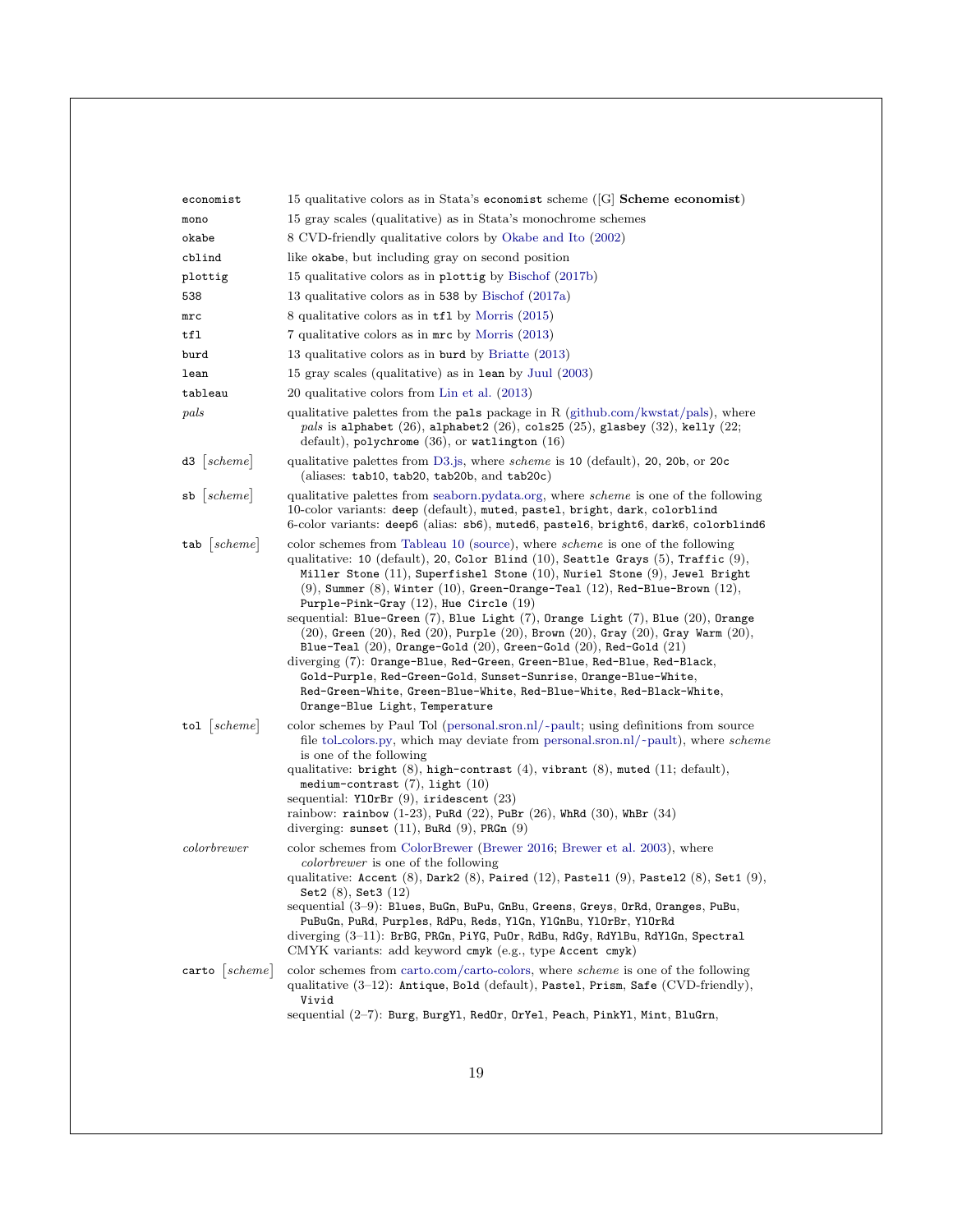|                     | DarkMint, Emrld, ag_GrnYl, BluYl, Teal, TealGrn, Purp, PurpOr, Sunset, Magenta,<br>SunsetDark, ag_Sunset, BrwnYl                                                                                                                                                                                                                                                                                                                                                                                                                                                                                                                                                                                                                                                                                                    |
|---------------------|---------------------------------------------------------------------------------------------------------------------------------------------------------------------------------------------------------------------------------------------------------------------------------------------------------------------------------------------------------------------------------------------------------------------------------------------------------------------------------------------------------------------------------------------------------------------------------------------------------------------------------------------------------------------------------------------------------------------------------------------------------------------------------------------------------------------|
|                     | diverging (2-7): ArmyRose, Fall, Geyser, Temps, TealRose, Tropic, Earth                                                                                                                                                                                                                                                                                                                                                                                                                                                                                                                                                                                                                                                                                                                                             |
| ptol $ scheme $     | color schemes from Tol $(2012)$ , where <i>scheme</i> is qualitative $(1-12;$ default),<br>rainbow $(4-12)$ , or diverging $(3-11)$                                                                                                                                                                                                                                                                                                                                                                                                                                                                                                                                                                                                                                                                                 |
| $\ln  scheme $      | semantic colors from Lin et al. (2013), where <i>scheme</i> is <b>carcolor</b> (6; default), food<br>$(7)$ , features $(5)$ , activities $(5)$ , fruits $(7)$ , vegetables $(7)$ , drinks $(7)$ , or<br>brands (7) (algorithm-selected variants: add keyword algorithm; e.g., type lin<br>carcolor algorithm)                                                                                                                                                                                                                                                                                                                                                                                                                                                                                                       |
| spmap  scheme       | color schemes from spmap by Pisati (2007), where scheme is blues (2-99; default),<br>greens $(2-99)$ , greys $(2-99)$ , reds $(2-99)$ , rainbow $(2-99)$ , heat $(2-16)$ , terrain<br>$(2-16)$ , or topological $(2-16)$                                                                                                                                                                                                                                                                                                                                                                                                                                                                                                                                                                                            |
| $sfso$   scheme     | color schemes by the Bundesamt für Statistik (2017), where <i>scheme</i> is<br>qualitative: parties $(11)$ , languages $(5)$<br>sequential $(7)$ : blue $(\text{default})$                                                                                                                                                                                                                                                                                                                                                                                                                                                                                                                                                                                                                                          |
|                     | sequential (6): brown, orange, red, pink, purple, violet, ltblue, turquoise,<br>green, olive, black<br>diverging $(10)$ : votes<br>CMYK variants: add keyword cmyk (e.g., type sfso blue cmyk)                                                                                                                                                                                                                                                                                                                                                                                                                                                                                                                                                                                                                      |
| $HTML \;   scheme $ | HTML colors in groups from www.w3schools.com, where <i>scheme</i> is $\text{pink} (6)$ ,<br>purple $(19)$ , red $(9)$ , orange $(5)$ , yellow $(11)$ , green $(22)$ , cyan $(8)$ , blue $(16)$ ,<br>brown $(18)$ , white $(17)$ , or gray $(10;$ alias: grey); all 140 HTML colors<br>(alphabetically sorted) will be returned if scheme is omitted (alias: webcolors)                                                                                                                                                                                                                                                                                                                                                                                                                                              |
| $w3$   scheme       | W3.CSS color schemes from www.w3schools.com, where <i>scheme</i> is as follows<br>qualitative collections: default (30 Default Colors), flat (20 Flat UI Colors),<br>metro (17 Metro UI Colors), win8 (22 Windows 8 Colors), ios (12 iOS Colors),<br>highway (7 US Highway Colors), safety (6 US Safety Colors), signal (10<br>European Signal Colors), 2019 (32 Fashion Colors 2019), 2018 (30 Fashion Colors<br>2018), 2017 (20 Fashion Colors 2017), vivid (21 Vivid Colors), food (40 Food<br>Colors), camo (15 Camouflage Colors), ana (44 Army Navy Aero Colors), traffic<br>(9 Traffic Colors)<br>sequential themes (11): black, blue, blue-grey, brown, cyan, dark-grey,<br>deep-orange, deep-purple, green, grey, indigo, khaki, light-blue,<br>light-green, lime, orange, pink, purple, red, teal, yellow |
| wesanderson         | Wes Anderson palettes from wesandersonpalettes.tumblr.com (source), where<br><i>scheme</i> is as follows<br>qualitative: BottleRocket1 (7), BottleRocket2 (5), Rushmore1 (5), Royal1 (4),<br>Royal2 $(5)$ , Zissou1 $(5)$ , Darjeeling1 $(5)$ , Darjeeling2 $(5)$ , Chevalier1 $(4)$ ,<br>FantasticFox1 (5), Moonrise1 (4), Moonrise2 (4), Moonrise3 (5), Cavalcanti1<br>$(5)$ , GrandBudapest1 $(4)$ , GrandBudapest2 $(4)$ , IsleofDogs1 $(6)$ , IsleofDogs2 $(5)$ ,<br>FrenchDispatch1 $(5)$<br>sequential: $Zissou1(5)$                                                                                                                                                                                                                                                                                         |

The palette names can be abbreviated and typed in lowercase letters (for example, "BuGn" could be typed as "bugn", "lin carcolor algorithm" could be typed as "lin car a"). If abbreviation is ambiguous, the first matching name in the sorted list of palettes (including all palette types) will be used. Numbers in parentheses refer to the palette size (number of colors; a range means that the palette comes in different sizes).

[ColorBrewer](https://colorbrewer2.org/) is a set of color schemes developed by [Brewer et al.](#page-57-6) [\(2003\)](#page-57-6); also see [Brewer](#page-57-5) [\(2016\)](#page-57-5). These colors are licensed under Apache License Version 2.0; see the copyright notes at ColorBrewer [updates.html.](https://www.personal.psu.edu/cab38/ColorBrewer/ColorBrewer_updates.html)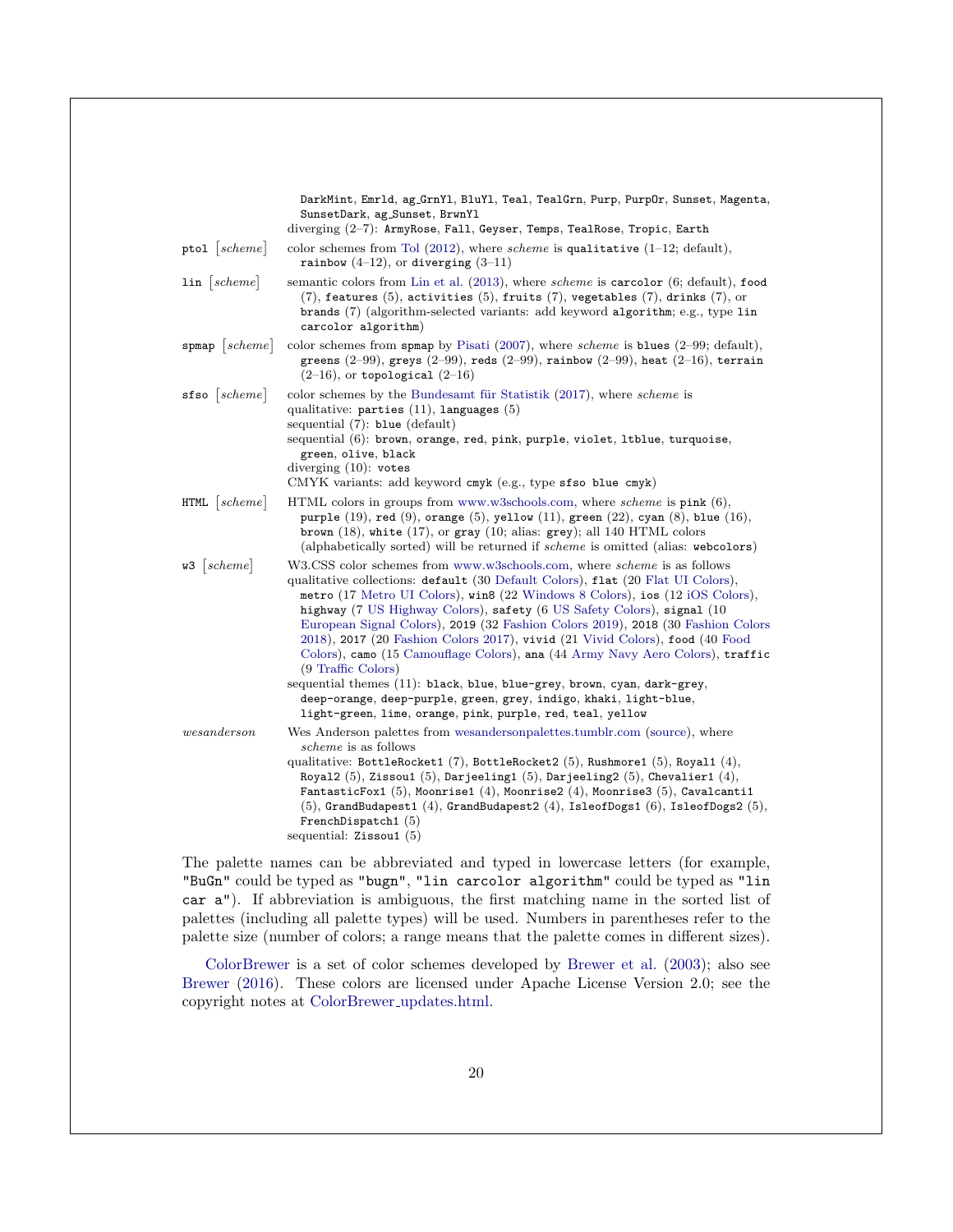### <span id="page-21-0"></span>**Colormaps**

Colormaps are palettes whose colors are obtained by [linear segmentation](#page-48-3) around anchor points or by linear interpolation from a dense grid of RGB values. The syntax for colormaps is

 $S. [add.]$  palette( $\lceil "name", n, range \rceil$ )

where

name selects the colormap. See [below for available names.](#page-21-1)

 $n$  is the number of colors to be retrieved from the colormap. The default is 15.

range =  $(lb, ub]$ ) specifies the range of the colormap to be used, with lb and ub within  $[0, 1]$  (values smaller than 0 or larger than 1 will be interpreted as 0 or 1, respectively). The default is (0,1). This default can also be selected by typing . (missing). If  $lb$  is larger than  $ub$ , the colors are retrieved in reverse order. Argument range has not effect for cyclic (circular) colormaps.

<span id="page-21-1"></span>Currently available colormaps are as follows:

| viridis                  | perceptually uniform colormaps from matplotlib.org (also see<br>bids.github.io/colormap), where <i>viridis</i> is as follows<br>sequential: viridis, magma, inferno, plasma, cividis (CVD-friendly)<br>cyclic: twilight, twilight shifted                                                                                                                                                                                                                                            |
|--------------------------|--------------------------------------------------------------------------------------------------------------------------------------------------------------------------------------------------------------------------------------------------------------------------------------------------------------------------------------------------------------------------------------------------------------------------------------------------------------------------------------|
| seaborn                  | perceptually uniform colormaps from seaborn.pydata.org, where seaborn is as<br>follows<br>sequential: rocket, mako, flare, crest<br>diverging: vlag, icefire                                                                                                                                                                                                                                                                                                                         |
|                          | matplotlib $\vert map \vert$ further colormaps from matplotlib.org (Hunter 2007), where map is autumn,<br>spring, summer, winter, bone, cool, copper, coolwarm, hot, jet (default), or<br>turbo                                                                                                                                                                                                                                                                                      |
| CET $\vert map \vert$    | perceptually uniform colormaps by Kovesi $(2015)$ , where map is as follows (see<br>colorcet.com/gallery.html for an overview)<br>linear: L01, L02, L03, L04, L05, L06, L07, L08, L09, L10, L11, L12, L13, L14, L15,<br>L16, L17, L18, L19, L20 (default)<br>rainbow: R1, R2, R3, R4<br>isoluminant: I1, I2, I3<br>diverging: D01, D01A, D02, D03, D04, D06, D07, D08, D09, D10, D11, D12, D13<br>circular: C1, C2, C3, C4, C5, C6, C7<br>CVD-friendly: CBD1, CBL1, CBL2, CBC1, CBC2 |
| $\texttt{scico}$   $map$ | perceptually uniform CVD-friendly colormaps by Crameri $(2018)$ , where map is<br>as follows<br>sequential: batlow (default), batlowW, batlowK, devon, lajolla, bamako, davos,<br>bilbao, nuuk, oslo, grayC, hawaii, lapaz, tokyo, buda, acton, turku, imola<br>diverging: broc, cork, vik, lisbon, tofino, berlin, roma, bam, vanimo<br>cyclic: roma0, bam0, broc0, cork0, vik0                                                                                                     |

The names can be abbreviated; if abbreviation is ambiguous, the first matching name in the sorted list of palettes (including all palette types) will be used.

Example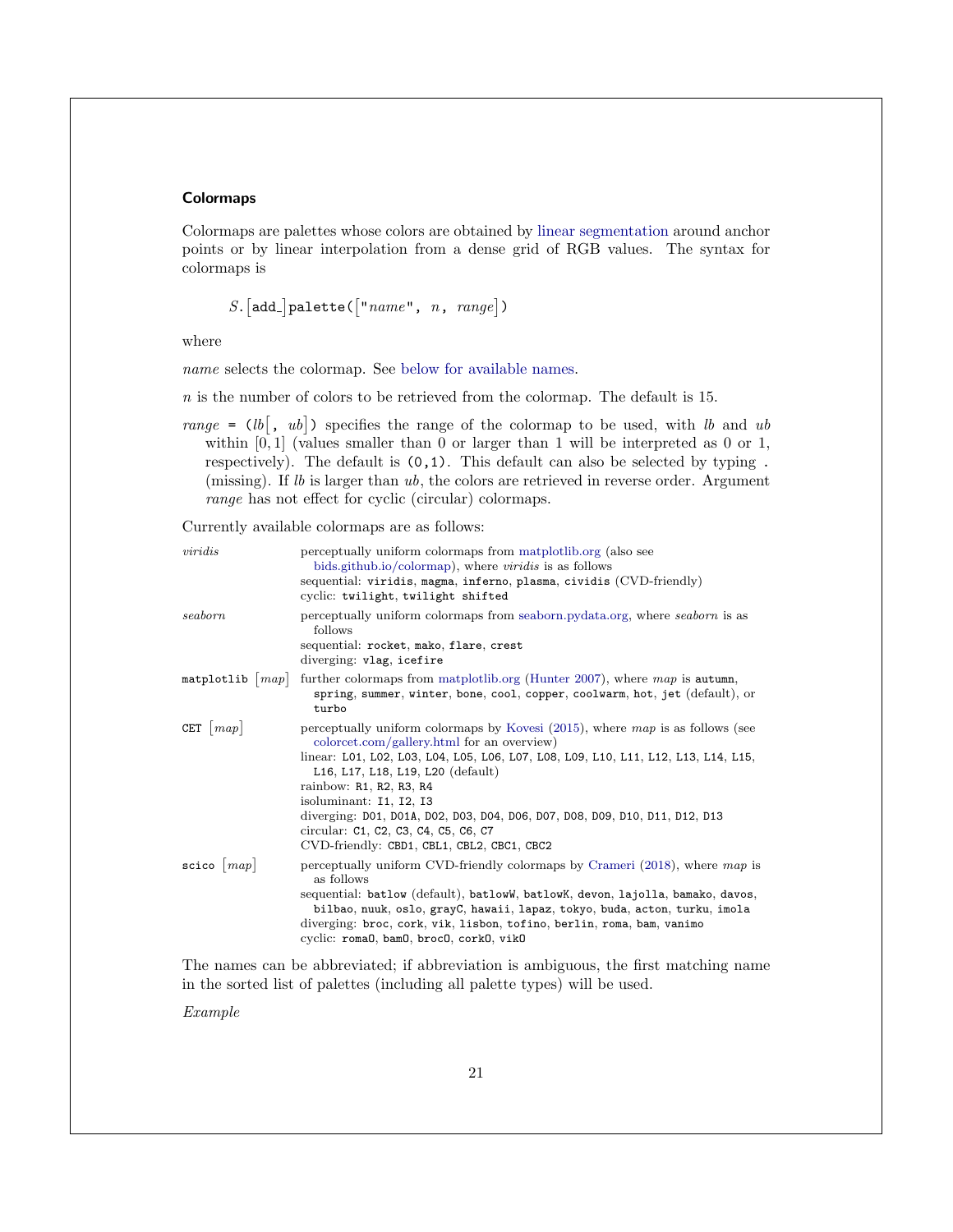```
. mata: A = B = ColrSpace(). mata: A.palette("viridis", 30)
. mata: B.palette("magma", 30, (.5,1))
 . colorpalette, gropts(ysize(1) scale(*4)) nonumbers: mata(A) / mata(B)
 viridis
magma
```
### <span id="page-22-0"></span>Color generators

The syntax for the color generators is

S. [add\_] palette( $\lceil "name", n, H, C, L, P \rceil$ )

where

name selects the type of color generator; see [below for available names.](#page-22-1)

n specifies the number of colors to be generated. The default is 15.

 $H$  is a real vector specifying one or two hues in degrees of the color wheel.

- $C$  is a real vector specifying one or two chroma levels. For hue only the first level is relevant.
- $L$  is a real vector specifying one or two luminance/lightness levels. For hue only the first level is relevant.
- P is a real vector specifying one or two power parameters. For hue only the first parameter is relevant:  $P \neq 0$  causes hue to travel counter-clockwise around the color wheel.

<span id="page-22-1"></span>The available color generators are as follows:

| hue | HCL colors with evenly spaced hues. The algorithm has been modeled after function<br>hue_pal() from R's scales package by Hadley Wickham (see<br>github.com/hadley/scales). The default parameters are $H = (15, 375), C = 100$ ,<br>and $L = 65$ . If the difference between the two values of H is a multiple of 360, the<br>second value will be reduced by $360/n$ (so that the space between the last and the<br>first color is the same as between the other colors).                                                                                                                                              |
|-----|--------------------------------------------------------------------------------------------------------------------------------------------------------------------------------------------------------------------------------------------------------------------------------------------------------------------------------------------------------------------------------------------------------------------------------------------------------------------------------------------------------------------------------------------------------------------------------------------------------------------------|
|     | HCL $ scheme $ Qualitative, diverging, or sequential colors in the HCL space (radial CIE $L^*u^*v^*$ ).<br>The algorithm has been modeled after R's colorspace package by Ihaka et al.<br>$(2016)$ ; also see Zeileis et al. $(2009)$ and hclwizard.org. <i>scheme</i> can be one of the<br>following.<br>qualitative: qualitative (default), intense, dark, light, pastel<br>sequential: sequential, blues, greens, grays, oranges, purples, reds, heat, heat2,<br>terrain, terrain2, viridis, plasma, redblue<br>diverging: diverging, bluered, bluered2, bluered3, greenorange, browngreen,<br>pinkgreen, purplegreen |
|     | 22                                                                                                                                                                                                                                                                                                                                                                                                                                                                                                                                                                                                                       |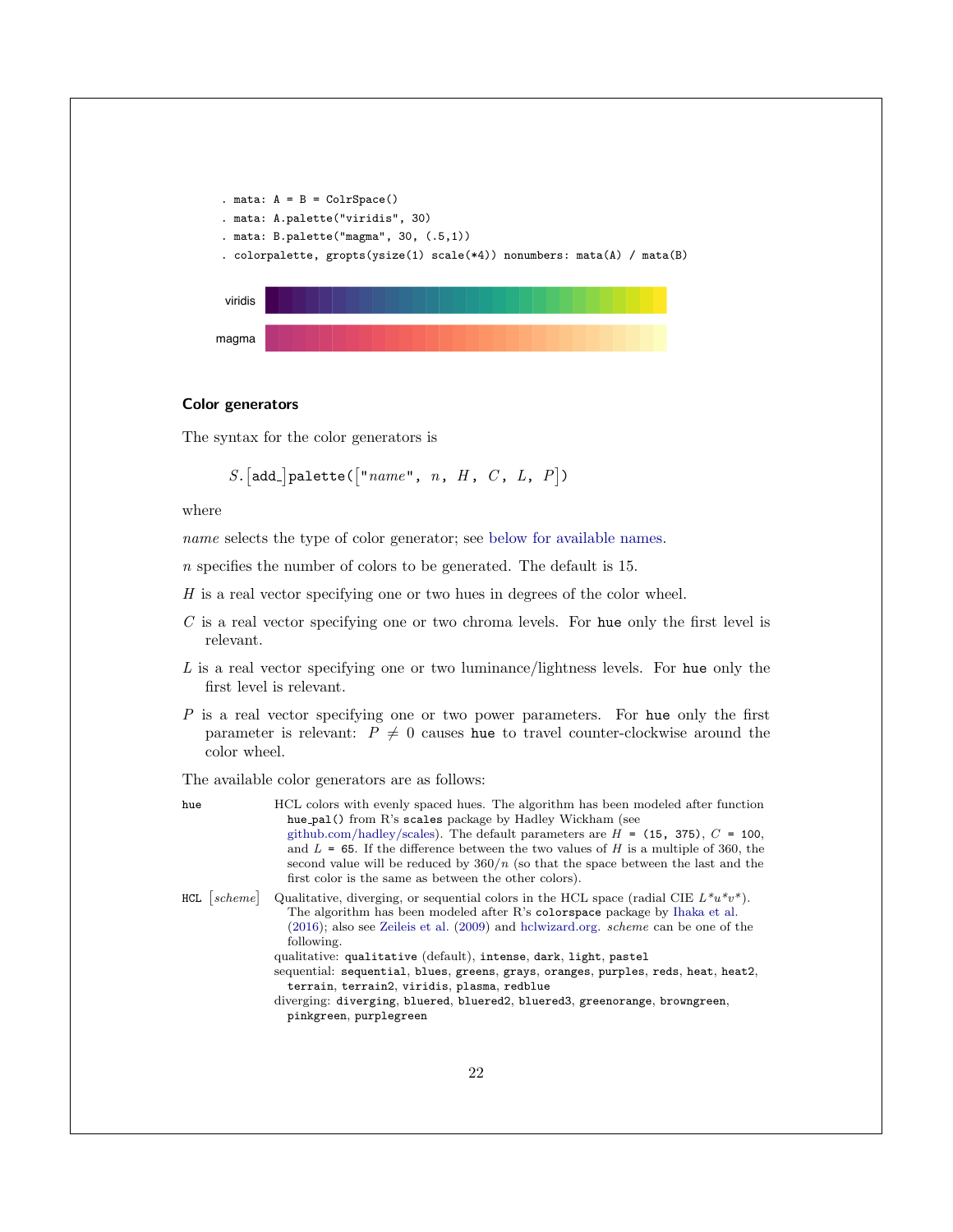| $LCh$   scheme | Qualitative, diverging, or sequential colors in the LCh space (radial CIE $L^*a^*b^*$ ).<br>The algorithm has been modeled in analogy to HCL. <i>scheme</i> can be one of the<br>following.<br>qualitative: qualitative (default), intense, dark, light, pastel<br>sequential: sequential, blues, greens, grays, oranges, purples, reds, heat, heat2,<br>terrain, terrain2, viridis, plasma, redblue<br>diverging: diverging, bluered, bluered2, bluered3, greenorange, browngreen,                 |
|----------------|-----------------------------------------------------------------------------------------------------------------------------------------------------------------------------------------------------------------------------------------------------------------------------------------------------------------------------------------------------------------------------------------------------------------------------------------------------------------------------------------------------|
|                | pinkgreen, purplegreen                                                                                                                                                                                                                                                                                                                                                                                                                                                                              |
|                | JMh $ scheme $ Qualitative, diverging, or sequential colors in the $J'M'h$ space. The algorithm has<br>been modeled in analogy to HCL. <i>scheme</i> can be one of the following.<br>qualitative: qualitative (default), intense, dark, light, pastel<br>sequential: sequential, blues, greens, grays, oranges, purples, reds, heat, heat2,<br>terrain, terrain2, viridis, plasma, redblue<br>diverging: diverging, bluered, bluered2, bluered3, greenorange, browngreen,<br>pinkgreen, purplegreen |
| $HSV$   scheme | Qualitative, diverging, or sequential colors in the HSV space. The algorithm has been<br>modeled in analogy to HCL. <i>scheme</i> can be one of the following.<br>qualitative: qualitative (default), intense, dark, light, pastel, rainbow<br>sequential: sequential, blues, greens, grays, oranges, purples, reds, heat, terrain,<br>heat0, terrain0<br>diverging: diverging, bluered, bluered2, bluered3, greenorange, browngreen,<br>pinkgreen, purplegreen                                     |
|                | $HSL$ scheme Qualitative, diverging, or sequential colors in the HSL space. The algorithm has been<br>modeled in analogy to HCL. <i>scheme</i> can be one of qualitative (default),<br>sequential, or diverging.                                                                                                                                                                                                                                                                                    |

The names of the generators and schemes can be abbreviated and typed in lowercase letters. If abbreviation is ambiguous, the first matching name in the sorted list of palettes and generators (including all palette types) will be used.

Given *n* (number of colors),  $H = (h_1, h_2)$  (hues),  $C = (c_1, c_2)$  (chroma levels),  $L = (l_1, l_2)$  (luminance levels),  $P = (p_1, p_2)$  (power coefficients), the HCL generator creates HCL colors  $i = 1, \ldots, n$  according to the following formulas.

- qualitative: HCL[i] =  $(h_1 + (h_2 h_1) \times (i 1)/(n 1)$ ,  $c_1$ ,  $l_1$ )
- sequential: let  $j = (n i)/(n 1)$ , then

HCL [i] = 
$$
(h_2 - (h_2 - h_1) \times j
$$
,  $c_2 - (c_2 - c_1) \times j^{p_1}$ ,  $l_2 - (l_2 - l_1) \times j^{p_2}$ )

• diverging: let  $j = (n-2i+1)/(n-1)$ , then

HCL[i] = (cond(j > 0, h<sub>1</sub>, h<sub>2</sub>),  $c_1 \times |j|^{p_1}$ ,  $l_2 - (l_2 - l_1) \times |j|^{p_2}$ )

The LCh, JMh, HSV, and HSL generator use analogous formulas. For qualitative colors, if  $h_2$  is omitted, it is set to  $h_2 = h_1 + 360 \times (n-1)/n$ . See file colrspace library [generators.sthlp](https://github.com/benjann/colrspace/blob/master/colrspace_library_generators.sthlp) for the parameter settings of the different generators.

Examples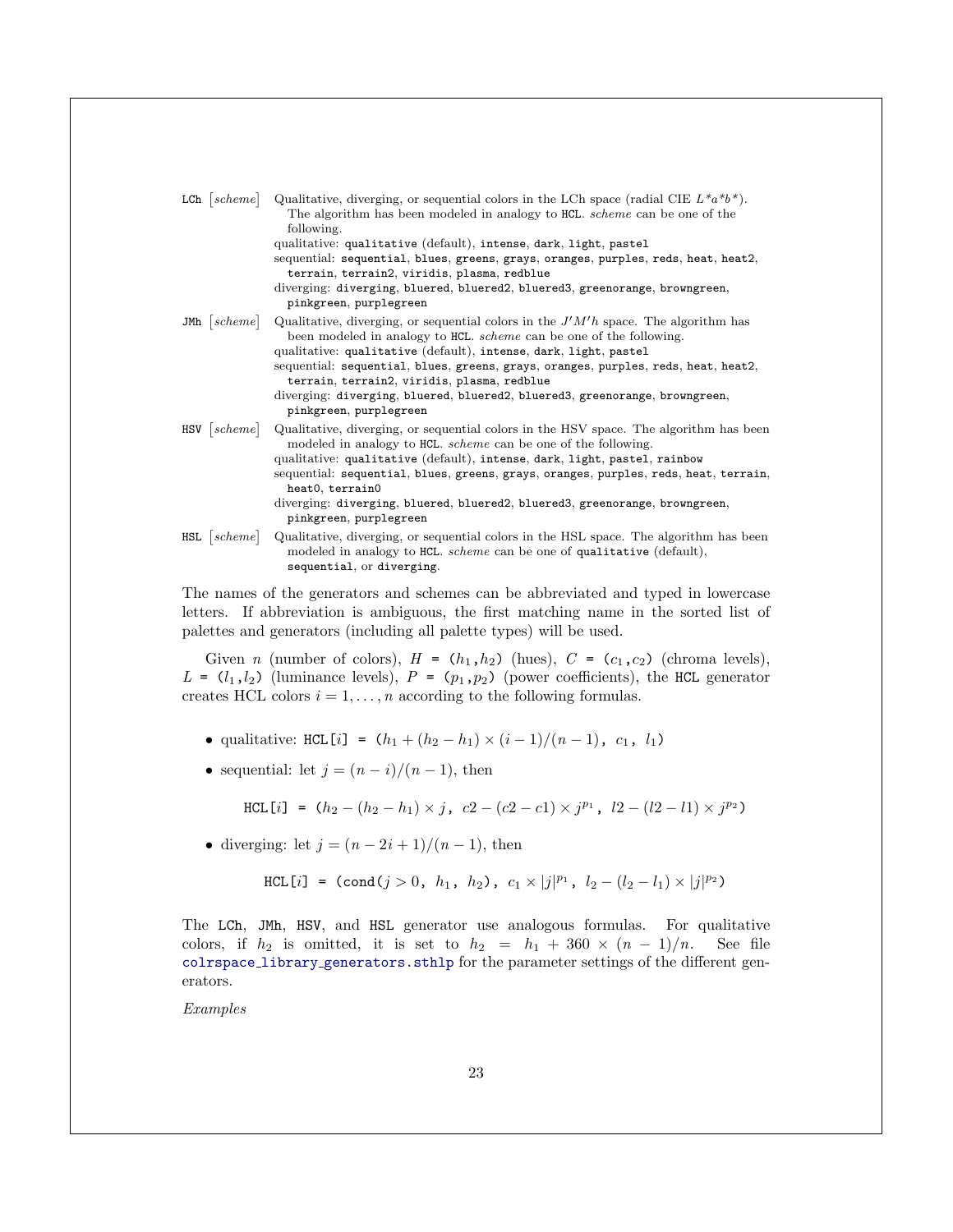

### <span id="page-24-0"></span>6.3 Set/retrieve opacity and intensity

### <span id="page-24-1"></span>Set opacity

To set the opacity of the colors in  $S$ , type

```
S.[add_]opacity[_added](opacity[, noreplace])
```
S.opacity() sets opacty for all existing colors; use S.opacity added() if you only want to set opacity for the colors that have been added last. Furthermore, use S.add opacity() or S.add opacity added() to leave the existing colors unchanged and append a copy of the colors with the new opacity settings. Arguments are as follows.

opacity is a real vector of opacity values as percentages in  $[0, 100]$ . A value of 0 makes the color fully transparent, a value of 100 makes the color fully opaque. If the number of specified opacity values is smaller than the number of existing colors, the opacity values will be recycled; if the number of opacity values is larger than the number of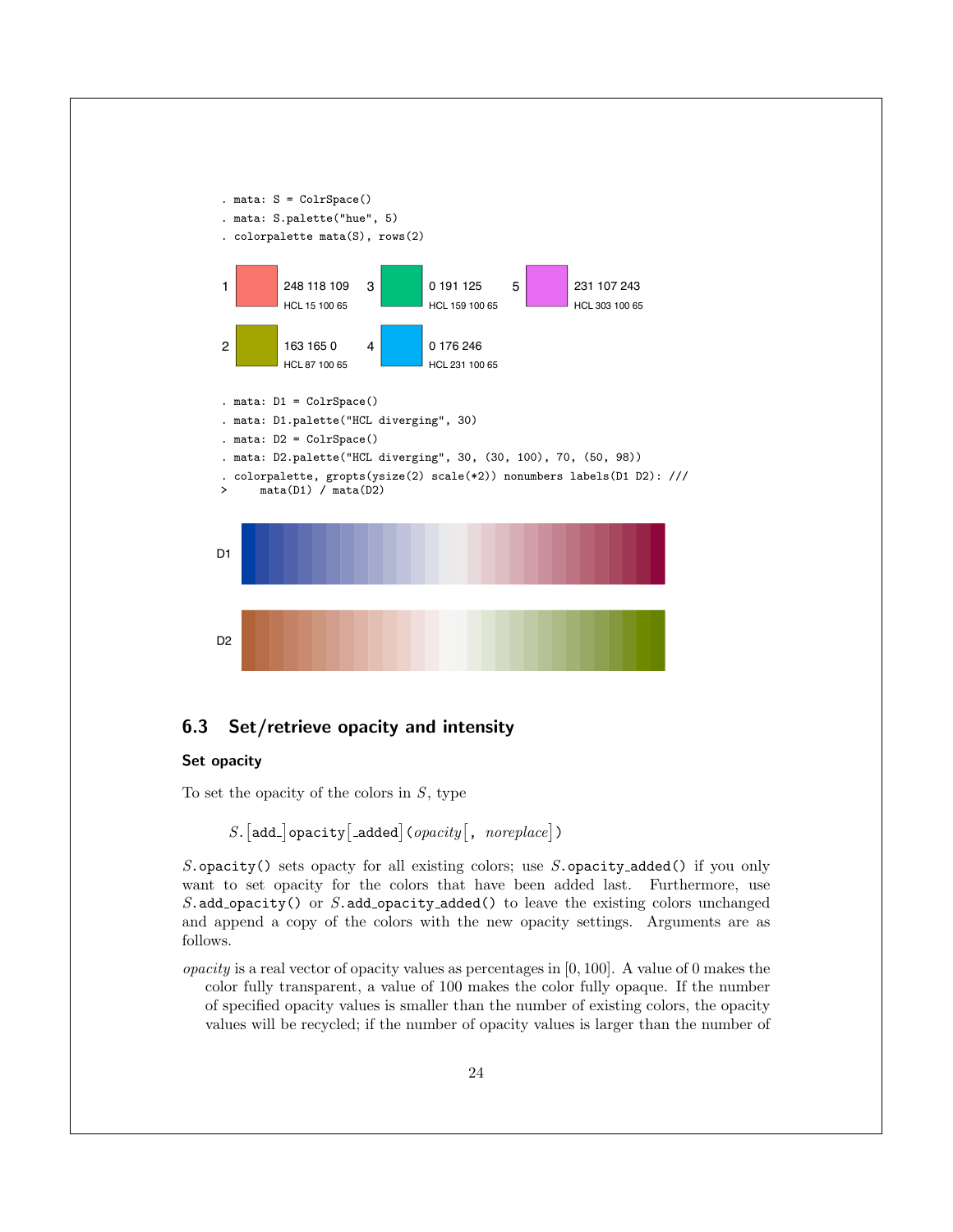colors, the colors will be recycled. To skip assigning opacity to a particular color, you may set the corresponding element in opacity to . (missing).

noreplace  $\neq 0$  specifies that existing opacity values should not be replaced. By default, S.opacity() resets opacity for all colors irrespective of whether they already have an opacity value or not.

Alternatively, you may type

```
S.[add_]alpha[_added](alpha[, noreplace])
```
where *alpha* contains opacity values specified as proportions in [0, 1].

### Retrieve opacity

To retrieve a real colvector containing the opacity values (as percentages) of the colors in  $S$ , type

 $\text{operator}$  = S. opacity  $\left[\text{-added}\right]$  ()

opacity will be equal to . (missing) for colors that do not have an opacity value. S.opacity() returns the opacity values of all colors;  $S$ .opacity\_added() only returns the opacity values of the colors that have been added last.

Alternatively, you may type

 $alpha = S.\text{alpha}[-added]()$ 

to retrieve opacity values as proportions.

### <span id="page-25-0"></span>Set intensity

To set the intensity adjustment multipliers of the colors in  $S$ , type

 $S.$ [add\_]intensity[\_added](intensity[, noreplace])

S.intensity() sets the intensity multipliers for all existing colors; use S. intensity added() if you only want to set intensity for the colors that have been added last. Furthermore, use  $S$ .add\_intensity() and  $S$ .add\_intensity\_added() to leave the existing colors unchanged and append a copy of the colors with the new intensity settings. Arguments are as follows.

intensity is a real vector of intensity adjustment multipliers in  $[0, 255]$ . A multiplier smaller than 1 makes the color lighter, a multiplier larger than one make the color darker. If the number of specified intensity multipliers is smaller than the number of existing colors, the intensity multipliers will be recycled; if the number of intensity multipliers is larger than the number of colors, the colors will be recycled. To skip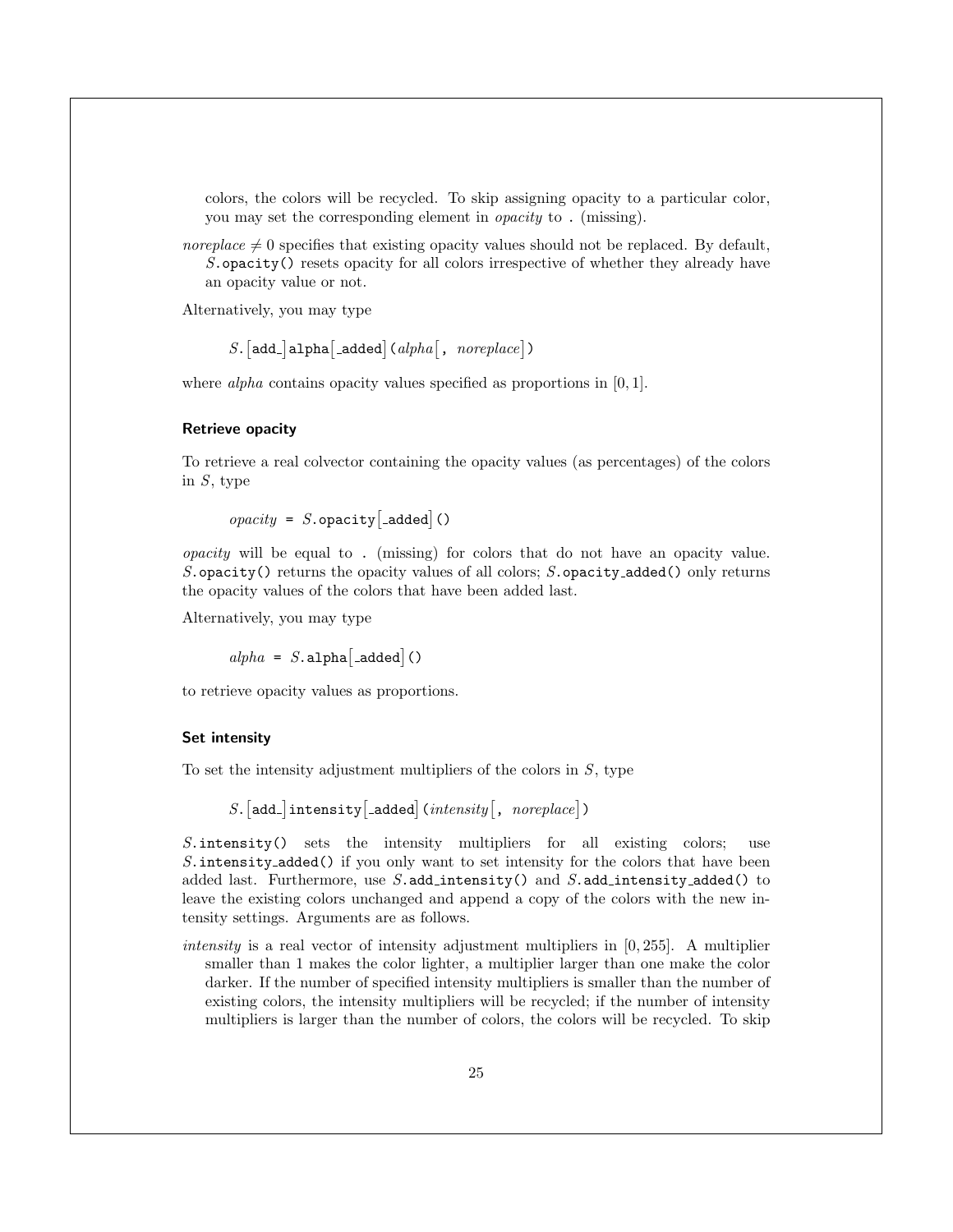assigning an intensity multiplier to a particular color, you may set the corresponding element in intensity to . (missing).

noreplace  $\neq 0$  specifies that existing intensity adjustment multipliers should not be replaced. By default,  $S.\text{intensity}()$  resets the intensity multipliers for all colors irrespective of whether they already have an intensity multiplier or not.

Note that  $S$  intensity () does not manipulate the stored coordinates of a color, it just adds an extra piece of information. This extra information, the intensity multiplier, is added to a color specification when exporting the colors using  $S.\text{colors}$ ). If you want to actually transform the stored color values instead of just recording an intensity multiplier, you can use function  $S$  intensify().

#### Retrieve intensity

To retrieve a real colvector containing the intensity adjustment multipliers of the colors in  $S$ , type

```
intensity = S.intensity[added]()
```
intensity will be equal to . (missing) for colors that do not have an intensity multiplier. S. intensity() returns the intensity multipliers of all colors; S. intensity\_added() only returns the intensity multipliers of the colors that have been added last.

#### Examples

```
: S = ColrSpace()
: S.palette("s2", 4)
: S.opacity((., 80, ., 60))
: S.intensity((.7, ., .8, .))
: S.Colors()
                          1
  \begin{array}{c|c}\n1 & \text{navy*.7} \\
2 & \text{maroon} \\
\end{array}maroon%80
  3 forest_green*.8<br>4 dkorange%60
              4 dkorange%60
. mata: S = ColrSpace(). mata: S.colors("cranberry")
. mata: S.intensity(range(1,.1,.10))
. colorpalette mata(S)
```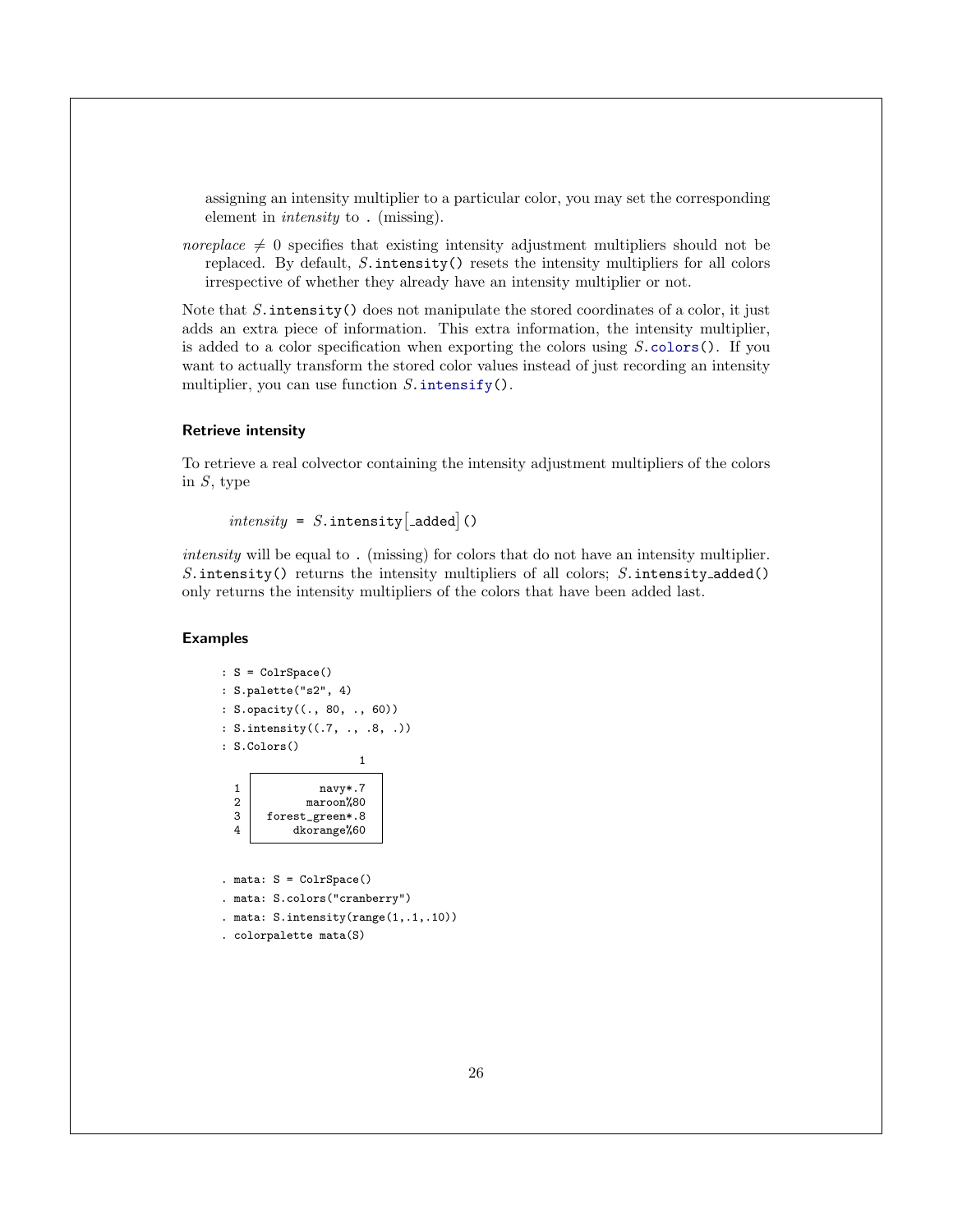

### <span id="page-27-0"></span>6.4 Recycle, select, and order colors

### <span id="page-27-1"></span>Recycle colors

To recycle the colors in  $S$ , type

 $S.$  [add\_]  $recycle$  [\_added]  $(n)$ 

where  $n$  is a real scalar specifying the number of desired colors.  $S$  recycle() will create n colors by recycling the colors until the desired number of colors is reached. If n is smaller than the number of existing colors,  $S$ .recycle() will select the first  $n$  colors. S. recycle() operates on all existing colors; use S. recycle added() if you only want to recycle the colors added last. Furthermore, use  $S$  add recycle() or S.add recycle added() to leave the existing colors unchanged and append the recycled colors.

### Example

```
: S = ColrSpace()
: S.colors("black red yellow")
: S.recycle(7)
: S.colors()
 black red yellow black red yellow black
: S.recycle(2)
: S.colors()
```
black red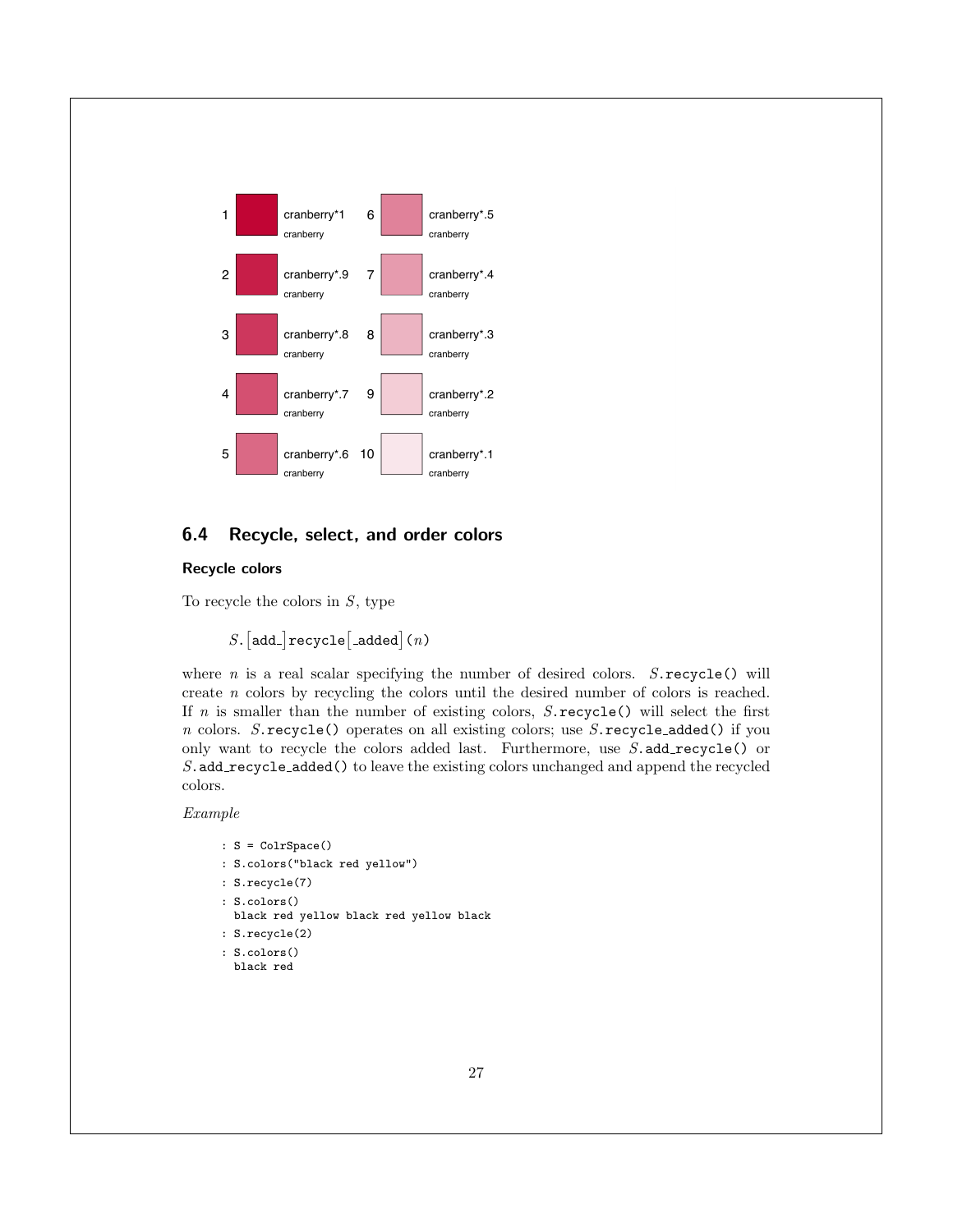### <span id="page-28-2"></span>Select colors

To select (and order) colors in  $S$ , type

 $S.$  [add\_]select [\_added](p)

where  $p$  is a real vector of the positions of the colors to be selected (permutation vector). Positive numbers refer to colors from the start; negative numbers refer to colors from the end (numbers out of range will ignored). Colors not covered in  $p$  will be dropped and the selected colors will be ordered as specified in p. S.select() operates on all existing colors; use  $S$ . select added() if you only want to manipulate the colors added last. Furthermore, use  $S$  add\_select() or  $S$  add\_select\_added() to leave the existing colors unchanged and append the selected colors.

#### Example

: S = ColrSpace() : S.colors("black red yellow blue green") : S.select((4,3,4)) : S.colors() blue yellow blue

#### <span id="page-28-0"></span>Drop colors

To drop individual colors in S (without changing the order of the remaining colors), type

 $S.$  [add\_]drop[\_added](p)

where  $p$  is a real vector of the positions of the colors to be dropped (permutation vector). Positive numbers refer to colors from the start; negative numbers refer to colors from the end (numbers out of range will ignored). S.drop() operates on all existing colors; use S.drop added() if you only want to manipulate the colors added last. Furthermore, use  $S$  add drop() or  $S$  add drop added() to leave the existing colors unchanged and append a copy of the colors that have not been dropped.

### Example

: S = ColrSpace() : S.colors("black red yellow blue green") : S.drop(-2) // (drop second last) : S.colors() black red yellow green

### <span id="page-28-1"></span>Reorder colors

To order the colors in  $S$ , type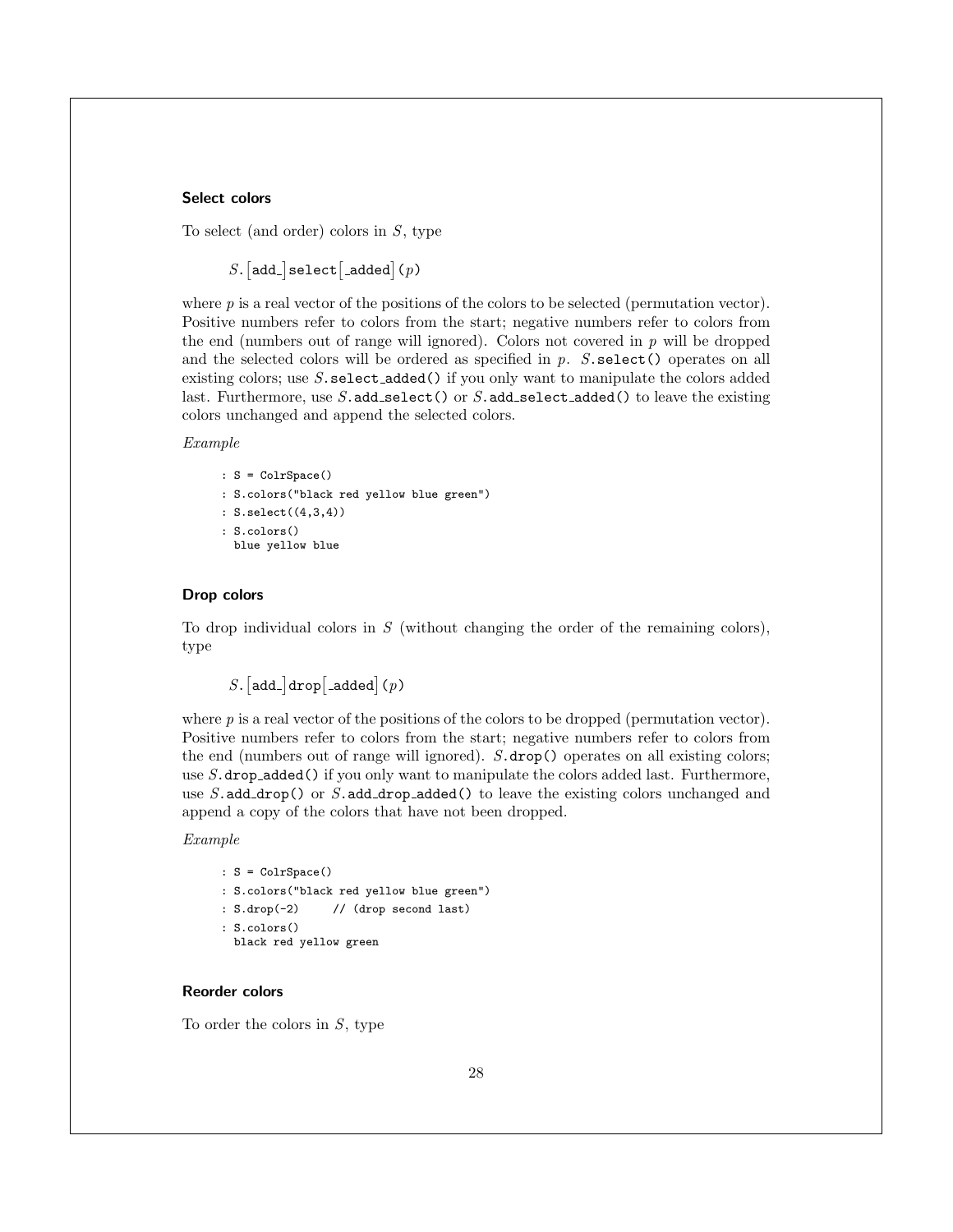$S.$  [add\_]  $order$ [added]  $(p)$ 

where  $p$  is a real vector specifying the desired order of the colors (permutation vector). Positive numbers refer to colors from the start; negative numbers refer to colors from the end (numbers out of range will ignored). Colors not covered in  $p$  will be placed last, in their original order.  $S.\text{order}()$  operates on all existing colors; use  $S.\text{order}\text{-}added()$  if you only want to manipulate the colors added last. Furthermore, use  $S$  add order() or S.add\_order\_added() to leave the existing colors unchanged and append the reordered colors.

Example

: S = ColrSpace() : S.colors("black red yellow blue green") : S.order((4,3,4)) : S.colors() blue yellow blue black red green

### <span id="page-29-0"></span>Reverse the order of colors

To reverse the order of the colors in  $S$ , type:

 $S.$  [add\_] reverse [\_added]()

S.reverse() operates on all existing colors; use S.reverse added() if you only want to manipulate the colors added last. Furthermore, use  $S$  add reverse() or S.add reverse added() to leave the existing colors unchanged and append the reversed colors. S. reverse() is equivalent to  $S.\text{order}(S.\text{N}()::1)$  or  $S.\text{select}(S.\text{N}()::1)$ .

Example

```
: S = ColrSpace()
: S.colors("black red yellow blue green")
: S.reverse()
: S.colors()
  green blue yellow red black
```
### <span id="page-29-1"></span>Shift colors

To shift the positions of colors up or down, wrapping positions around at the top and bottom, type

 $S.$ [add\_]shift[\_added](k)

where k specifies the size of the shift. If k is in  $(-1,1)$ , the colors are shifted by trunc( $k \times n$ ) positions, where n is the total number of colors (proportional shift); if  $|k| \geq 1$ , the colors are shifted by  $\text{trunc}(k)$  positions. Specify  $k > 0$   $(k < 0)$  for a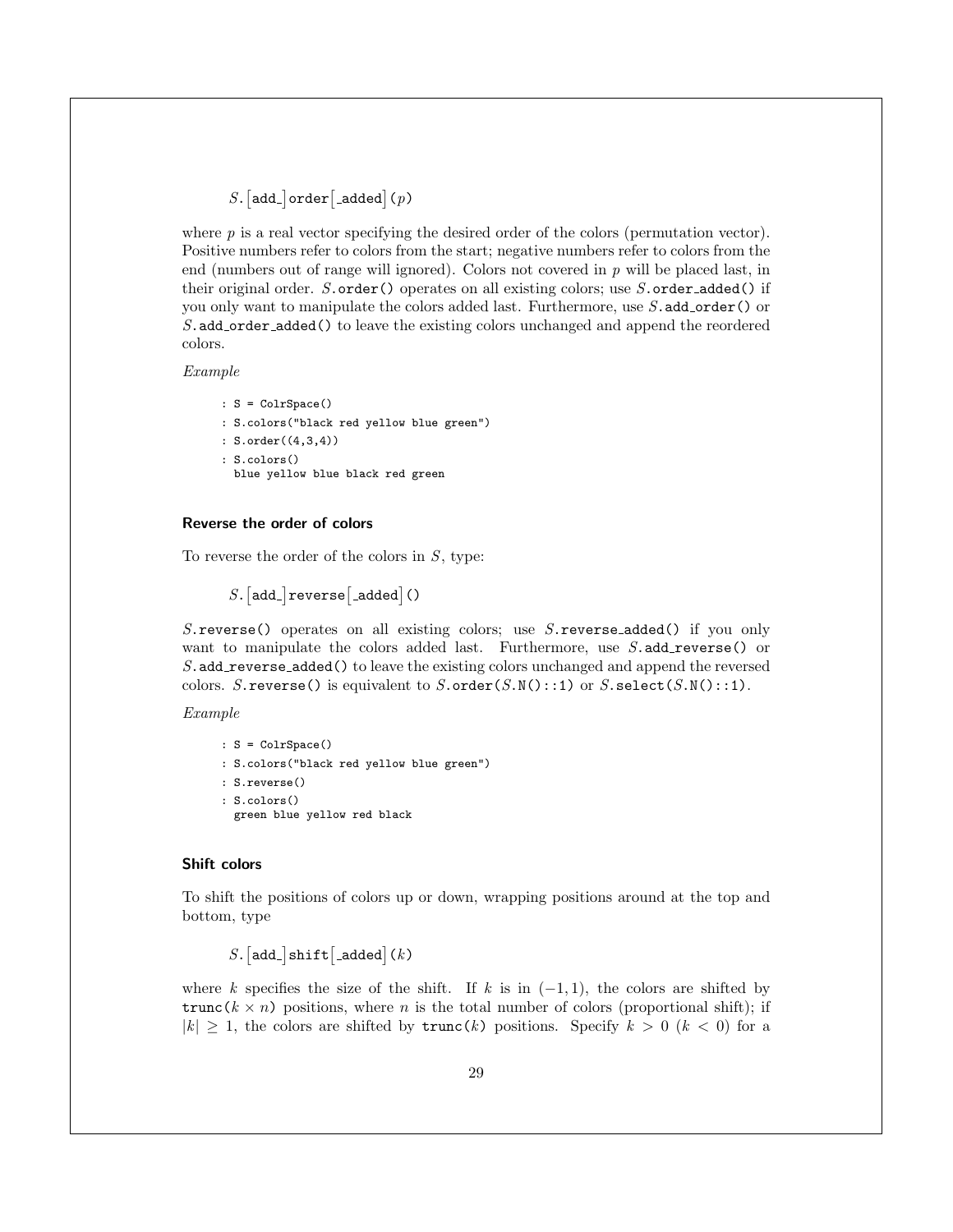shift in upward (downward) direction.  $S.\text{shift}()$  operates on all existing colors; use S.shift\_added() if you only want to manipulate the colors added last. Furthermore, use  $S$  add shift() or  $S$  add shift added() to leave the existing colors unchanged and append the shifted colors.

Example

```
: S = ColrSpace()
: S.colors("black red yellow blue green")
: S.shift(2)
: S.colors()
 blue green black red yellow
```
### <span id="page-30-0"></span>6.5 Interpolate and mix

### <span id="page-30-1"></span>Interpolation

To apply linear interpolation to the colors in  $S$ , type:

S.  $[add.]$ ipolate $[$ \_added $]$ (n $[$ , space, range, power, positions, padded $]$ )

Opacity values and intensity adjustment multipliers, if existing, will also be interpolated. S.ipolate() takes all existing colors as input and replaces them with the interpolated colors; use S.ipolate added() if you only want to interpolate the colors added last. Furthermore, use  $S$  add ipolate() or  $S$  add ipolate added() to leave the existing colors unchanged and append the interpolated colors. Arguments are as follows.

- $n$  is a real scalar specifying the number of destination colors.  $S.\texttt{ipolate}()$  will interpolate the existing (origin) colors to  $n$  new colors (thus increasing or decreasing the number of colors, depending on whether n is larger or smaller than the number of origin colors).
- space selects the color space in which the colors are interpolated. space can be ["RGB"](#page-3-2), ["lRGB"](#page-4-4), ["HSV"](#page-4-2), ["HSL"](#page-4-1), ["CMYK"](#page-4-3), ["XYZ"](#page-5-1), ["xyY"](#page-5-2), ["Lab"](#page-5-5), ["LCh"](#page-5-6), ["Luv"](#page-5-7), ["HCL"](#page-6-1), ["CAM02](#page-6-2)  $\lceil mask \rceil$  $\lceil mask \rceil$  $\lceil mask \rceil$ ", ["JMh](#page-6-3)  $\lceil coeffs \rceil$ ", or ["Jab](#page-6-4)  $\lceil coeffs \rceil$ " (lowercase spelling allowed). The default is ["Jab"](#page-6-4). This default can also be selected by typing "". When interpolating from one hue to the next (relevant for ["HSV"](#page-4-2), ["HSL"](#page-4-1), ["LCh"](#page-5-6), ["HCL"](#page-6-1), ["JMh"](#page-6-3), and ["CAM02"](#page-6-2) when [mask](#page-6-2) contains h),  $S.\texttt{ipolate}()$  will travel around the color wheel in the direction in which the two hues are closer to each other (based on the original order of colors in  $S$ ; the rule may be violated if colors are reordered through argument positions).
- range =  $(lb, ub)$  specifies range of the destination colors. The default is  $(0, 1)$ . This default can also be selected by typing. (missing). If  $lb$  is larger than  $ub$ , the destination colors will be arranged in reverse order. Extrapolation will be applied if the specified range exceeds [0, 1].

power is a real scalar affecting the distribution of the destination colors across range.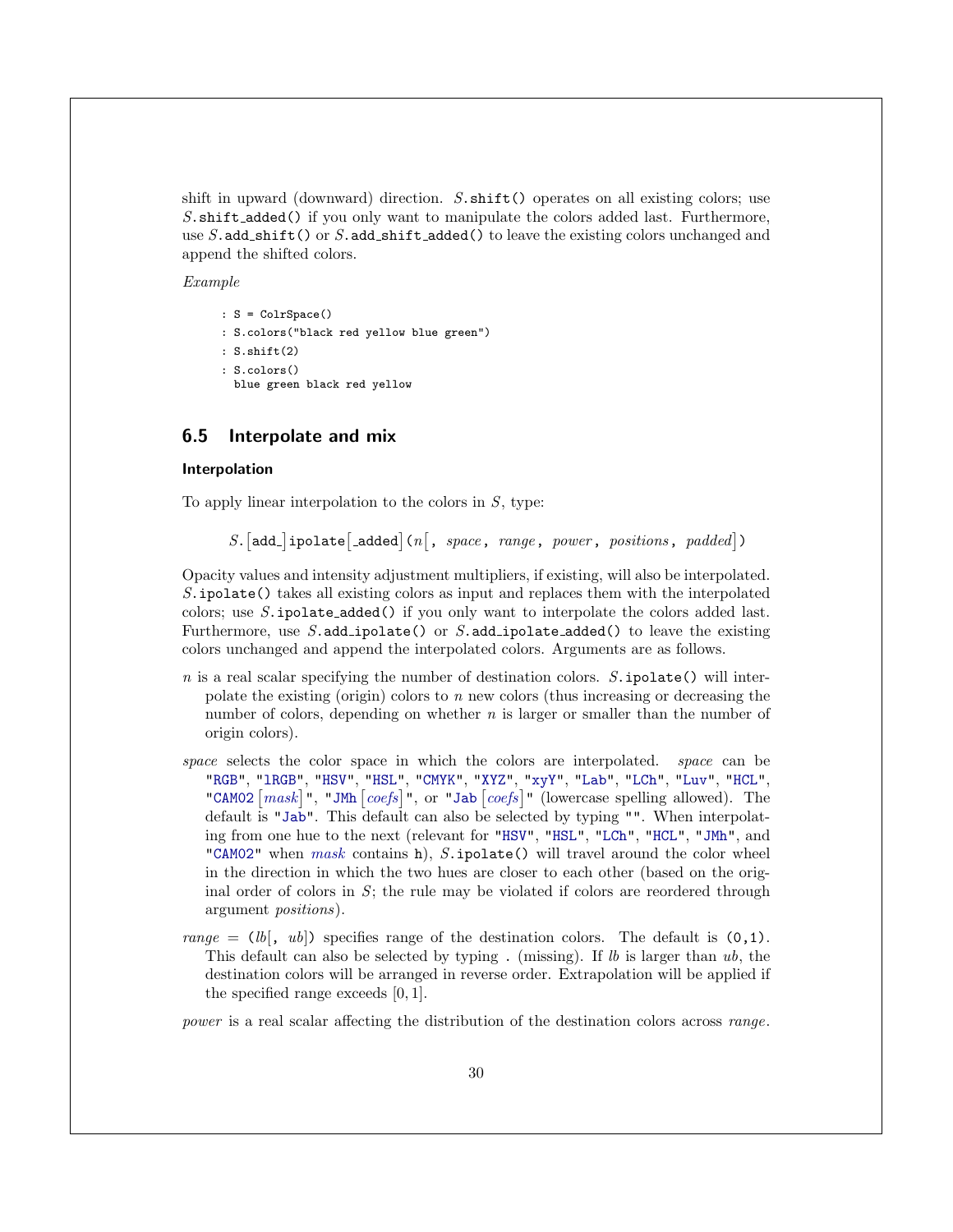The default is to distribute them evenly. This default can also be selected by typing . (missing) or setting power to 1. A power value larger than 1 squishes the positions towards lb. If interpolating between two colors, this means that the first color will dominate most of the interpolation range (slow to fast transition). A value between 0 and 1 squishes the positions towards  $ub$ , thus making the second color the dominant color for most of the range (fast to slow transition). Another way to think of the effect of power is that it moves the center of the color gradient up (if power is larger than 1) or down (if power is between 0 and 1).

- positions is a real vector specifying the positions of the origin colors. The default is to place them on a regular grid from 0 and 1. This default can also be selected by typing . (missing). If positions has less elements than there are colors, default positions are used for the remaining colors. If the same position is specified for multiple colors, these colors will be averaged before applying interpolation.
- padded  $\neq 0$  requests padded interpolation. By default, if padded is omitted or equal to 0, the first color and the last color are taken as the end points of the interpolation range; these colors thus remain unchanged (as long as default settings are used for range and position). If padded  $\neq 0$ , the positions of the colors are interpreted as interval midpoints, such that the interpolation range is padded by half an interval on each side. This causes the destination colors to be spread out slightly more (less) than the origin colors, if the number of destination colors is larger (smaller) than the number of origin colors.

Circular interpolation is used if S[.pclass\(](#page-9-0)) is equal to "circular" or "cyclic". In this case, arguments range, power, positions, and padded will be ignored. For regular (noncircular) interpolation, which is applied if  $S.\text{pclass}()$  is different from "circular" or "cyclic", these arguments can be used to fine-tune the interpolation.

Examples

```
. mata: Jab = ColrSpace()
. mata: Jab.colors("#337ab7 #f0ad4e")
 . mata: JMh = J(1, 1, Jab) // (make copy)
  mata: Jab.ipolate(30)
. mata: JMh.ipolate(30, "JMh")
  . colorpalette, gropts(ysize(1) scale(*4)) nonumbers: ///
> mata(Jab) / mata(JMh)
Jab
JMh
 . mata: A = ColrSpace()
 . mata: A.colors("#fafa6e #2A4858")
 . mata: B = C = D = J(1, 1, A) // (make copies)
 . mata: A.ipolate(30, "HCL")
```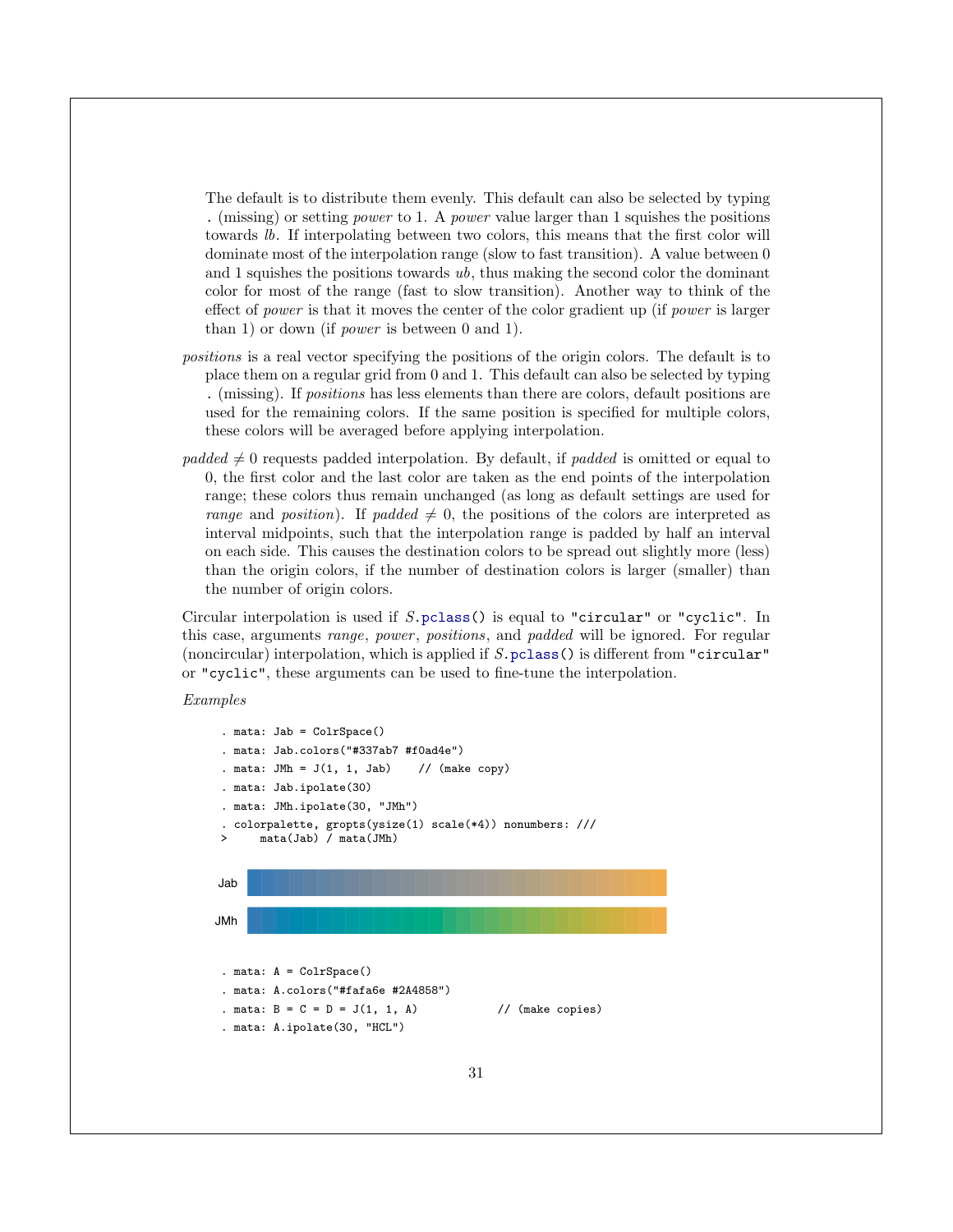

### <span id="page-32-0"></span>Mixing

To mix (i.e. average) the colors in  $S$ , type:

 $S.$ [add\_]mix[\_added]( $[space, w]$ )

Opacity values and intensity adjustment multipliers, if defined, will also be mixed (i.e. averaged). S.mix() takes all existing colors as input and replaces them with the mixed color; use  $S.\text{mix}\text{-}added()$  if you only want to mix the colors added last. Furthermore, use  $S$ .add mix() or  $S$ .add mix added() to leave the existing colors unchanged and append the mixed color. Arguments are as follows.

space selects the color space in which the colors are mixed. space can be ["RGB"](#page-3-2),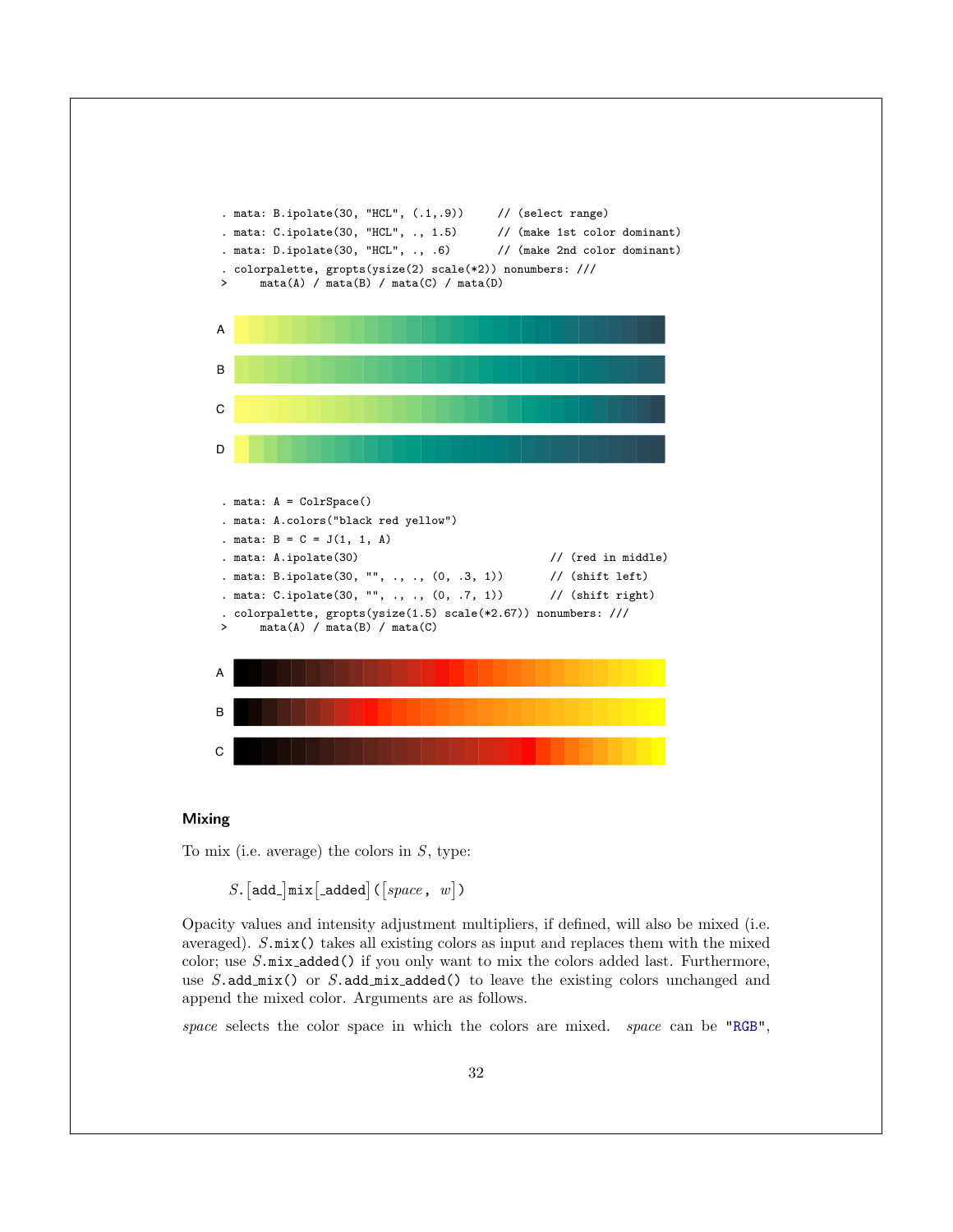["lRGB"](#page-4-4), ["HSV"](#page-4-2), ["HSL"](#page-4-1), ["CMYK"](#page-4-3), ["XYZ"](#page-5-1), ["xyY"](#page-5-2), ["Lab"](#page-5-5), ["LCh"](#page-5-6), ["Luv,"](#page-1-0) ["HCL"](#page-6-1), ["CAM02](#page-6-2)  $\lceil mask \rceil$  $\lceil mask \rceil$  $\lceil mask \rceil$ ", ["JMh](#page-6-3)  $\lceil coeffs \rceil$ ", or ["Jab](#page-6-4)  $\lceil coeffs \rceil$ " (lowercase spelling allowed). The default is ["Jab"](#page-6-4). This default can also be selected by typing "". When mixing hues (relevant for ["HSV"](#page-4-2), ["HSL"](#page-4-1), ["LCh"](#page-5-6), ["HCL"](#page-6-1), ["JMh"](#page-6-3), and ["CAM02"](#page-6-2) when [mask](#page-6-2) contains h),  $S.\text{mix}()$  will compute the mean of angles as described at [en.wikipedia.org/wiki/Mean](http://en.wikipedia.org/wiki/Mean_of_circular_quantities) of circular quantities (using weighted sums of the cartesian coordinates if weights are specified); this is slightly different from the procedure employed by  $S.\texttt{ipolate}()$ .

w is a real vector containing weights. Color mixing works by transforming the colors to the selected color space, taking the means of the attributes across colors, and then transforming the resulting "average" color back to the original space. w specifies the weights given to the individual colors when computing the means. If  $w$  contains less elements than there are colors, the weights will be recycled. Omit  $w$ , or specify w as 1 or as. (missing) to use unweighted means.

### Examples

```
: S = ColrSpace()
: S.colors("black red yellow")
: S.get()
          1 2 3
  1 0 0 0
  \begin{array}{c|ccccc}\n2 & 255 & 0 & 0 \\
3 & 255 & 255 & 0\n\end{array}255
: S.mix("lRGB")
: S.get()
          1 2 3
  1 \mid 213 \mid 156 \mid 0: S.colors("black red yellow")
: S.mix("lRGB", (.5, 1, 1))
: S.get()
          1 2 3
  1 \mid 231 \mid 170 \mid 0
```
### <span id="page-33-0"></span>6.6 Intensify, saturate, luminate

### <span id="page-33-1"></span>Intensify

To adjust the intensity of the colors in  $S$ , type

 $S.$  [add\_] intensify [\_added] (m)

where m is a real vector of intensity adjustment multipliers in  $[0, 255]$ . A multiplier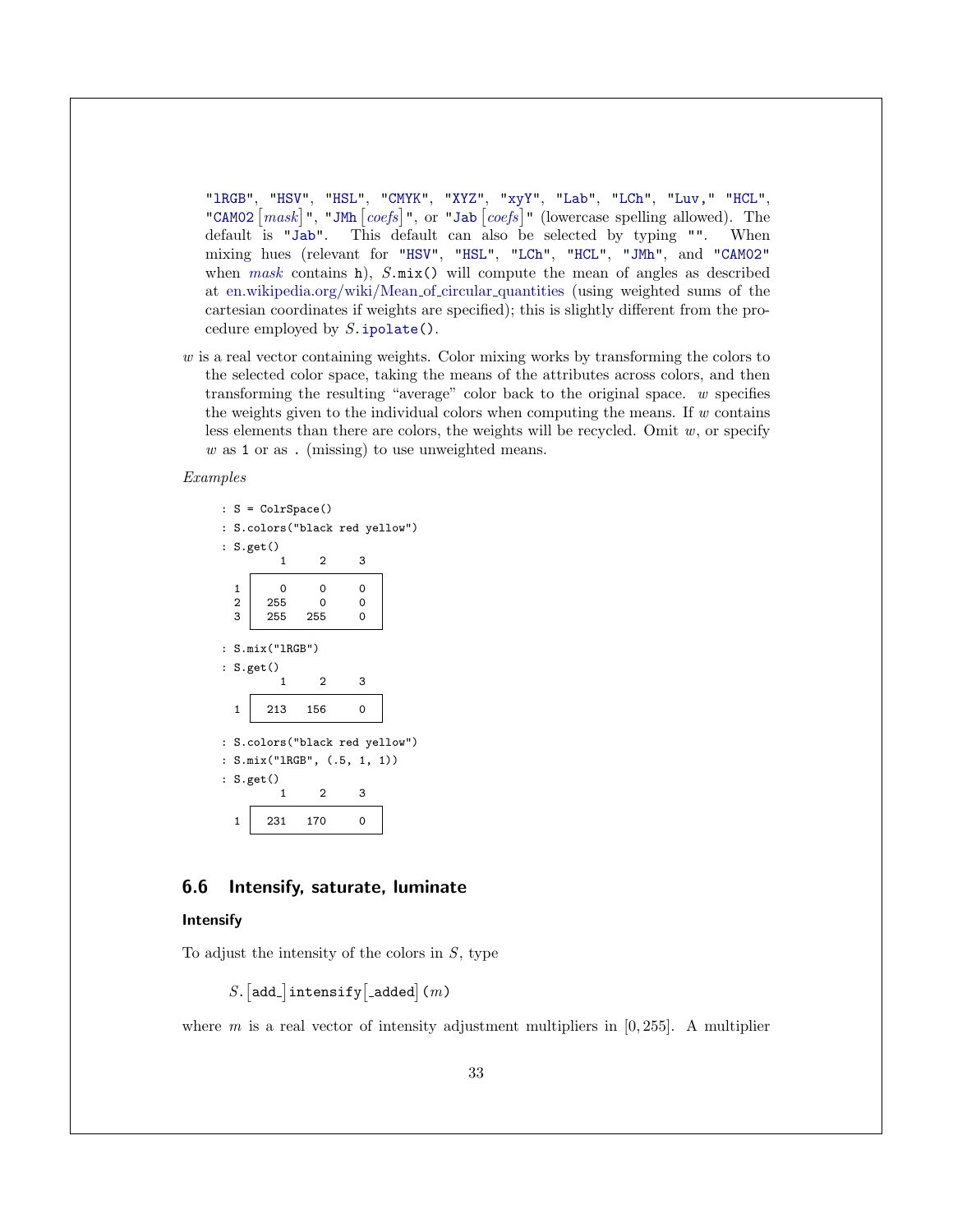smaller than 1 makes the color lighter, a multiplier larger than one make the color darker. If the number of specified multipliers is smaller than the number of colors, the multipliers will be recycled; if the number of multipliers is larger than the number of colors, the colors will be recycled. To skip adjusting the intensity of a particular color, you may set the corresponding multiplier to . (missing).  $S$  intensify() operates on all existing colors; use  $S$ . intensify added() if you only want to manipulate the colors added last. Furthermore, use  $S$  add intensify() or  $S$  add intensify added() to leave the existing colors unchanged and append the manipulated colors.

ColrSpace uses the same algorithm as is used in official Stata to adjust the color intensity. Applying  $S$  intensify() thus results in colors that look the same as colors that have been specified using intensity multiplier syntax (see help  $[G]$  colorstyle). The algorithm works by increasing or decreasing the RGB values proportionally, with rounding to the nearest integer and adjustment to keep all values within [0, 255].

### Example



#### <span id="page-34-0"></span>Saturate

To change the saturation (colorfulness) of the colors in  $S$ , type:

$$
S.\big[\texttt{add\_saturate}[\underline{\hspace{0.5mm}}\texttt{added}]\texttt{(}d\big[\texttt{, } \textit{method}, \textit{ level}]\texttt{)}
$$

S.saturate() operates on all existing colors; use S.saturate\_added() if you only want to manipulate the colors added last. Furthermore, use  $S$  add saturate() or S.add\_saturate\_added() to leave the existing colors unchanged and append the manipulated colors. Arguments are as follows.

d is a real vector of saturation adjustments addends. Positive values increase saturation, negative values decrease saturation. If the number of specified addends is smaller than the number of colors, the addends will be recycled; if the number of addends is larger than the number of colors, the colors will be recycled. To skip adjusting a particular color, you may set the corresponding addend to . (missing). Typically, reasonable addends are in a range of about ±50.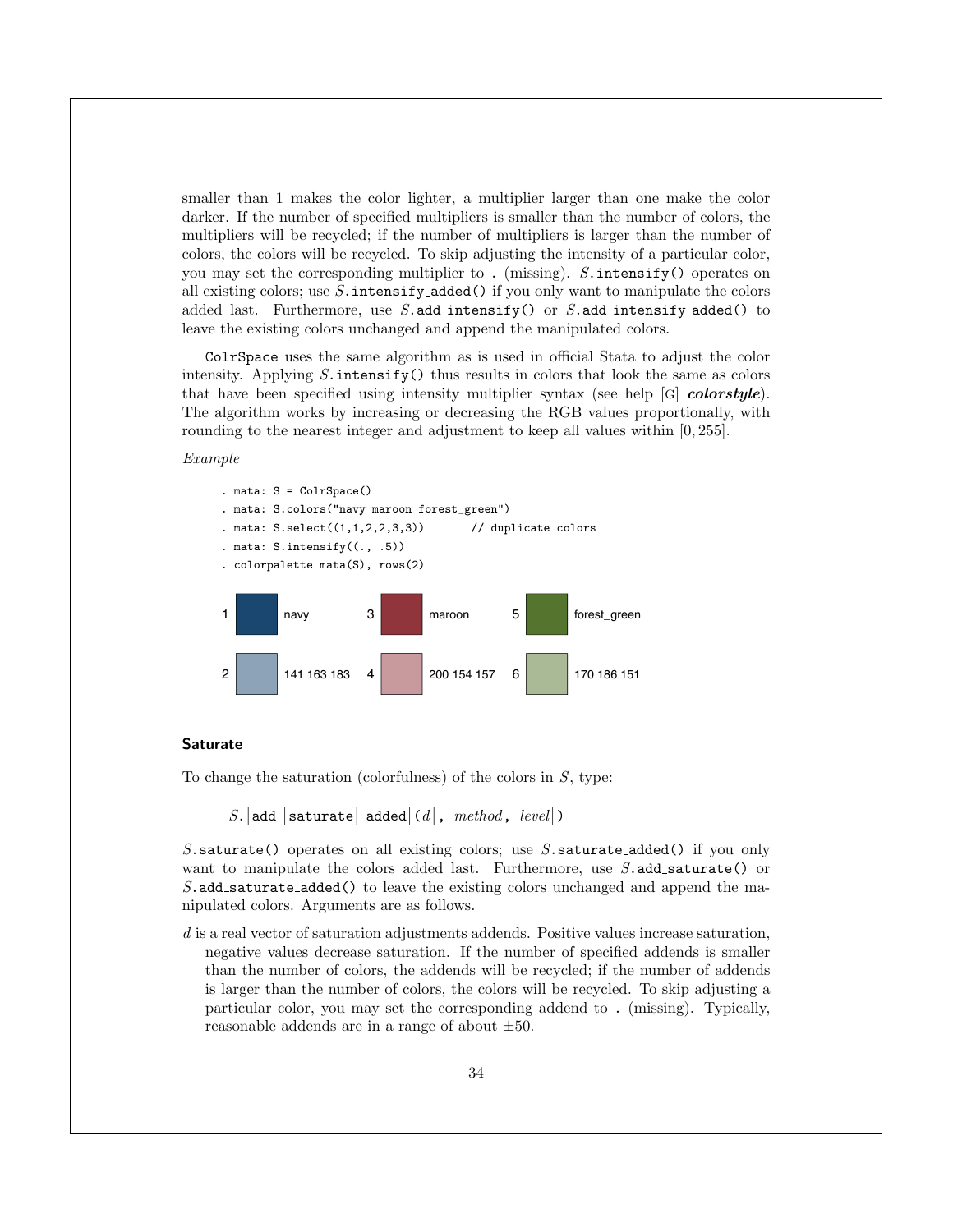- method selects the color space in which the colors are manipulated. It can be ["LCh"](#page-5-6), ["HCL"](#page-6-1), ["JCh"](#page-6-2) (shorthand for CAM02 JCh), or ["JMh"](#page-6-3) (lowercase spelling allowed). The default is ["LCh"](#page-5-6). This default can also be selected by typing "". S.saturate() works by converting the colors to the selected color space, adding  $d$  to the C channel (or  $M'$  in case of  $J'M'h$ ), and then converting the colors back (after resetting negative chroma values to zero).
- $level \neq 0$  specifies that d provides chroma levels, not addends. In this case, the C channel will be set to  $d$ . Reasonable values typically lie in a range of  $0-100$ , although higher values are possible. Negative values will be reset to 0.

#### Example



S.saturate() has been inspired by the saturate() and desaturate() functions in Gregor Aisch's [chroma.js.](https://gka.github.io/chroma.js/)

### <span id="page-35-0"></span>Luminate

To change the luminance of the colors in S, type

 $S.$ [add\_]luminate[\_added](d[, method, level])

S. luminate() operates on all existing colors; use  $S$ . luminate added() if you only want to manipulate the colors added last. Furthermore, use  $S$  add luminate() or S.add\_luminate\_added() to leave the existing colors unchanged and append the manipulated colors. Arguments are as follows.

- d is a real vector of luminance adjustments addends. Positive values increase luminance, negative values decrease luminance. If the number of specified addends is smaller than the number of colors, the addends will be recycled; if the number of addends is larger than the number of colors, the colors will be recycled. To skip adjusting a particular color, you may set the corresponding addend to . (missing). Typically, reasonable addends are in a range of about  $\pm 50$ .
- method selects the color space in which the colors are manipulated. It can be ["Lab"](#page-5-5), ["LCh"](#page-5-6), ["Luv"](#page-5-7), ["HCL"](#page-6-1), ["JCh"](#page-6-2) (shorthand for CAM02 JCh), ["JMh"](#page-6-3) or ["Jab"](#page-6-4) (lowercase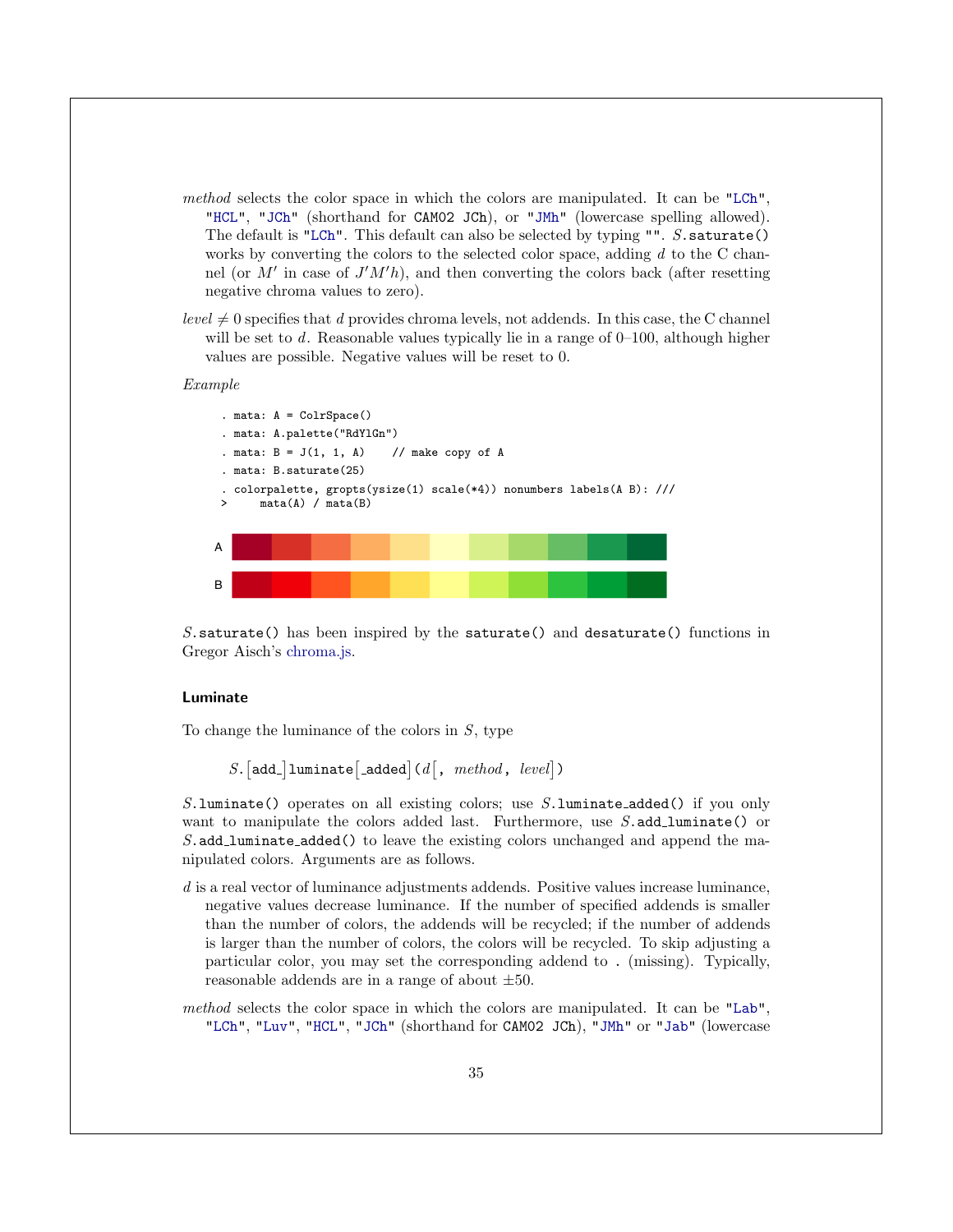spelling allowed). The default is ["JMh"](#page-6-3). This default can also be selected by typing "". S.luminate() works by converting the colors to the selected color space, adding d to the L channel (or J in case of CIECAM02 JCh,  $J'$  in case of  $J'M'h$  or  $J'a'b'$ ), and then converting the colors back (after resetting negative luminance values to zero). Results will be identical between ["Lab"](#page-5-5) and ["LCh"](#page-5-6), between ["Luv"](#page-5-7) and ["HCL"](#page-6-1), and between ["JMh"](#page-6-3) and ["Jab"](#page-6-4).

level  $\neq 0$  specifies that d provides luminance levels, not addends. In this case, the L channel will be set to d. Reasonable values typically lie in a range of  $0-100$ . Negative values will be reset to 0.

Example





S.luminate() has been inspired by the darken() and brighten() functions in Gregor Aisch's [chroma.js.](https://gka.github.io/chroma.js/)

### <span id="page-36-0"></span>6.7 Grayscale conversion

To convert the colors in  $S$  to gray, type

 $S. \lceil \texttt{add\_} \rceil \texttt{gray} \lceil \texttt{added} \rceil \left( \lceil p \text{, } \text{ method} \rceil \right) \rceil$ 

S.gray() transforms all existing colors; use  $S$ .gray added() if you only want to transform the colors added last. Furthermore, use  $S$  add\_gray() or  $S$  add\_gray\_added() to leave the existing colors unchanged and append the transformed colors. Arguments are as follows.

- p is a real vector of proportions of gray, with p in [0, 1]. The default is  $p = 1$  (complete conversion to gray). If the number of specified proportions is smaller than the number of colors, the proportions will be recycled; if the number of proportions is larger than the number of colors, the colors will be recycled. To skip converting a particular color, you may set the corresponding proportion to . (missing).
- method specifies the color space in which the colors are manipulated. It can be ["LCh"](#page-5-6), ["HCL"](#page-6-1), ["JCh"](#page-6-2) (shorthand for CAM02 JCh), or ["JMh"](#page-6-3) (lowercase spelling allowed).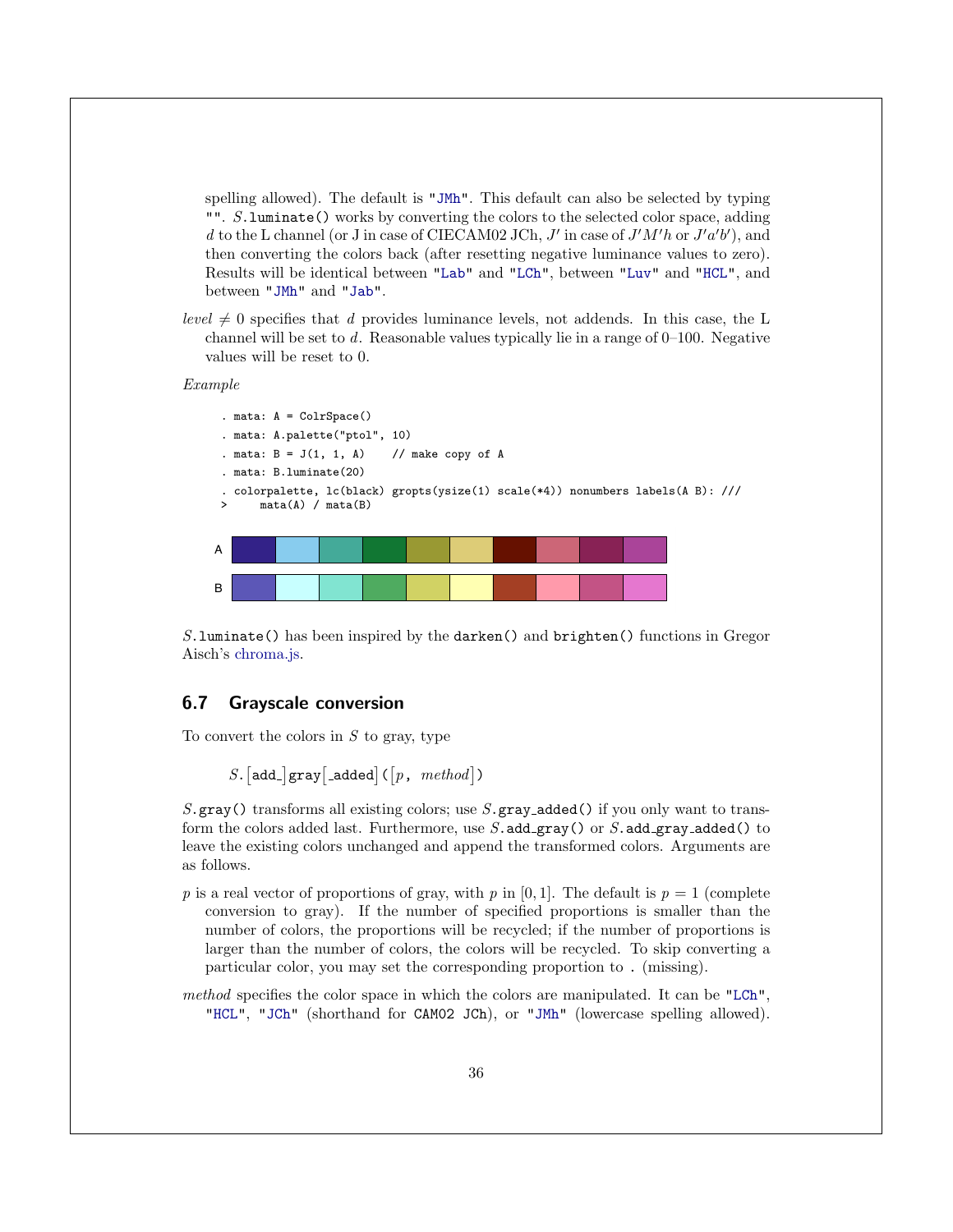The default is ["LCh"](#page-5-6). This default can also be selected by typing "". Grayscale conversion works by converting the colors the selected color space, reducing the C channel (or  $M'$  in case of  $J'M'h$ ) towards zero, and then converting the colors back.

Example



Grayscale conversion is also supported by function  $S$ [.convert\(](#page-44-1)).

### <span id="page-37-0"></span>6.8 Color vision deficiency simulation

To convert the colors in  $S$  such that they look how they would appear to people suffering from color vision deficiency (color blindness), type

 $S.$  [add\_]  $\text{cvd}$  [\_added] ( $\lceil p, \text{ method} \rceil$ )

S.cvd() transforms all existing colors; use S.cvd added() if you only want to transform the colors added last. Furthermore, use  $S$  add cvd() or  $S$  add cvd added() to leave the existing colors unchanged and append the transformed colors. Arguments are as follows.

- p is a real vector of deficiency severities, with p in [0, 1]. The default is  $p = 1$  (maximum severity, i.e. deuteranopia, protanopia, or tritanopia, respectively). If the number of specified severities is smaller than the number of colors, the severities will be recycled; if the number of severities is larger than the number of colors, the colors will be recycled. To skip converting a particular color, you may set the corresponding severity to . (missing).
- method specifies the type of color vision deficiency. It can be "deuteranomaly", "protanomaly", or "tritanomaly" (abbreviations allowed). The default is "deuteranomaly". This default can also be selected by typing "". See [en.wikipedia.org/wiki/Color](https://en.wikipedia.org/wiki/Color_blindness) blindness for basic information on the different types of color blindness.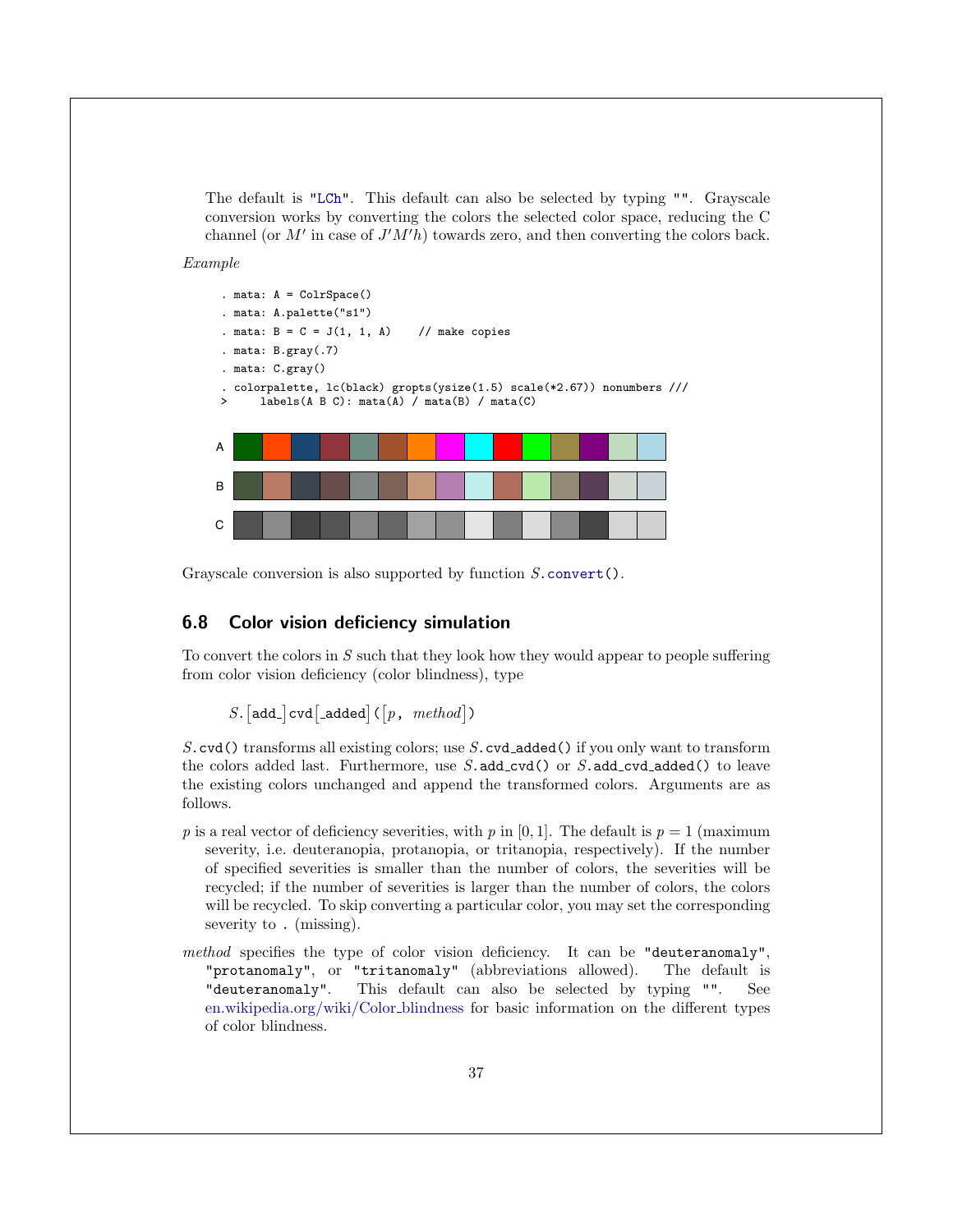ColrSpace implements color vision deficiency simulation based on [Machado et al.](#page-59-8) [\(2009\)](#page-59-8), using the transformation matrices provided at [www.inf.ufrgs.br/](https://www.inf.ufrgs.br/~oliveira/pubs_files/CVD_Simulation/CVD_Simulation.html)~oliveira (employing linear interpolation between matrices for intermediate severity values). The transformations matrix for a specific combination of (scalar)  $p$  and method can be retrieved as follows:

$$
M = S.\text{cvd}_\mathcal{M}([p,\text{ method}])
$$

Example

```
. mata: A = ColrSpace()
. mata: A.palette("s2", 5)
. mata: d = D = p = P = T = J(1, 1, A) // make copies
. mata: d.cvd(.5); d.name("deuteranomaly")
. mata: D.cvd(); D.name("deuteranopia")
. mata: p.cvd(.5, "p"); p.name("protanomaly")
. mata: P.cvd(1, "p"); P.name("protanopia")
. mata: T.cvd(1, "t"); T.name("tritanopia")
. colorpalette, lc(black) gropts(ysize(3) scale(*1.33)) nonumbers: m(A) / m(d) /
> m(D) / m(p) / m(P) / m(T)
```


Color vision deficiency simulation is also supported by function  $S$ .convert $()$ .

### <span id="page-38-0"></span>6.9 Color differences and contrast ratios

### <span id="page-38-1"></span>Color differences

To compute differences between colors in  $S$ , type

$$
D = S.\mathtt{delta}[\mathtt{:added}] \left( \begin{bmatrix} P, & "method", & noclip \end{bmatrix} \right)
$$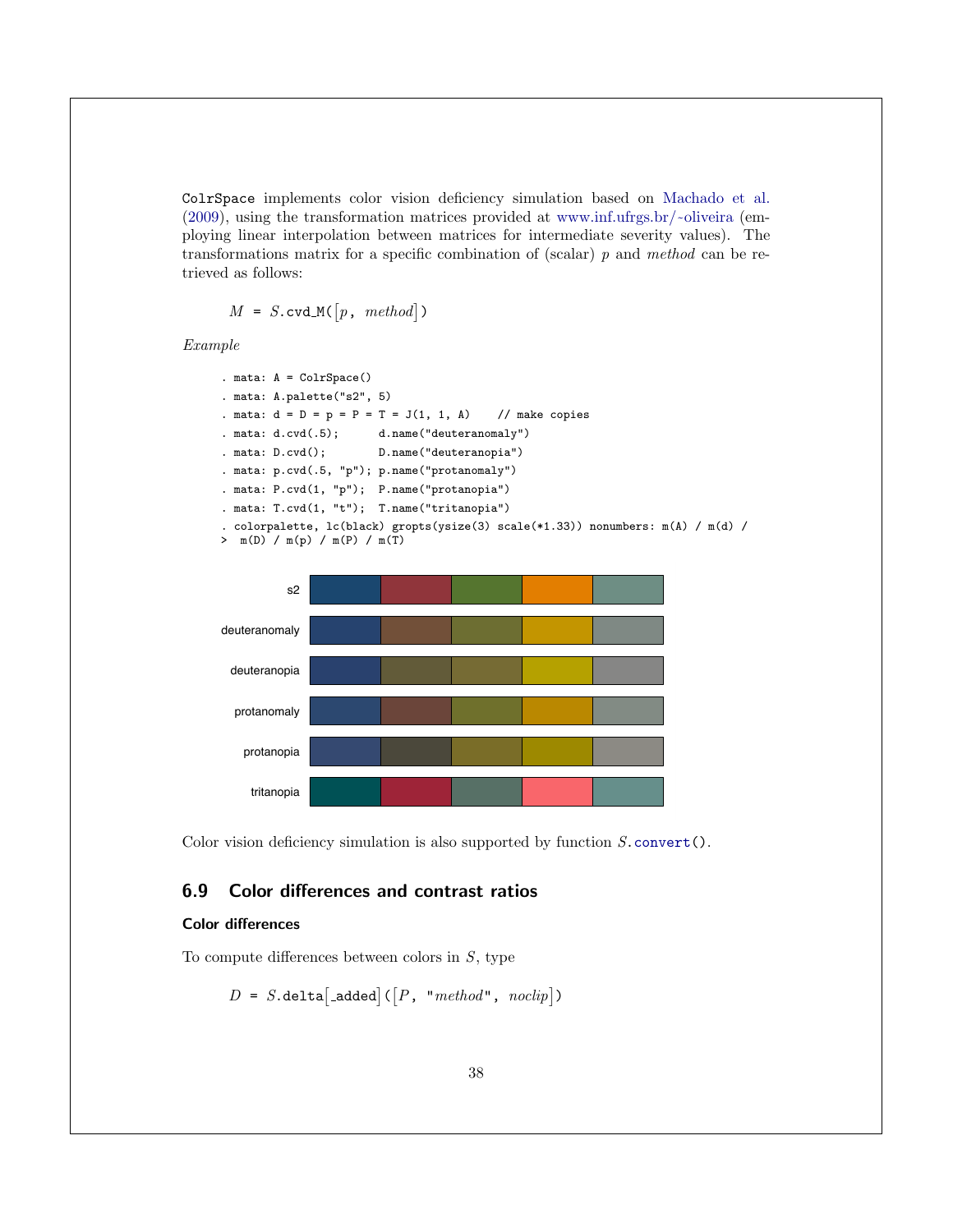where P is a  $r \times 2$  matrix with each row selecting two colors to be compared. For example, P = (3,5) would compare the 3rd and the 5th color; P = (1,2) \ (3,5) would make two comparisons: 1st to 2nd and 3rd to 5th. The default, if  $P$  is omitted, is to make  $n-1$  consecutive comparisons, where n is the number of existing colors: 1st to 2nd, 2nd to 3rd, ...,  $(n-1)$ th to *n*th; this is equivalent to  $P = ((1::S.N() - 1))$  $P = ((1::S.N() - 1))$  $P = ((1::S.N() - 1))$ ,  $(2::S.N())$  $(2::S.N())$  $(2::S.N())$ ). This default can also be selected by typing . (missing). S.delta() operates on all existing colors, that is,  $P$  selects among all colors; in  $S$ .delta\_added() P only selects among the colors added last. Further options are as follows.

method selects the method used to compute the color differences. It can be one of the following (lowercase spelling and abbreviations allowed):

| Jab $\vert \textit{coeffs} \vert$ | compute the differences from the perceptually uniform CIECAM $J'a'b'$<br>space as described by Luo and Li $(2013,$ chapter $2.6.1)$                                                                           |
|-----------------------------------|---------------------------------------------------------------------------------------------------------------------------------------------------------------------------------------------------------------|
| E76                               | 1976 CIELAB Delta E definition (euclidean distance in the CIE $L^*a^*b^*$<br>color space)                                                                                                                     |
| E94                               | 1994 CIELAB Delta E definition (based on the description by Lindbloom<br>2017b, but using a modification to make the differences symmetric as<br>suggested by Hunt $2004, 670$                                |
| E2000                             | 2000 CIELAB Delta E definition (based on the description given by<br>Lindbloom $2017c$ )                                                                                                                      |
| space                             | compute the differences as euclidean distances in the respective color<br>space, where space may be RGB, RGB1, 1RGB, XYZ, XYZ1, xyY1, Lab, LCh,<br>Luv, HCL, JCh (shorthand for CAM02 JCh), or JMh $ coeffs $ |

The default is [Jab](#page-6-4). This default can also be selected by typing "". For background information on color difference also see [en.wikipedia.org/wiki/Color](https://en.wikipedia.org/wiki/Color_difference)\_difference.

noclip  $\neq 0$  prevents converting the colors to valid RGB values before computing the differences. By default, S.delta() translates the colors to linear RGB and clips the coordinates at 0 and 1, before converting the colors to the color space selected by method, so that the computed differences are consistent with how the colors are perceived on an RGB device. Specify  $noclip \neq 0$  to skip this extra step.

Opacity settings and intensity adjustment multipliers are ignored when computing the color differences.

Example

```
: S = ColrSpace()
: S.colors("#337ab7 #f0ad4e")
: S.ipolate(6, "", (0, .5))
: S.delta((J(5,1,1), (2::6))) // compare 1st to other colors
                              1
   1 5.91377881
   \begin{array}{|c|c|c|}\n\hline\n2 & 11.82755762 \\
3 & 17.74133643\n\end{array}\begin{array}{|c|c|c|}\n 3 & 17.74133643 \\
 4 & 23.65511524\n \end{array}\begin{array}{|c|c|c|}\n 4 & 23.65511524 \\
 5 & 29.56889405\n\end{array}5 29.56889405
```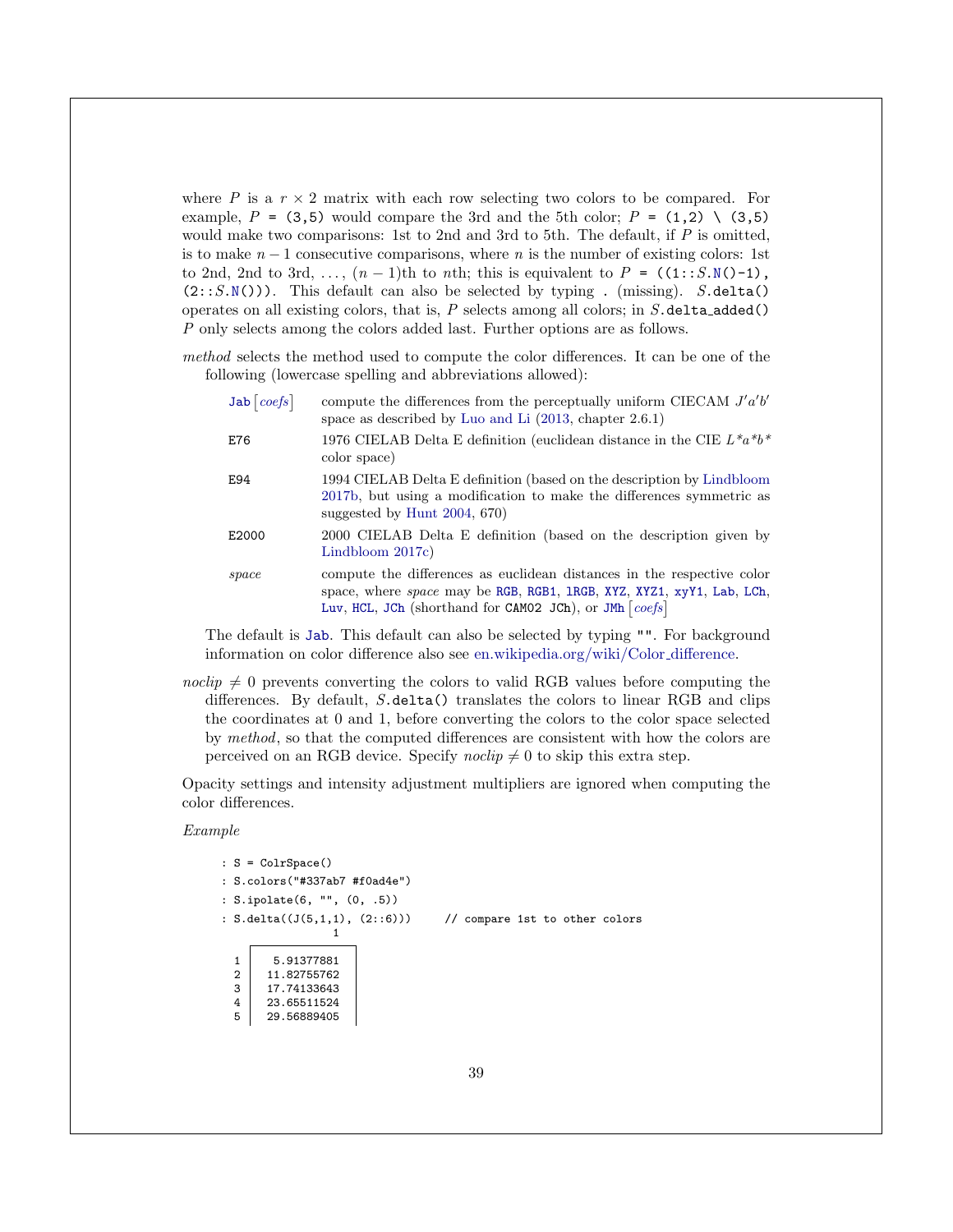Graphical illustration:



### <span id="page-40-0"></span>Contrast ratios

To compute contrast ratios between colors in  $S$ , type

 $R = S$ .contrast [\_added] ( $[P]$ )

where P is a  $r \times 2$  matrix with each row selecting two colors to be compared. For example,  $P = (3,5)$  would compare the 3rd and the 5th color;  $P = (1,2) \setminus (3,5)$  would make two comparisons: 1st to 2nd and 3rd to 5th. The default, if  $P$  is omitted, is to make  $n-1$  consecutive comparisons, where n is the number of existing colors: 1st to 2nd, 2nd to 3rd, ...,  $(n-1)$ th to *n*th; this is equivalent to  $P = ((1::S.N() - 1), (2::S.N())$  $P = ((1::S.N() - 1), (2::S.N())$  $P = ((1::S.N() - 1), (2::S.N())$ . This default can also be selected by typing . (missing). S.contrast() operates on all existing colors, that is,  $P$  selects among all colors; in  $S$  contrast added()  $P$  only selects among the colors added last.

The contrast ratios are computed according to the Web Content Accessibility Guidelines (WCAG) 2.0 at [www.w3.org.](https://www.w3.org/TR/2008/REC-WCAG20-20081211/#contrast-ratiodef) Let  $Y_0$  be the Y attribute of the lighter color, and  $Y_1$  be the Y attribute of the darker color, in CIE XYZ space (in  $Y_{\text{white}} = 100$  scaling). The contrast ratio is then defined as  $(Y_0 + 5)/(Y_1 + 5)$ . Typically, a contrast ratio of at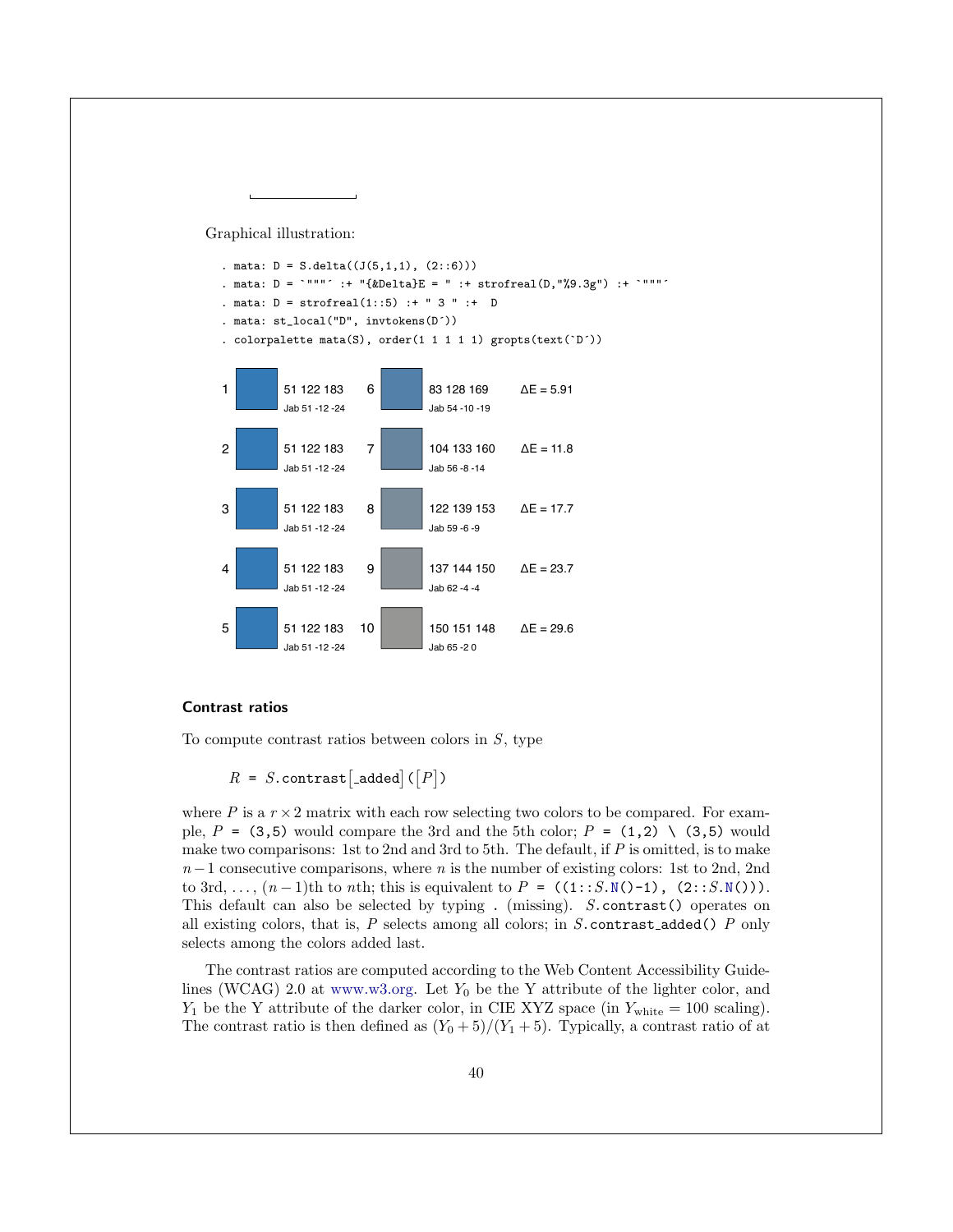least 4.5 is recommended between foreground text and background fill.

Opacity settings and intensity adjustment multipliers are ignored when computing the contrast ratios.

### Example

Say, you want to print text inside bars and want the text and the bar fill to have the same basic color. One idea is to use colors with reduced intensity for the fill and print the text in the original color.  $S$  contrast () may be helpful for finding out by how much you need to reduce intensity so that there is enough contrast between text and bar fill.

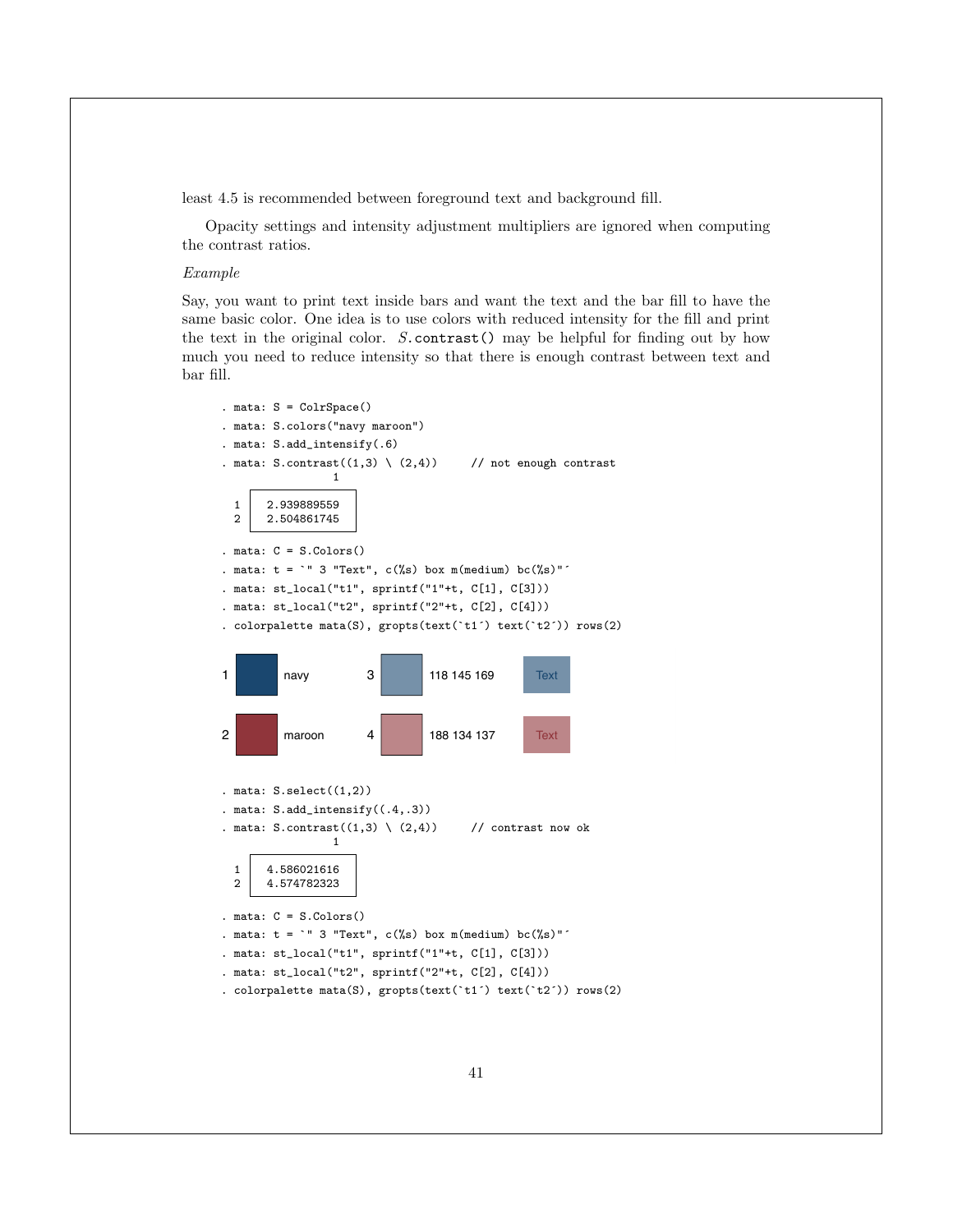

### <span id="page-42-0"></span>6.10 Import/export colors in various spaces

### <span id="page-42-1"></span>Import colors

An alternative to  $S.\text{colors}()$  is to import colors into  $S$  using the following functions:

 $S.\texttt{set}(C[, space])$  $S.\texttt{add}(C[, space])$ S.reset [\_added]  $(C[, space, p])$ 

 $S.\text{set}$  replaces preexisting colors by the new colors; use  $S.\text{add}(S)$  if you want to append the new colors to the existing colors.  $S$  reset () can be used to reset the values of colors, without reinitializing opacity and intensity adjustment; S.reset added() is like S.reset() but only operates on the colors that have been added last. The arguments are as follows.

- C provides the color values. If space is equal to ["HEX"](#page-3-1),  $C$  is a string vector of length n containing n hex RGB values; if space is equal to ["CMYK"](#page-4-3), ["CMYK1"](#page-5-0), ["RGBA"](#page-6-0), or ["RGBA1"](#page-7-1), C is a  $n \times 4$  real matrix; if space is equal to ["CAM02](#page-6-2)  $\lceil mask \rceil$  $\lceil mask \rceil$  $\lceil mask \rceil$ ", C is a  $n \times \text{strlen}(mask)$  real matrix; in all other cases, C is a  $n \times 3$  real matrix of n color values in the respective space. For  $S$  reset() the number of colors in  $C$  must match the length of  $p$ .
- space is a string scalar specifying the color space of  $C$ . It can be ["HEX"](#page-3-1), ["RGB"](#page-3-2), ["RGB1"](#page-3-3), ["lRGB"](#page-4-4), ["HSV"](#page-4-2), ["HSL"](#page-4-1), ["CMYK"](#page-4-3), ["CMYK1"](#page-5-0), ["XYZ"](#page-5-1), ["XYZ1"](#page-5-4), ["xyY"](#page-5-2), ["xyY1"](#page-5-3), ["Lab"](#page-5-5), ["LCh"](#page-5-6), ["Luv"](#page-5-7), ["HCL"](#page-6-1), "CAMO2  $\lceil mask \rceil$  $\lceil mask \rceil$  $\lceil mask \rceil$ ", ["JMh](#page-6-3)  $\lceil coefs \rceil$  $\lceil coefs \rceil$  $\lceil coefs \rceil$ ", ["Jab](#page-6-4)  $\lceil coefs \rceil$ ", ["RGBA"](#page-6-0), or ["RGBA1"](#page-7-1) (lowercase spelling allowed). The default is ["RGB"](#page-3-2). This default can also be selected by typing "".
- $p$  is a real vector of the positions of the colors to be modified. Positive numbers refer to colors from the start; negative numbers refer to colors from the end.  $S$ . reset() aborts with error if  $p$  addresses positions that do not exists. If  $p$  is omitted, the default is to modify all colors. This default can also be selected by typing . (missing).

### Example

```
. mata: S = ColrSpace()
. mata: S.set((100,150,200) \ (200,50,50), "RGB")
. mata: S.add((100, 50, 50) \setminus (200, 50, 50) \setminus (300, 50, 50), "HCL")
```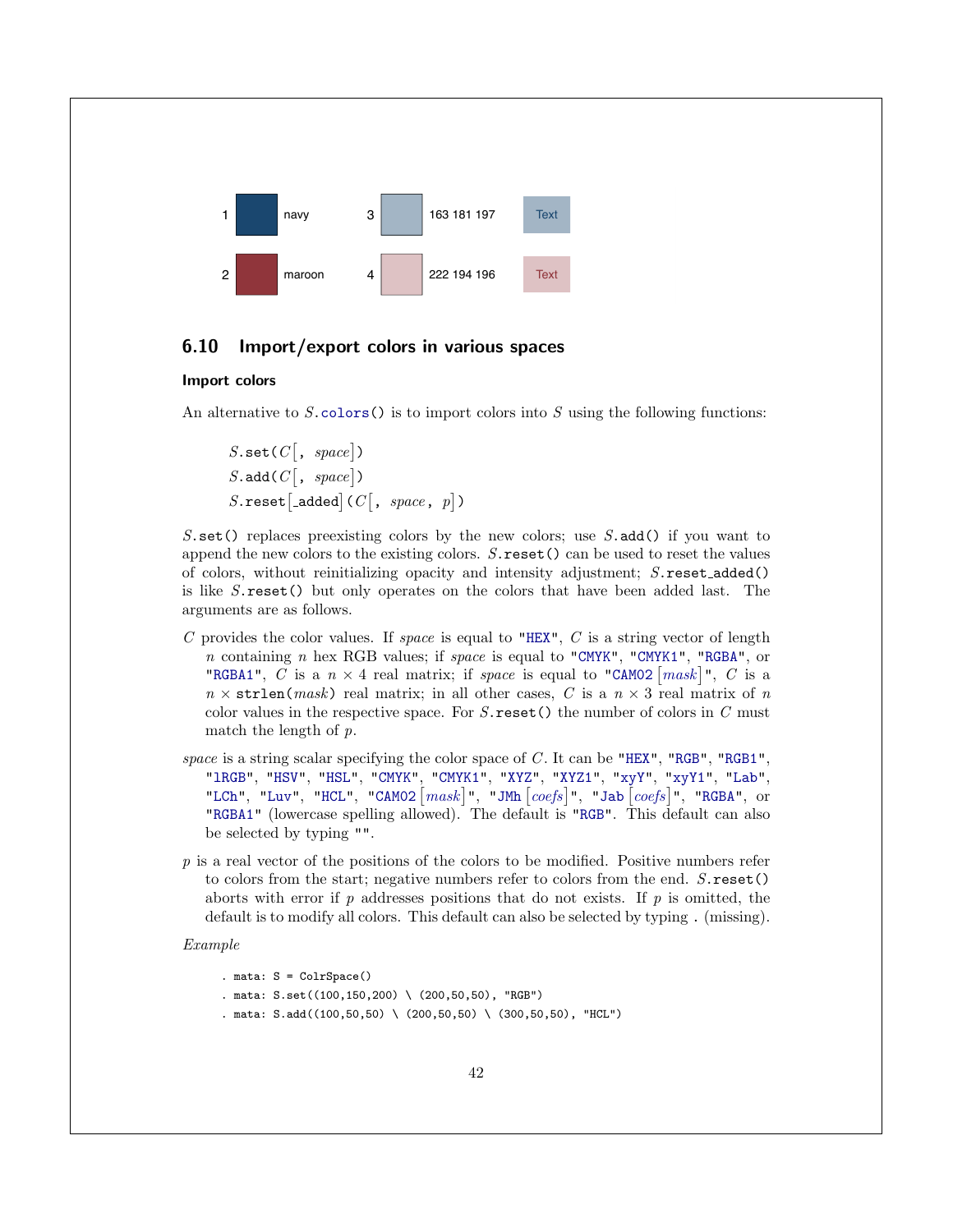

### <span id="page-43-0"></span>Export colors

To retrieve the colors from  $S$  in a particular color space, type

 $C = S.\text{get}[\text{-added}] (\mid, space])$ 

where space is a string scalar specifying the color space. It can be ["HEX"](#page-3-1), ["RGB"](#page-3-2), ["RGB1"](#page-3-3), ["lRGB"](#page-4-4), ["HSV"](#page-4-2), ["HSL"](#page-4-1), ["CMYK"](#page-4-3), ["CMYK1"](#page-5-0), ["XYZ"](#page-5-1), ["XYZ1"](#page-5-4), ["xyY"](#page-5-2), ["xyY1"](#page-5-3), ["Lab"](#page-5-5), ["LCh"](#page-5-6), ["Luv"](#page-5-7), ["HCL"](#page-6-1), "CAMO2  $\lceil mask \rceil$  $\lceil mask \rceil$  $\lceil mask \rceil$ ", ["JMh](#page-6-3)  $\lceil coefs \rceil$  $\lceil coefs \rceil$  $\lceil coefs \rceil$ ", ["Jab](#page-6-4)  $\lceil coefs \rceil$ ", ["RGBA"](#page-6-0), or ["RGBA1"](#page-7-1) (lowercase spelling allowed). The default is ["RGB"](#page-3-2). This default can also be selected by typing "".  $S.\texttt{get}()$  returns all colors;  $S.\texttt{get\_added()}$  only returns the colors that have been added last.

Example

```
: S = ColrSpace()
: S.palette("s2", 5)
: S.Colors()
                        1
  1 navy<br>2 maroon
  2 maroon<br>3 forest_green
  \begin{array}{c|c} 3 & \text{forest\_green} \\ 4 & \text{dkorange} \end{array}4 dkorange<br>5 teal
                    teal
: S.get()
            1 2 3
  1 26 71 111
```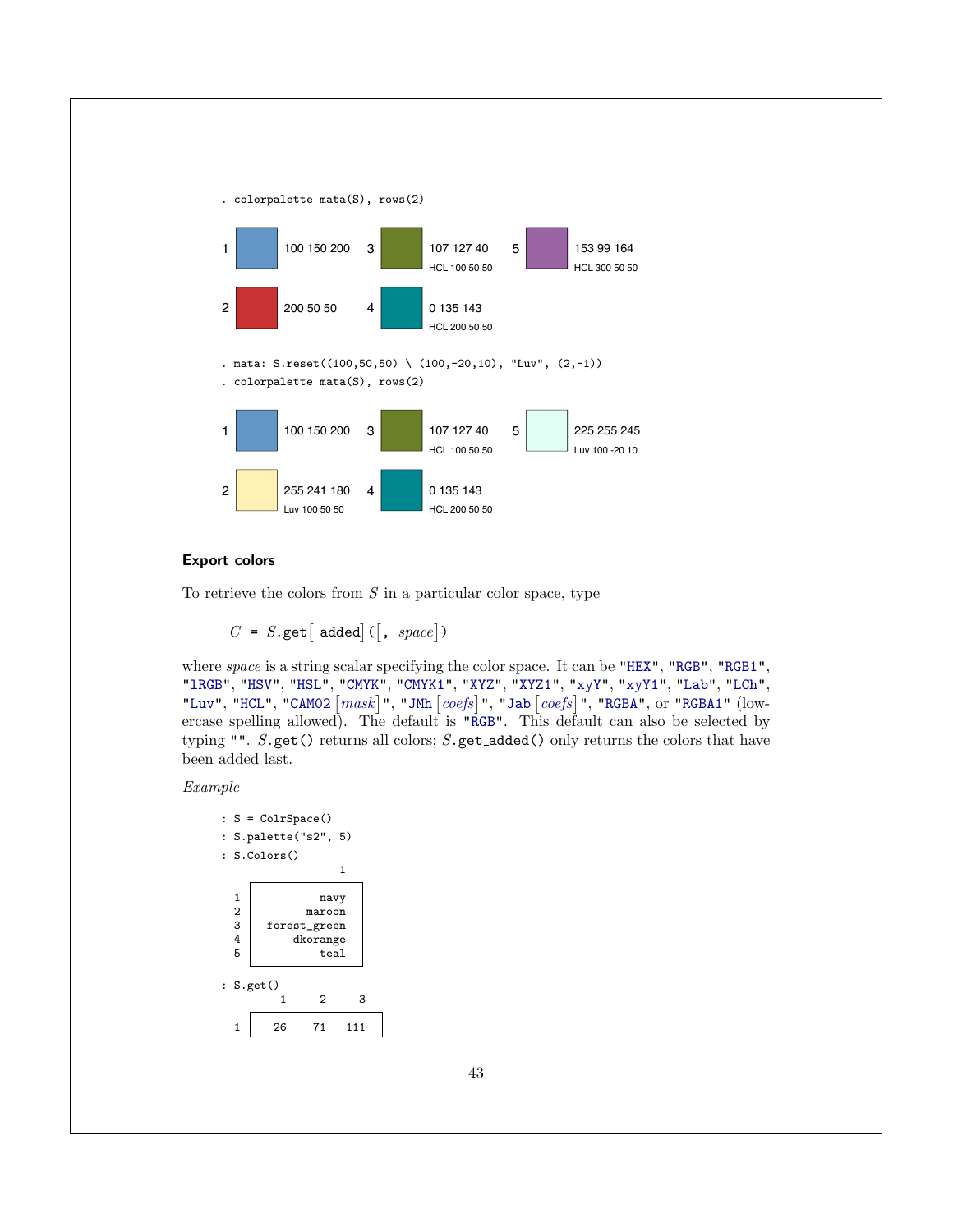| 2<br>3<br>4<br>5     | 144<br>53<br>117<br>85<br>227<br>126<br>110<br>142 | 59<br>47<br>$\Omega$<br>132 |                |             |
|----------------------|----------------------------------------------------|-----------------------------|----------------|-------------|
|                      | S.get("RGB1")                                      |                             |                |             |
|                      | $\mathbf{1}$                                       |                             | $\overline{2}$ | 3           |
| 1                    | .1019607843                                        |                             | .2784313725    | .4352941176 |
| $\overline{2}$       | .5647058824                                        |                             | .2078431373    | .231372549  |
| 3                    | . 3333333333                                       |                             | .4588235294    | .1843137255 |
| 4                    | .8901960784                                        |                             | .4941176471    | ი           |
| 5                    | . 431372549                                        |                             | .5568627451    | .5176470588 |
| $\ddot{\phantom{a}}$ | S.get("CAM02 QsH")                                 |                             |                |             |
|                      | 1                                                  |                             | $\overline{2}$ | 3           |
| $\mathbf{1}$         | 55.65919632                                        |                             | 69.52529473    | 303.5288896 |
| $\overline{2}$       | 65.37940215                                        |                             | 72.51359985    | 399.3754444 |
| 3                    | 72.56743268                                        |                             | 62.83103583    | 157.0976797 |
| 4                    | 91.67834891                                        |                             | 71.71306279    | 56.76191955 |
| 5                    | 83.33062233                                        |                             | 39.46129676    | 221.8105571 |
|                      | : $S. opacity((100, 90, 80, 70, 60))$              |                             |                |             |
|                      | $\alpha$ $\beta$ un $\alpha$ n                     |                             |                |             |

: S.get("RGBa")

|   |     | $\mathcal{D}$ | 3   |     |
|---|-----|---------------|-----|-----|
| 1 | 26  | 71            | 111 |     |
| 2 | 144 | 53            | 59  | . 9 |
| 3 | 85  | 117           | 47  | .8  |
| 4 | 227 | 126           | 0   | . 7 |
| 5 | 110 | 142           | 132 | .6  |

### <span id="page-44-0"></span>6.11 Color converter and other utilities

### <span id="page-44-1"></span>Convert colors without storing

Instead of storing colors in  $S$  using  $S$ . set () and then retrieving the colors in a particular space using function  $S$ ,  $get()$ , colors can also be converted directly from from one space to another using the S.convert() function. S.convert() will not store any colors or otherwise manipulate the content of  $S$ . The syntax is:

 $C = S$ .convert( $C_0$ , from, to)

where  $C_0$  is a matrix of input colors values in color space from, and to is a destination color space. from and to can be ["HEX"](#page-3-1), ["RGB"](#page-3-2), ["RGB1"](#page-3-3), ["lRGB"](#page-4-4), ["HSV"](#page-4-2), ["HSL"](#page-4-1), ["CMYK"](#page-4-3), ["CMYK1"](#page-5-0), ["XYZ"](#page-5-1), ["XYZ1"](#page-5-4), ["xyY"](#page-5-2), ["xyY1"](#page-5-3), ["Lab"](#page-5-5), ["LCh"](#page-5-6), ["Luv"](#page-5-7), ["HCL"](#page-6-1), "CAMO2  $\lceil mask \rceil$  $\lceil mask \rceil$  $\lceil mask \rceil$ ", ["JMh](#page-6-3)  $[coeff]$ ", or ["Jab](#page-6-4)  $[coeff]$ " (lowercase spelling allowed). The default is ["RGB"](#page-3-2). This default can also be selected by typing "". If from is ["HEX"](#page-3-1),  $C_0$  is a string vector containing n hex colors. In all other cases,  $C_0$  is a  $n \times c$  real matrix of n color values in the respective coding scheme. See the diagram in [Figure 1](#page-4-0) for the paths along which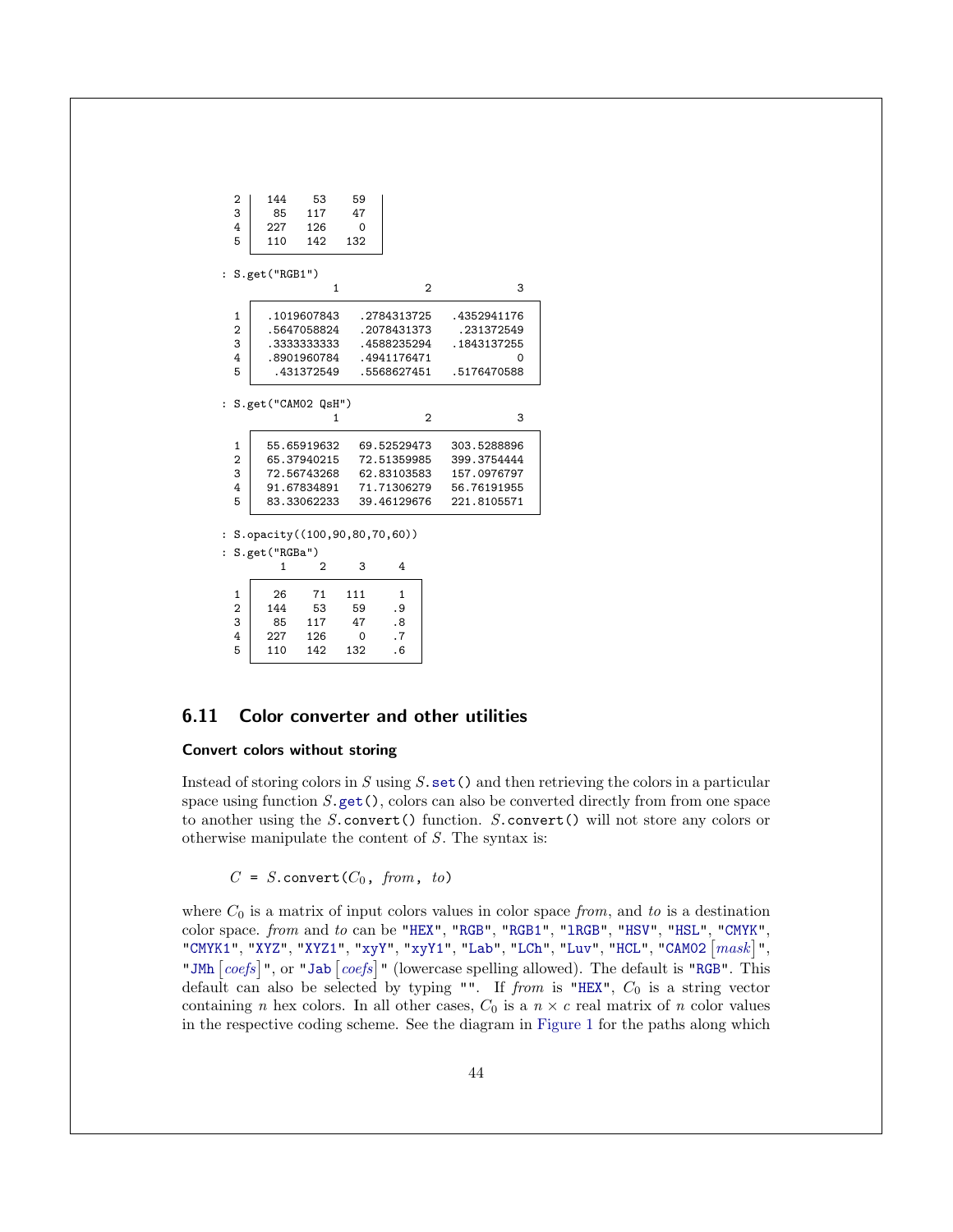the colors will be translated.

#### Example

|                                | $: S = ColrSpace()$ |                                               |                                                 |                                                                            |
|--------------------------------|---------------------|-----------------------------------------------|-------------------------------------------------|----------------------------------------------------------------------------|
|                                |                     |                                               | : RGB = $(25, 70, 120) \setminus (150, 60, 60)$ |                                                                            |
|                                |                     | : $S \text{.convert}(RGB, "RGB", "xyY")$<br>1 | 2                                               | 3                                                                          |
| $\mathbf{1}$<br>$\overline{2}$ |                     |                                               | .4925235637 .3295598015                         | .195937035 .1947051783 5.942364968<br>10.04388472                          |
|                                |                     | : S.convert(RGB, "RGB", "JMh")<br>1           | 2                                               | 3                                                                          |
| 1<br>$\overline{2}$            |                     |                                               |                                                 | 30.26849693 22.86056577 249.2738221<br>42.09699618 24.98595382 22.81761075 |
|                                |                     |                                               | : Jab = S.convert (RGB, "RGB", "Jab")           |                                                                            |
|                                |                     | : S.convert(Jab, "Jab", "HSV")<br>1           | 2                                               | 3                                                                          |
|                                |                     |                                               |                                                 |                                                                            |
| $\mathbf{1}$<br>$\overline{2}$ |                     | 360                                           |                                                 | 211.5789474 .7916666667 .4705882353<br>.6 .5882352941                      |
|                                |                     |                                               | : HCL = S.convert(Jab, "Jab", "HCL")            |                                                                            |
|                                | $\mathbf{1}$        | : S.convert(HCL, "HCL", "RGB")<br>3<br>2      |                                                 |                                                                            |

S.convert() can also be used for grayscale conversion or color vision deficiency simulation. The syntax is

```
C = S.convert(C_0, from, "gray" [, p, method])
C = S.convert(C_0, from, "cvd", p, method)
```
where  $p$  is a real scalar in  $[0, 1]$  specifying the proportion of gray or the severity of color vision deficiency. The default is  $p = 1$  (complete conversion to gray, maximum CVD severity). This default can also be selected by typing . (missing). method selects the conversion method or CVD type; see functions  $S$  gray() and  $S$  cvd() for details.

### <span id="page-45-0"></span>Check validity of color specification

To check whether a color specification is valid you can type

 $color = S.cvalid(color spec)$ 

where *colorspec* is a single color specification as described for S[.colors\(](#page-10-2)). If *colorspec*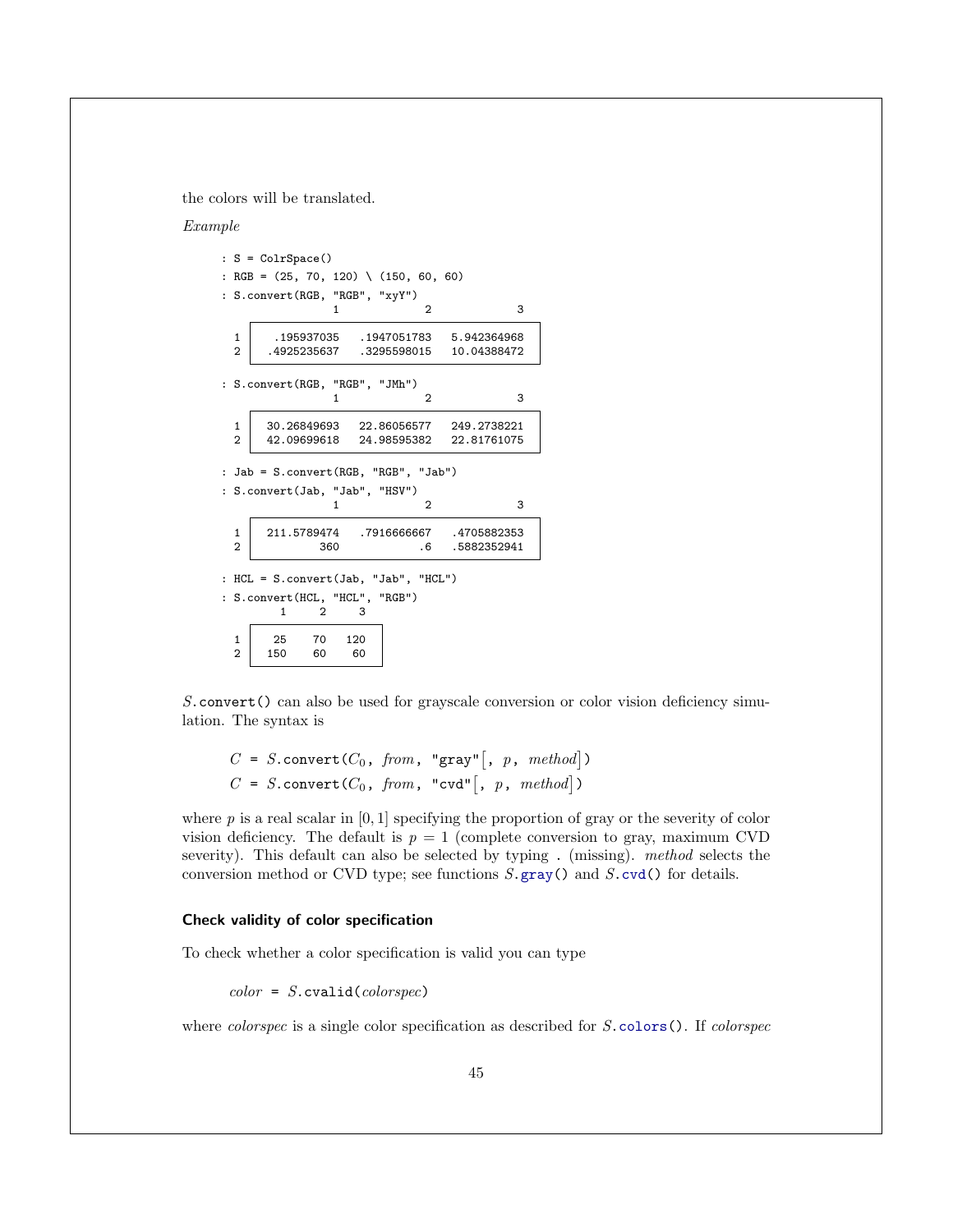is valid, color will be set to the (expanded) name of the color, or the RGB code of the color if no color name is available. If colorspec is invalid, color will be set to empty string.

### <span id="page-46-0"></span>Obtain list of named colors

To obtain a list of named colors provided by ColrSpace (excluding Stata's system colors), type

```
list = S.\texttt{namedcolors}(\begin{bmatrix} pattern, case \end{bmatrix})
```
*list* will be a  $n \times 2$  string matrix with color names in the first column and hex codes in the second column. Specify *pattern* to filter the list; only color names matching the specified pattern will be listed in this case. The syntax for pattern is as explained in [M-5] strmatch(). By default, case will be ignored; specify case  $\neq 0$  for case-sensitive filtering.

Examples

|                | $: S = ColrSpace()$            |         |  |
|----------------|--------------------------------|---------|--|
|                | $:$ S.namedcolors $("*lime*")$ |         |  |
|                |                                | 2       |  |
| 1              | Lime                           | #00FF00 |  |
| $\overline{2}$ | LimeGreen                      | #32CD32 |  |
| 3              | w3-2017-golden-lime            | #9c9a40 |  |
| 4              | w3-2018-lime-punch             | #BFD641 |  |
| 5              | w3-2018-limelight              | #F1EA7F |  |
| 6              | w3-food-lime                   | #bffe28 |  |
| 7              | w3-lime                        | #cddc39 |  |
| 8              | w3-win8-lime                   | #a4c400 |  |

. mata: S.Colors(S.namedcolors("\*lime\*")[,1])

```
. colorpalette mata(S), rows(3)
```
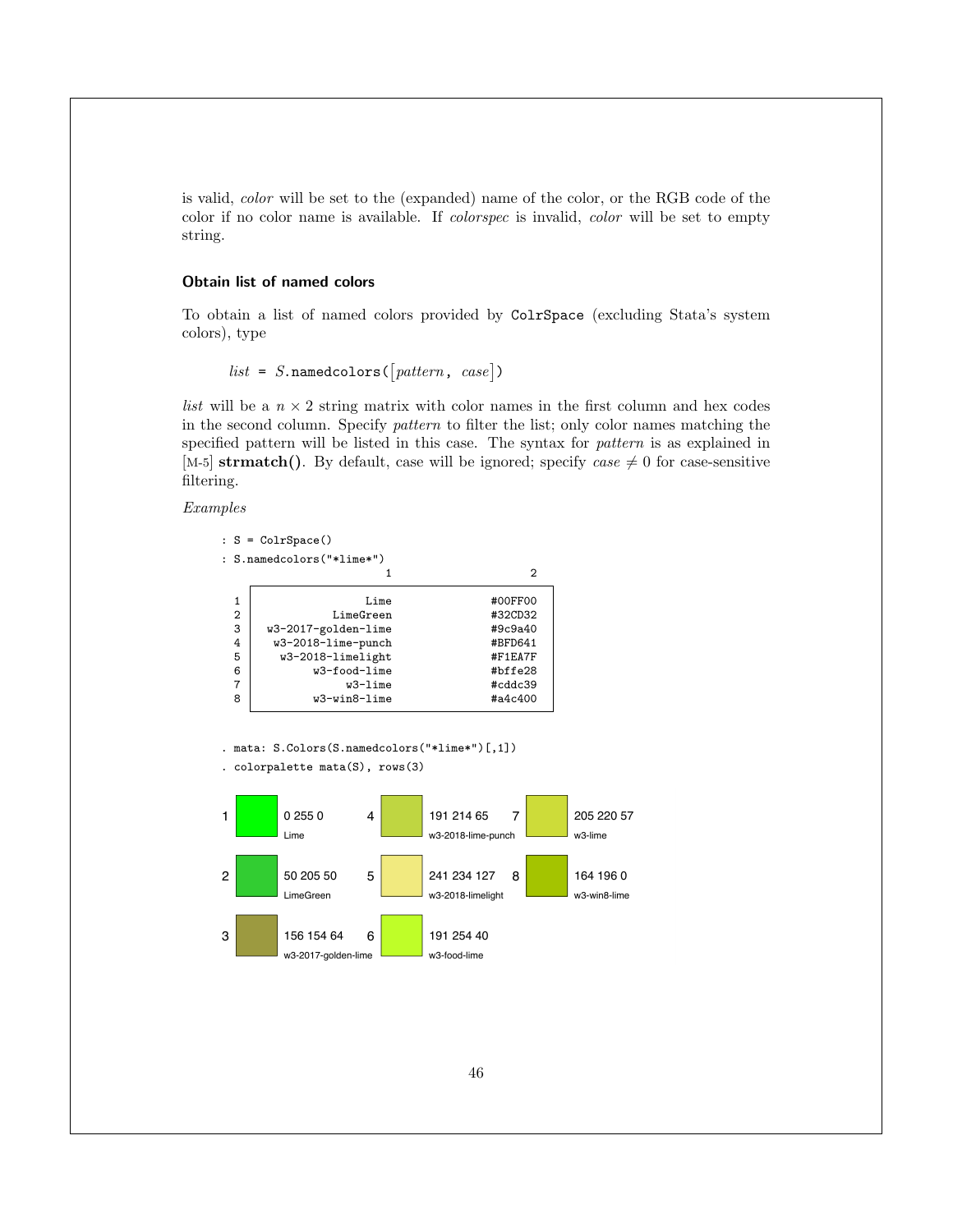### <span id="page-47-0"></span>Check whether palette exists

To check whether name matches an existing palette you can type

```
name = S.\text{pexists}(name[, \; libname])
```
name will be set to the (expanded) name of the palette if a matching palette was found. If no matching palette is found, name will be set to empty string. See S[.palette\(](#page-17-0)) for information on palettes. *libname* will be replaced by the name of the ColrSpace library in which the palette was found. If no matching palette is found, libname will be left unchanged.

### <span id="page-47-1"></span>Obtain list of available palettes

To obtain a list of available palettes, type

 $list = S.\texttt{palettes}(\lceil pattern, case\rceil)$ 

*list* will be a  $n \times 2$  string matrix with palette names in the first column and library names in the second column. The library names provide information on the ColrSpace library in which a palette definition can be found. Specify *pattern* to filter the list; only palettes matching the specified pattern will be listed in this case. The syntax for pattern is as explained in [M-5] strmatch(). By default, case will be ignored; specify case  $\neq 0$ for case-sensitive filtering.

### <span id="page-47-2"></span>Interpolation

In addition to S[.ipolate\(](#page-30-1)), ColrSpace also provides interpolation functions that do not involve translation between colorspaces and do not store any colors in S. These direct interpolation functions are

 $C = S.\text{colipolate}(C_0, n[, range, power, positions, padded])$ 

for regular interpolation and

 $C = S.\text{colipolate\_c}(C_0, n)$ 

for circular interpolation, where  $C_0$  is an  $n_0 \times c$  matrix of  $n_0$  origin colors that are interpolated to  $n$  destination colors. Other arguments are as for  $S.\texttt{ipolate}()$ .

### <span id="page-47-3"></span>Recycling

In addition to S[.recycle\(](#page-27-1)), ColrSpace also provides a recycling function that does not store any colors in S. This direct recycling function is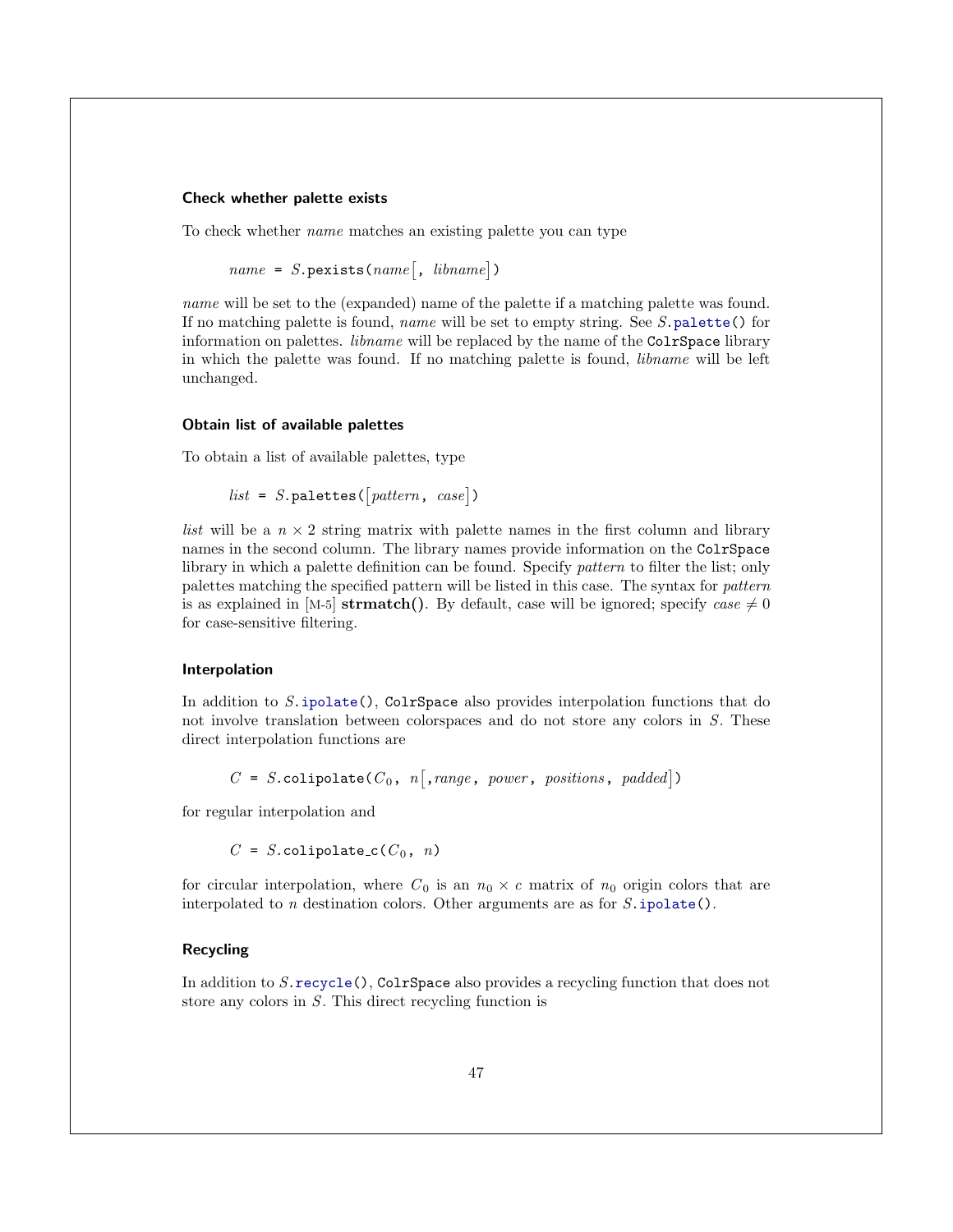$C = S.\mathtt{colrecycle}(C_0, n)$ 

where  $C_0$  is an  $n_0 \times c$  matrix of  $n_0$  input colors values that are recycled to n output colors.

#### <span id="page-48-3"></span>Linear segmented colormaps

Function

 $RGB1 = S.\text{lsmap}(R, G, B, n[, range])$ 

can be used to create linear segmented colormaps. Some of the [colormaps](#page-21-0) above are implemented in terms of this function.  $R, G$ , and  $B$  are matrices specifying the anchor points of the segments (each row consist of three values: the anchor, the value of the color on the left of the anchor, and the value of the color on the right). See the corresponding [tutorial page](https://matplotlib.org/tutorials/colors/colormap-manipulation.html#creating-linear-segmented-colormaps) at [matplotlib.org](https://matplotlib.org/) for details. S.lsmap() does not check the consistency of the specified matrices and may return invalid results if consistency is violated.

### <span id="page-48-2"></span>Clipping

Function

 $C = S$ .clip( $C_0$ , a, b)

can be used for clipping, where  $C_0$  is a real matrix of input values, a is a real scalar specifying the lower bound, and  $b$  is a real scalar specifying the upper bound. Values in  $C_0$  smaller than a will be set to a; values larger than b will be set to b; values between a and b as well as missing values will be left as is.

### <span id="page-48-0"></span>7 Settings

### <span id="page-48-1"></span>7.1 Display overview of color space settings

To display an overview of the current color space settings of  $S$ , type

 $S$ . settings $()$ 

Example:

```
: S = ColrSpace()
: S.settings()
  rgb\_gamma(): gamma = 2.4
                 \frac{5}{\text{cm}} = .055
            transition = .0031308
                  slope = 12.92
```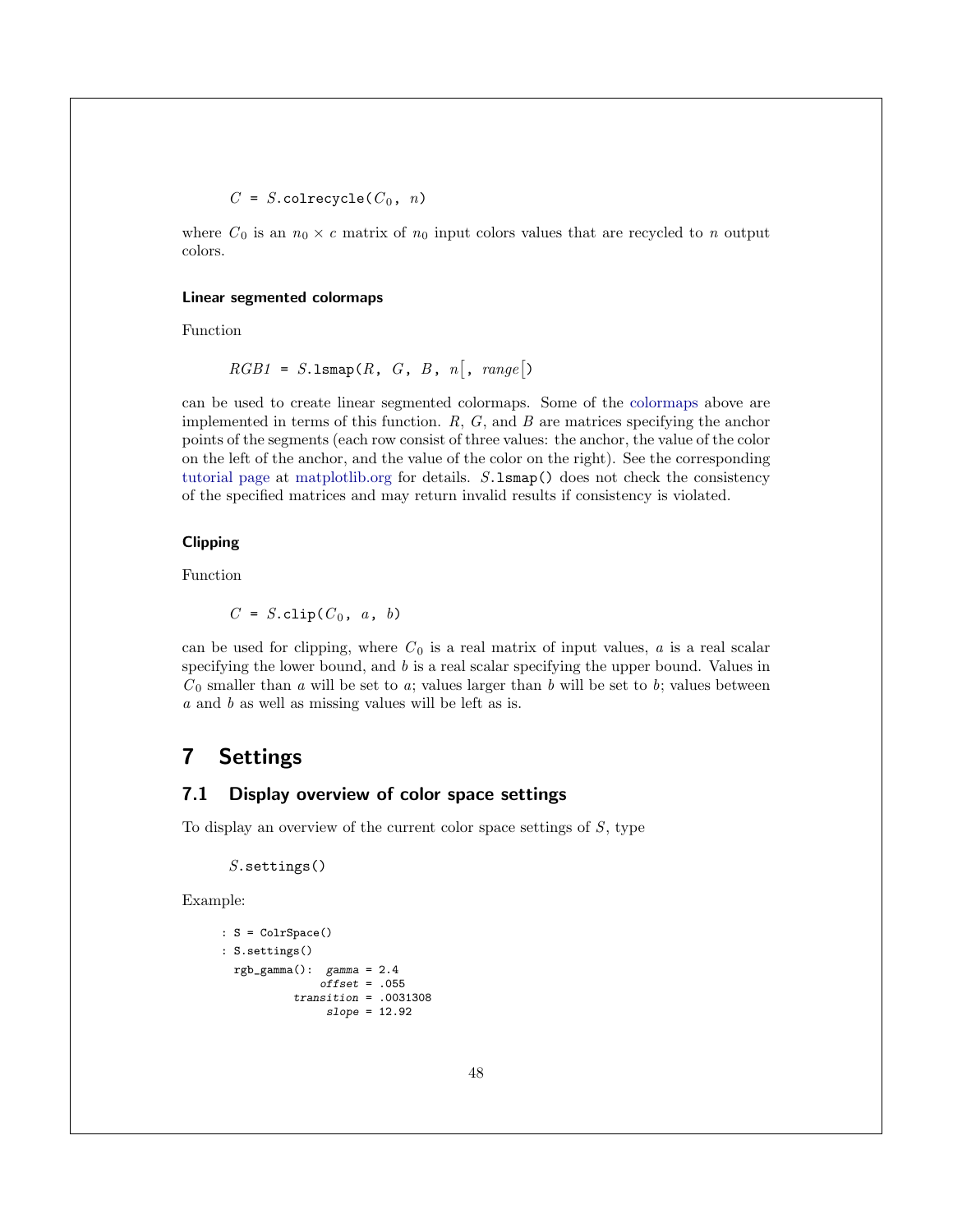```
rgb\_white():
                X = 95.047<br>Y = 100Z = 108.883rgb_xy(): red x = .64red y = .33
           green x = .3green y = .6
             blue x = .15blue y = .06xyzwhite():  X = 95.047Y = 100Z = 108.883viewcond(): Y_b = 20L_A = 4.07436654F = 1c = .69N_{-}c = 1ucscoefs(): K_L = 1c_{-1} = .007c_2 = .0228
chadapt(): method = "Bfd"
```
To restore the [default color space settings,](#page-7-2) type

S.clearsettings()

### <span id="page-49-0"></span>7.2 RGB working space

To set the RGB working space, type

 $S.\mathtt{rgbspace}("name")$ 

where *name* is one of the following.

| Adobe 1998  | Adobe RGB (1998) |
|-------------|------------------|
| Apple       | Apple RGB        |
| <b>Best</b> | Best RGB         |
| Beta        | Beta RGB         |
| Bruce       | Bruce RGB        |
| CIE         | CIE 1931 RGB     |
| ColorMatch  | ColorMatch RGB   |
| Don 4       | Don RGB 4        |
| ECI v2      | ECI RGB v2       |
| Ekta PS5    | Ekta Space PS5   |
| Generic     | Generic RGB      |
| HDTV        | HDTV (HD-CIF)    |
| NTSC        | NTSC RGB (1953)  |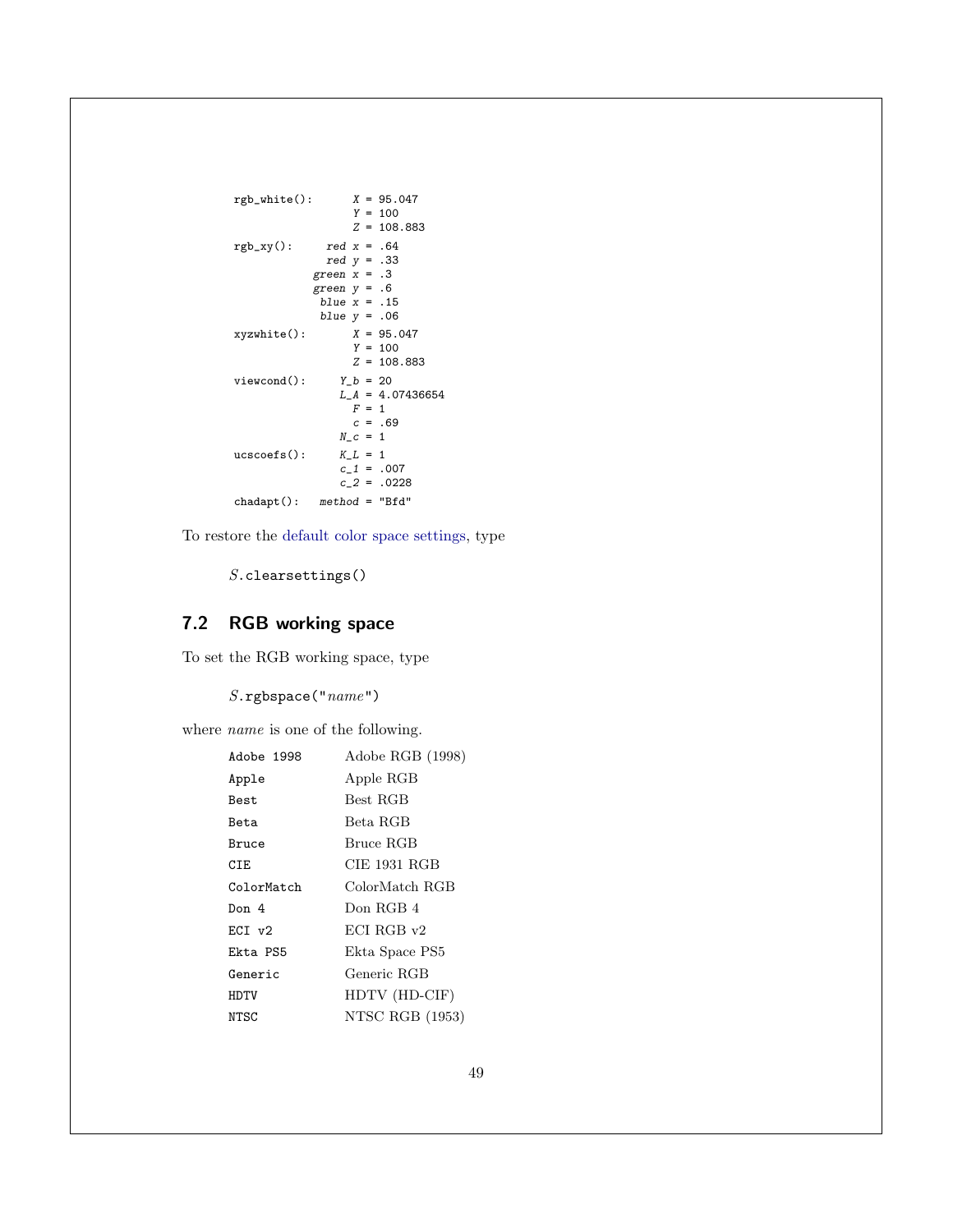| PAL/SECAM     | PAL/SECAM RGB                                                          |
|---------------|------------------------------------------------------------------------|
| ProPhoto      | ProPhoto RGB                                                           |
| SGI           | <b>SGI RGB</b>                                                         |
| SMPTE-240M    | SMPTE-240M RGB                                                         |
| $SMPTE-C$     | SMPTE-C RGB                                                            |
| $_{\tt SRGB}$ | Standard RGB using primaries from Lindbloom (2017d)                    |
| sRGB2         | Standard RGB using equation F.8 (XYZ to RGB matrix) from IEC<br>(2003) |
| sRGB3         | Standard RGB using equation F.7 (RGB to XYZ matrix) from IEC<br>(2003) |
| Wide Gamut    | Adobe Wide Gamut RGB                                                   |
| Wide Gamut BL | Wide Gamut variant from Lindbloom (2017d)                              |

The names can be abbreviated and typed in lowercase letters. If abbreviation is ambiguous, the first matching name in the alphabetically ordered list will be used. See the ColrSpace [source code](#page-57-0) for the definitions of the spaces. The definitions have been taken from [Pascale](#page-59-0) [\(2003\)](#page-59-0) and [Lindbloom](#page-58-12) [\(2017d\)](#page-58-12). Also see [en.wikipedia.org/wiki/RGB](https://en.wikipedia.org/wiki/RGB_color_space) color space. The default is S.rgbspace("sRGB"). This default can also be selected by typing  $S$ . rgbspace(""). Other color management systems may use slightly different definition of standard RGB. For example, the colorspacious Python library by [Smith](#page-59-9) [\(2018\)](#page-59-9) uses a definition equivalent to "sRGB2". The advantage of "sRGB" is that RGB white (255 255 255) translates to the reference white in XYZ, which is not exactly true for "sRGB2" or "sRGB3".

An RGB working space consists of three elements: the parameters of the gamma compression used to transform lRGB (linear RGB) to RGB, the reference white, and the working space primaries used to transform XYZ to lRGB. Instead of choosing a named RGB working space, the elements can also be set directly as described below.

### <span id="page-50-0"></span>Gamma compression

To set the gamma compression parameters, type

 $S.\texttt{rgb\_gamma}(args)$ 

where args is

|           | gamma                              |
|-----------|------------------------------------|
| <b>or</b> | gamma, offset, transition, slope   |
| <b>or</b> | (gamma, offset, transition, slope) |
| <b>or</b> | "gamma"                            |
| <b>or</b> | "gamma offset transition slope"    |

If only gamma is provided, simple gamma encoding  $C' = C^{1/gamma}$  is applied. If offset, transition, and slope are also provided, the detailed gamma encoding  $C'$  =  $(1 + \text{offset}) \times C^{1/\text{gamma}} - \text{offset}$  if  $C > \text{transition}$  and else  $C' = C \times \text{slope}$  is used. A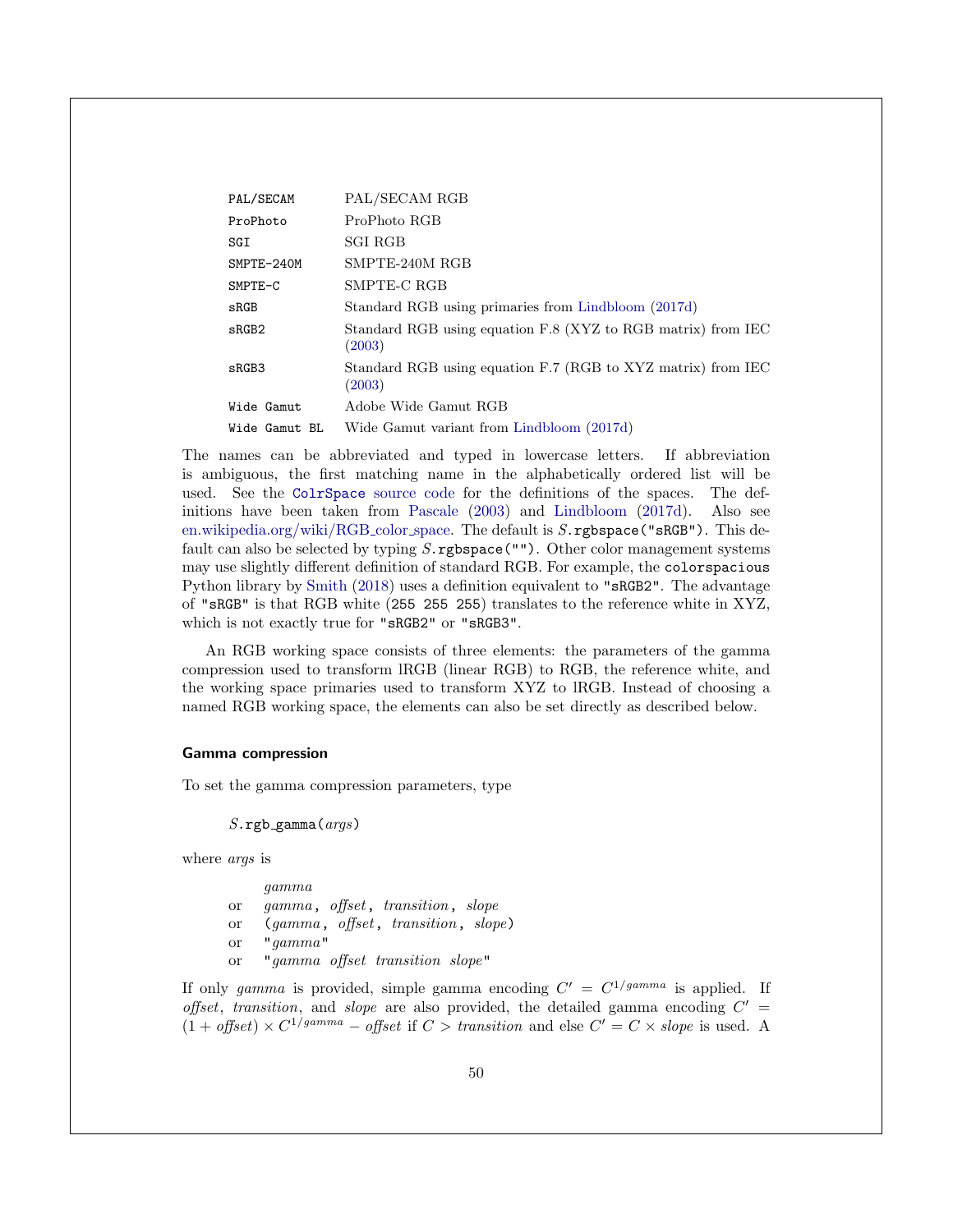typical value for gamma is 2.2; see [Novak](#page-59-10) [\(2016\)](#page-59-10) for an excellent explanation of gamma compression; also see [en.wikipedia.org/wiki/Gamma](https://en.wikipedia.org/wiki/Gamma_correction) correction.

#### <span id="page-51-1"></span>Reference white

The reference white can be set by

 $S.\texttt{rgb\_white}(args)$ 

where *args* is as described in for function  $S$ . xyzwhite(). If the reference white of the RGB working space differs from the XYZ reference white, ColrSpace applies [chromatic](#page-54-0) [adaption](#page-54-0) when translating between XYZ and lRGB.

### <span id="page-51-0"></span>Working space primaries

To set the working space primaries, type

 $S.\rmb{rgb}$ \_xy $(xy)$ 

where  $xy$  is a  $3 \times 2$  matrix containing the red, green, and blue xy primaries. ColrSpace uses the method described in [Lindbloom](#page-58-14) [\(2017e\)](#page-58-14) to compute the lRGB-to-XYZ transformation matrix from the white point and the primaries, and sets the XYZ-to-lRGB matrix to the inverse of the lRGB-to-XYZ matrix. Alternatively, you can type

 $S.\mathsf{rgb}_\mathcal{M}(M)$ 

where M is a  $3 \times 3$  matrix, to directly set the IRGB-to-XYZ matrix to M and the XYZ-to-lRGB matrix to  $l$ uinv $(M)$  (see [M-5] luinv()), or

 $S.\texttt{rgb\_invM}(invM)$ 

to set the XYZ-to-lRGB matrix to *invM* and the lRGB-to-XYZ matrix to luinv(*invM*).

#### Retrieve settings

To retrieve the current RGB working space settings, you can type

```
gamma = S.\texttt{rgb\_gamma}()white = S.\texttt{rgb}_white()
      xy = S.\text{rgb}\xspace_\text{xy}()M = S.\texttt{rgb}_M()invM = S.\texttt{rgb\_invM}()
```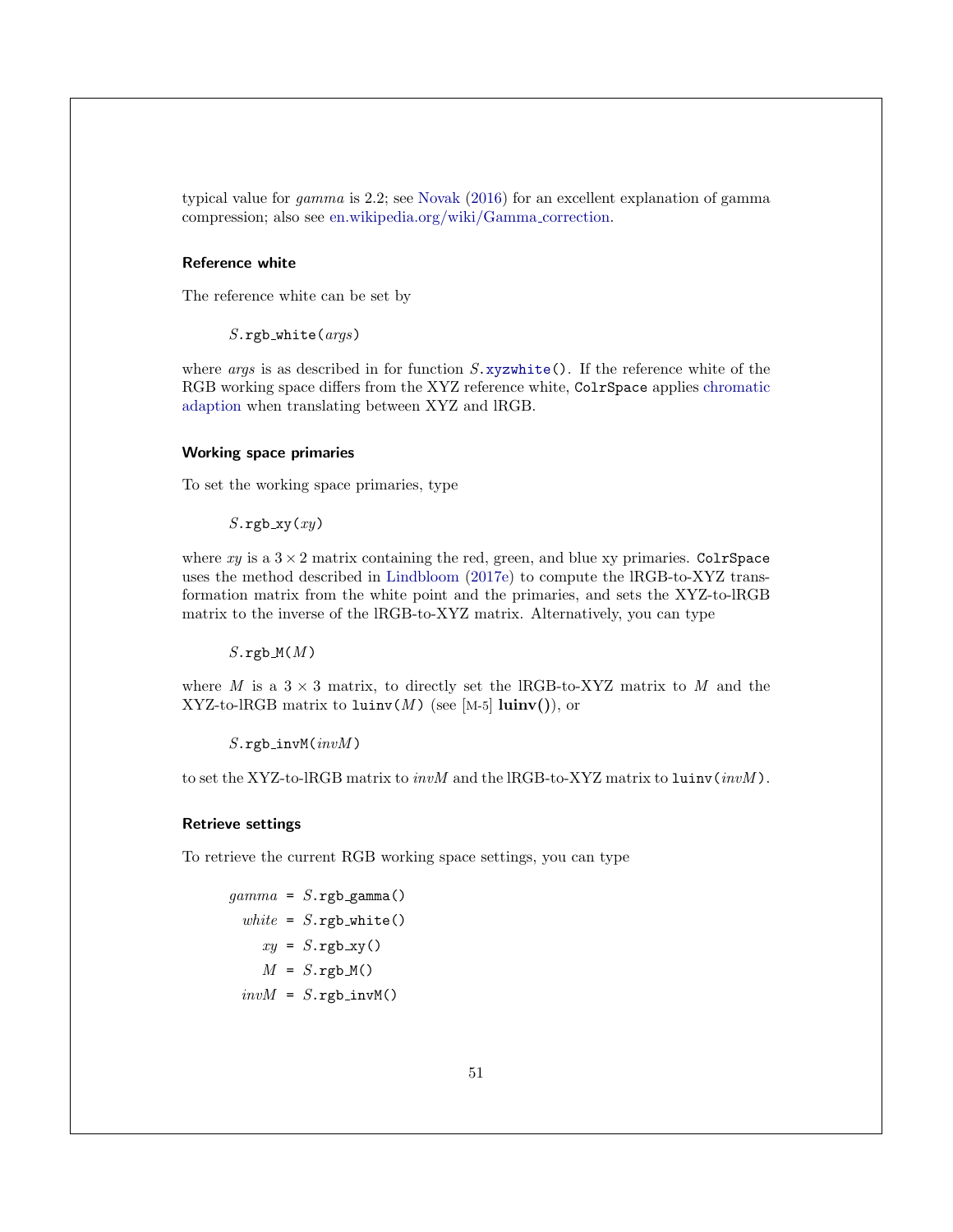### <span id="page-52-0"></span>7.3 XYZ reference white

To set the reference white for the CIE XYZ color space, type

S.xyzwhite(args)

where args is

 $X$ ,  $Y$ ,  $Z$ or  $(X, Y, Z)$ or  $"X Y Z"$ or  $x, y$ or  $(x, y)$ or  $"x y"$ or "name"

where X, Y, and Z are the XYZ coordinates of the white point (with  $Y = 100$ ), x and y are the xyY coordinates of the white point (assuming  $Y = 100$ ), and name is one of the following:

| CIE 1931 2°    | CIE 1964 10°  | Description                                                        |
|----------------|---------------|--------------------------------------------------------------------|
| observer       | observer      |                                                                    |
| A              | A 10 degree   | Incandescent/Tungsten 2856K                                        |
| B              | B 10 degree   | Direct sunlight at noon 4874K (obsolete)                           |
| B              | B 10 degree   | Direct sunlight at noon 4874K (obsolete)                           |
| B BL           |               | B 2 degree variant from Lindbloom (2017a)                          |
| C              | C 10 degree   | North sky daylight 6774K (obsolete)                                |
| <b>D50</b>     | D50 10 degree | Horizon light 5003K (used for color rendering)                     |
| D55            | D55 10 degree | Mid-morning/mid-afternoon daylight 5503K (used for<br>photography) |
| D65            | D65 10 degree | Noon daylight 6504K (new version of north sky day-<br>light)       |
| D75            | D75 10 degree | North sky daylight 7504K                                           |
| 9300K          |               | High eff. blue phosphor monitors 9300K                             |
| E              |               | Uniform energy illuminant 5454K                                    |
| F1             | F1 10 degree  | Daylight fluorescent 6430K                                         |
| F2             | F2 10 degree  | Cool white fluorescent 4200K                                       |
| F <sub>3</sub> | F3 10 degree  | White fluorescent 3450K                                            |
| F4             | F4 10 degree  | Warm white fluorescent 2940K                                       |
| F <sub>5</sub> | F5 10 degree  | Daylight fluorescent 6350K                                         |
| F6             | F6 10 degree  | Lite white fluorescent 4150K                                       |
| F7             | F7 10 degree  | Broad-band daylight fluorescent, 6500K                             |
| F8             | F8 10 degree  | D50 simulator, Sylvania F40 design 50, 5000K                       |
| F9             | F9 10 degree  | Cool white deluxe fluorescent 4150K                                |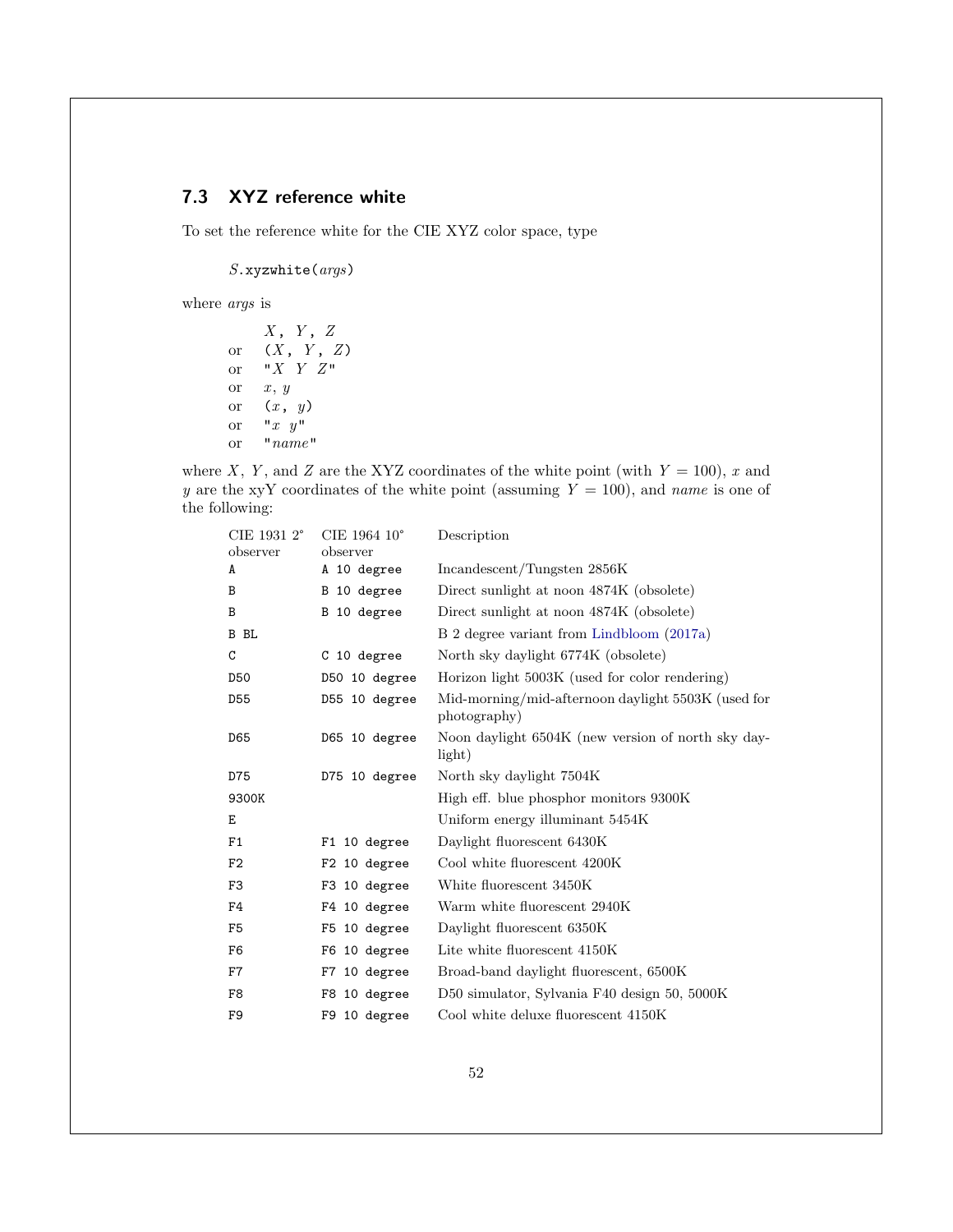| F10 | F10 10 degree | Philips TL85, Ultralume 50, 5000K                                     |
|-----|---------------|-----------------------------------------------------------------------|
| F11 | F11 10 degree | Narrow-band white fluorescen, Philips TL84, Ultra-<br>lume $40.4000K$ |
| F12 | F12 10 degree | Philips TL83, Ultralume 30, 3000K                                     |

The names can be abbreviated and typed in lowercase letters (for example, "D55 10 degree" could be typed as "d55 10"). If abbreviation is ambiguous, the first matching name in the alphabetically ordered list will be used. See the ColrSpace [source code](#page-57-0) for the definitions of the white points. The definitions have been taken from [Pascale](#page-59-0) [\(2003\)](#page-59-0), [Lindbloom](#page-58-15) [\(2017a\)](#page-58-15), and [en.wikipedia.org/wiki/Standard](https://en.wikipedia.org/wiki/Standard_illuminant) illuminant. The default is  $S$ .xyzwhite("D65"). This default can also be selected by typing  $S$ .xyzwhite(.) or S.xyzwhite(""). To retrieve a  $1 \times 3$  rowvector containing the XYZ coordinates of the current white point, you can type

white =  $S$ . xyzwhite()

### <span id="page-53-0"></span>7.4 CIECAM02 viewing conditions

To set the CIECAM02 viewing conditions, type

 $S.\texttt{viewcond}(args)$ 

where *args* is

 $Y_b$ ,  $L_A$ ,  $F$ ,  $c$ ,  $N_c$ or  $Y_b$ ,  $L_A$ ,  $(F, c, N_c)$ or  $(Y_b, L_A, F, c, N_c)$ or " $Y_b$   $L_A$   $F$   $c$   $N_c$ " or  $Y_b$ ,  $L_A$ , "surround" or " $Y_b$  L<sub>A</sub> surround"

with surround equal to average  $(F = 1, c = .69, N_c = 1)$ , dim  $(F = .9, c = .59, N_c$ = .9), or dark  $(F = .8, c = .525, N_c = .8)$  (abbreviations allowed). The default is  $Y_b = 20, L_A = 64/(5\pi)$ , and average surround. These defaults can also be selected by typing S.viewcond(.) or S.viewcond(""), or by setting  $Y_b$  to .,  $L_A$  to ., and surround to . or empty string. To retrieve a  $1 \times 5$  rowvector of the current viewing condition parameters, type

 $viewcond = S.\v{viewcond()}$ 

See [Luo and Li](#page-59-1) [\(2013\)](#page-59-1) for details on CIECAM02 viewing conditions.

### <span id="page-53-1"></span>7.5 Default coefficients for J'M'h and J'a'b'

To set the default uniform color space coefficients for  $J'M'h$  and  $J'a'b'$ , type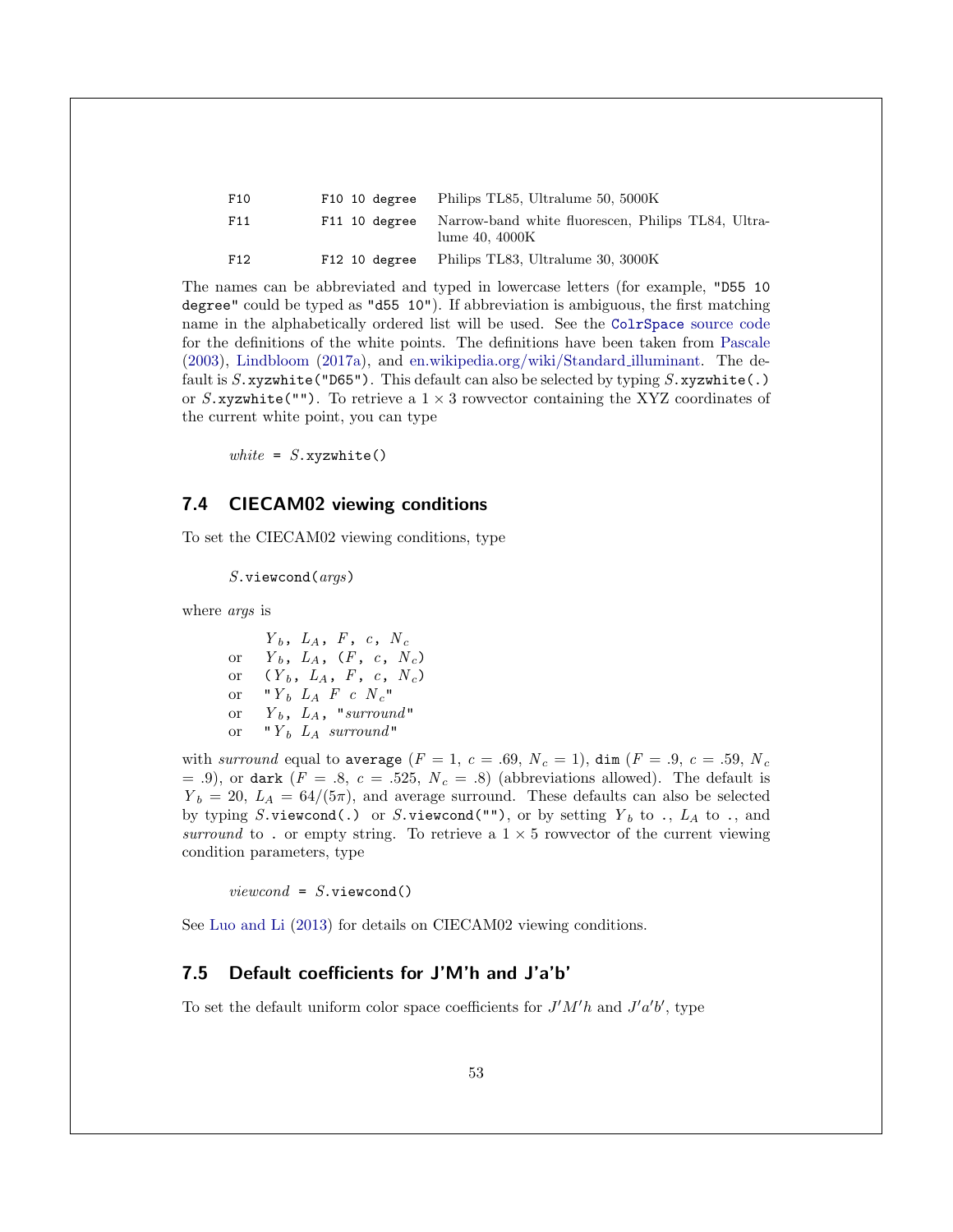$S.\text{ucscoefs}(arg)$ 

where *args* is

 $K_L$ ,  $c_1$ ,  $c_2$ or  $(K_L, c_1, c_2)$ or " $K_L$   $c_1$   $c_2$ " or  $"name"$ 

with name equal to UCS ( $K_L = 1$ ,  $c_1 = .007$ ,  $c_2 = .0228$ ), LCD ( $K_L = .77$ ,  $c_1 = .007$ ,  $c_2 = .0053$ ), or SCD ( $K_L = 1.24$ ,  $c_1 = .007$ ,  $c_2 = .0363$ ) (abbreviations and lowercase letters allowed). To to retrieve a  $1 \times 3$  rowvector of the current default coefficients, type

 $ucscoefs = S.\text{ucscoefs}(args)$ 

See [Luo and Li](#page-59-1) [\(2013,](#page-59-1) chapter 2.6.1) and [Luo et al.](#page-58-1) [\(2006\)](#page-58-1) for details on these coefficients.

### <span id="page-54-0"></span>7.6 Chromatic adaption method

To set the chromatic adaption method type

S.chadapt(method)

where method is "Bfd" (Bradford), "identity" (XYZ Scaling), "vKries" (Von Kries), or "CAT02" (abbreviations and lowercase letters allowed). The default is S.chadapt("Bfd"), which can also be selected by typing S.chadapt(""). The Bradford, XYZ Scaling, and Von Kries methods use the procedure described in [Lindbloom](#page-58-15) [\(2017a\)](#page-58-15), the "CAT02" method uses the procedure described in [Luo and Li](#page-59-1) [\(2013,](#page-59-1) page 33). To retrieve a string scalar containing the current method, type

 $method = S.\text{chadapt}()$ 

ColrSpace uses chromatic adaption internally whenever such a translation is necessary. However, you can also apply chromatic adaption manually by typing

 $XYZnew = S.XYZ_to_XYZ(XYZ, from, to)$ 

where XYZ is an  $n \times 3$  matrix of XYZ values to be adapted, from is the origin white point, and to is the destination whitepoint; any single-argument whitepoint specification as described in for  $S.\texttt{xyzwhite}()$  is allowed. Function  $S.\texttt{XYZ}\left(\right)$  does not change or store any colors in S.

To retrieve the predefined transformation matrices on which chromatic adaption is based, type

 $M = S$ . tmatrix ( $\lceil name \rceil$ )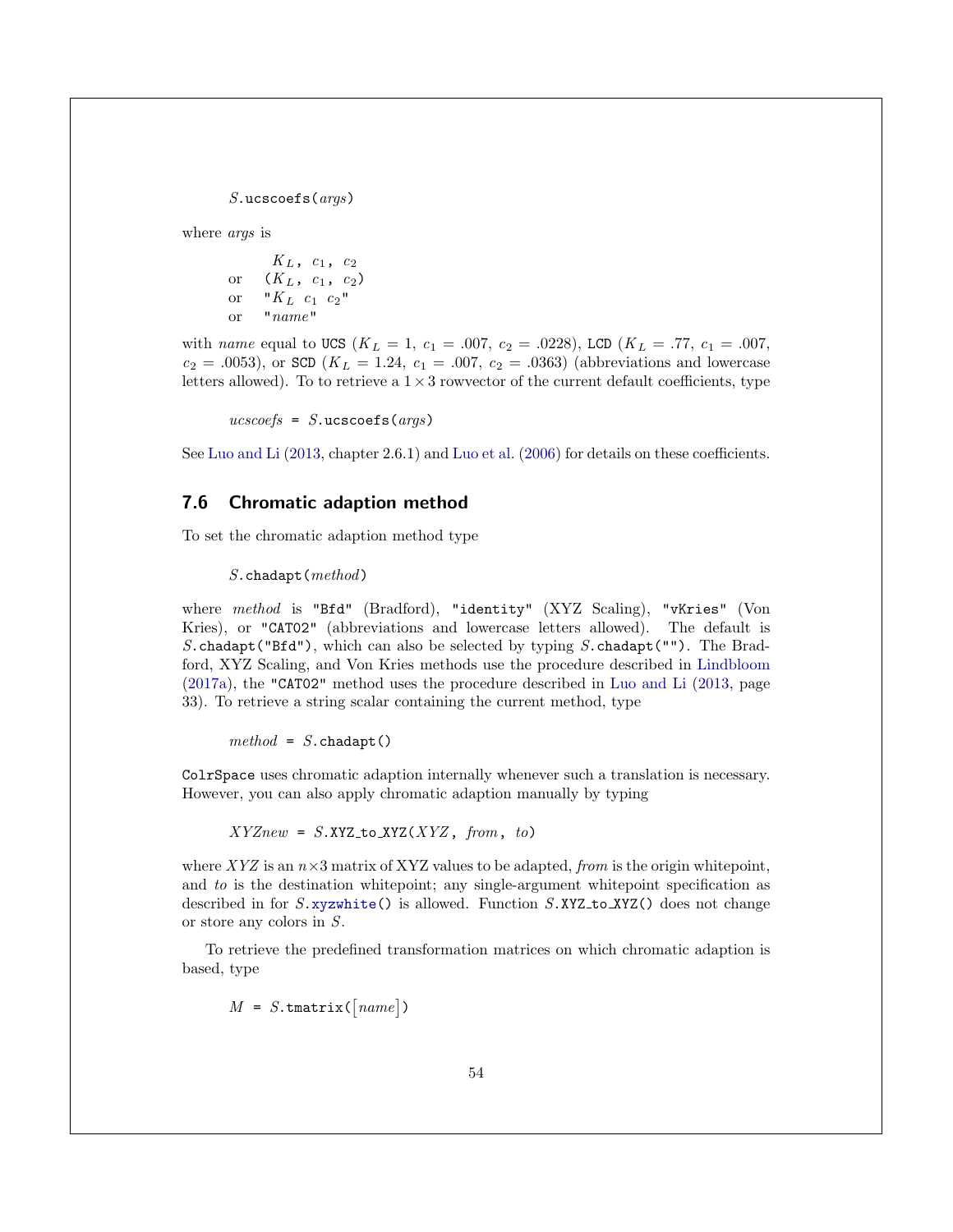where name is "Bfd", "identity", "vKries", "CAT02", or "HPE" (Hunt-Pointer-Estevez) (abbreviations and lowercase letters allowed). The default is S.tmatrix("Bfd"), which can also be selected by typing  $S$ .tmatrix(""). The "HPE" matrix is not used for chromatic adaption, but has been included in  $S$ .tmatrix() for convenience. It is used when translating colors from XYZ to CIECAM02; see [Luo and](#page-59-1) [Li](#page-59-1) [\(2013\)](#page-59-1).

# <span id="page-55-0"></span>8 Alphabetical index of functions

Below is a sorted list of all functions provided by ColrSpace. Several of these functions also come in variants such as  $S$ . add\_name(),  $S$ . name\_added(), or  $S.\texttt{add_name}\_\texttt{added}(),$  where name is the function name.

| initialize a ColrSpace object              |
|--------------------------------------------|
| add colors in a particular space           |
| set/retrieve opacity                       |
| set chromatic adaption method              |
| remove all colors and meta data            |
| clear internal look-up tables              |
| clear color space settings                 |
| helper function for clipping               |
| compute contrast ratios                    |
| compute color differences                  |
| displays contents of $S$                   |
| drop colors                                |
| helper function for interpolation          |
| helper function for circular interpolation |
| string input/output (scalar)               |
| string input/output (vector)               |
| helper function for recycling              |
| convert colors between spaces              |
| check whether color is valid               |
| color vision deficiency simulation         |
| helper function to retrieve CVD matrix     |
| retrieve colors in a particular space      |
| gray scale conversion                      |
| color description input/output (scalar)    |
| color description input/output (vector)    |
|                                            |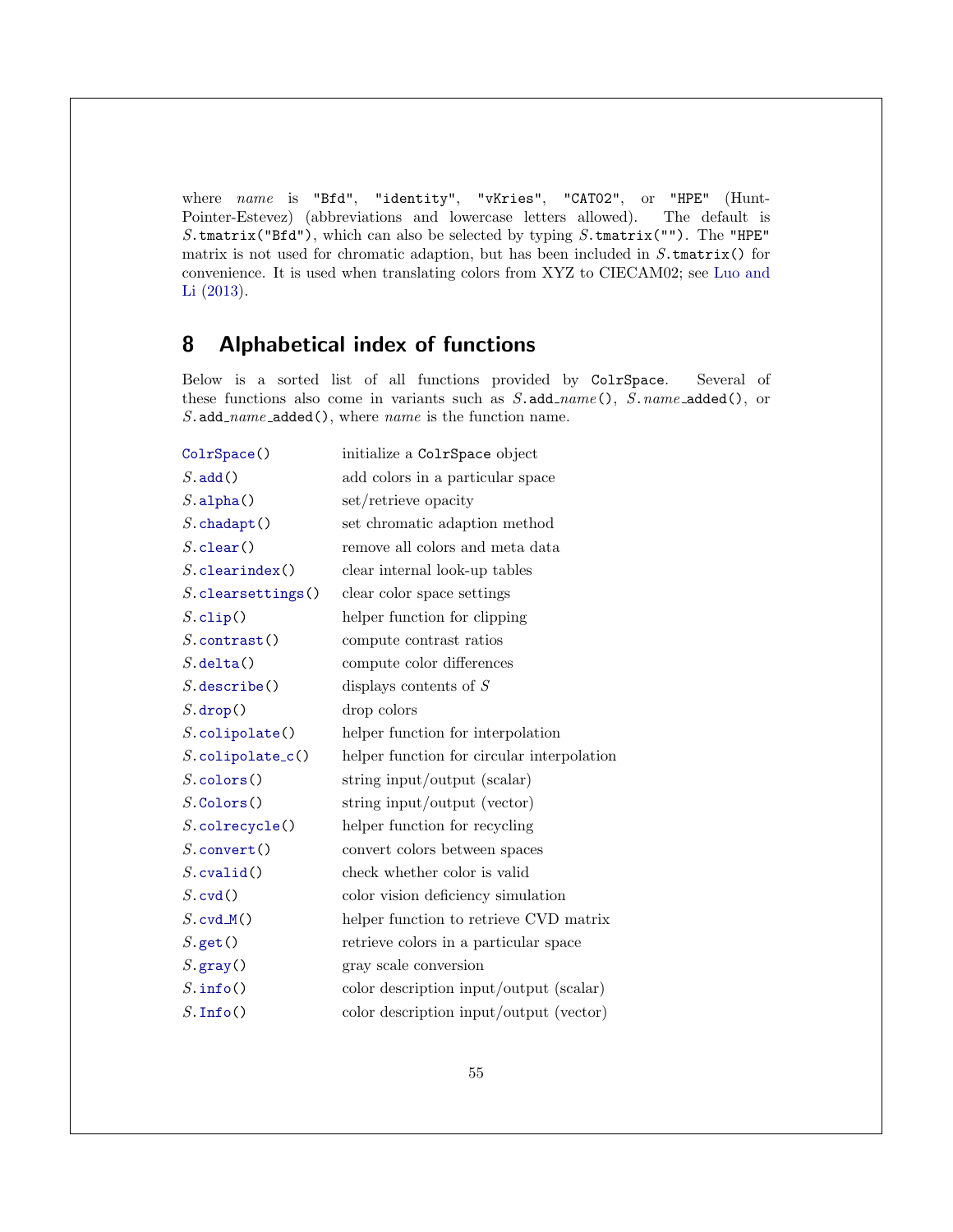| $S.\infty()$                          | adjust color intensity                               |
|---------------------------------------|------------------------------------------------------|
| $S.\text{intensity}()$                | set/retrieve intensity adjustment                    |
| $S.\texttt{ipolate}()$                | interpolate colors                                   |
| $S.\mathtt{isipolate}()$              | whether interpolation has been applied               |
| $S.\texttt{lsmap}()$                  | helper function to create linear segmented colormaps |
| $S.\texttt{luminate}()$               | adjust luminance of colors                           |
| $S.\texttt{mix}()$                    | mix colors                                           |
| S.N()                                 | retrieve number of colors                            |
| $S.\texttt{name}()$                   | set/retrieve name of color collection                |
| $S.\texttt{namedcolors}()$            | return index of available named colors               |
| $S.\texttt{names}()$                  | color names input/output (scalar)                    |
| $S$ . Names ()                        | color names input/output (vector)                    |
| $S.\texttt{note}()$                   | set/retrieve description of color collection         |
| $S.\texttt{opacity}()$                | set/retrieve opacity                                 |
| $S.\text{order}()$                    | order colors                                         |
| $S.\texttt{palette}()$                | retrieve colors from named palette                   |
| $S.\texttt{palettes}()$               | return index of available palettes                   |
| $S.\texttt{pclass}()$                 | set/retrieve class of color collection               |
| $S.\texttt{pexists}()$                | check whether named palette exists                   |
| $S.\mathtt{recycle}()$                | recycle colors                                       |
| $S.\text{reset}()$                    | reset colors in a particular space                   |
| $S.\mathtt{reverse}()$                | reverse the order of colors                          |
| $S.\mathtt{rgbspace}()$               | set RGB working space                                |
| $S.\texttt{rgb\_gamma}()$             | set/retrieve gamma correction                        |
| $S.\texttt{rgb\_invM}()$              | set/retrieve XYZ-to-lRGB matrix                      |
| $S.\,\texttt{rgb}_\mathcal{M}()$      | set/retrieve lRGB-to-XYZ matrix                      |
| $S.\texttt{rgb}$ <sub>-</sub> white() | set/retrieve RGB reference white                     |
| $S.\texttt{rgb}\xspace_\texttt{xy}()$ | set/retrieve RGB primaries                           |
| $S.\mathtt{saturate}()$               | adjust saturation (chroma) of colors                 |
| $S.\mathtt{select}()$                 | select colors                                        |
| $S.\mathtt{set}()$                    | set colors in a particular space                     |
| $S$ . settings $()$                   | display color space settings                         |
| $S.$ shift $()$                       | shift positions of colors                            |
| $S.\mathtt{source}()$                 | set/retrieve source of color collection              |
| $S.\mathtt{tmatrix}()$                | retrieve transformation matrices                     |
| $S.\text{ucscoefs}()$                 | set default coefficients for $J'M'h$ and $J'a'b'$    |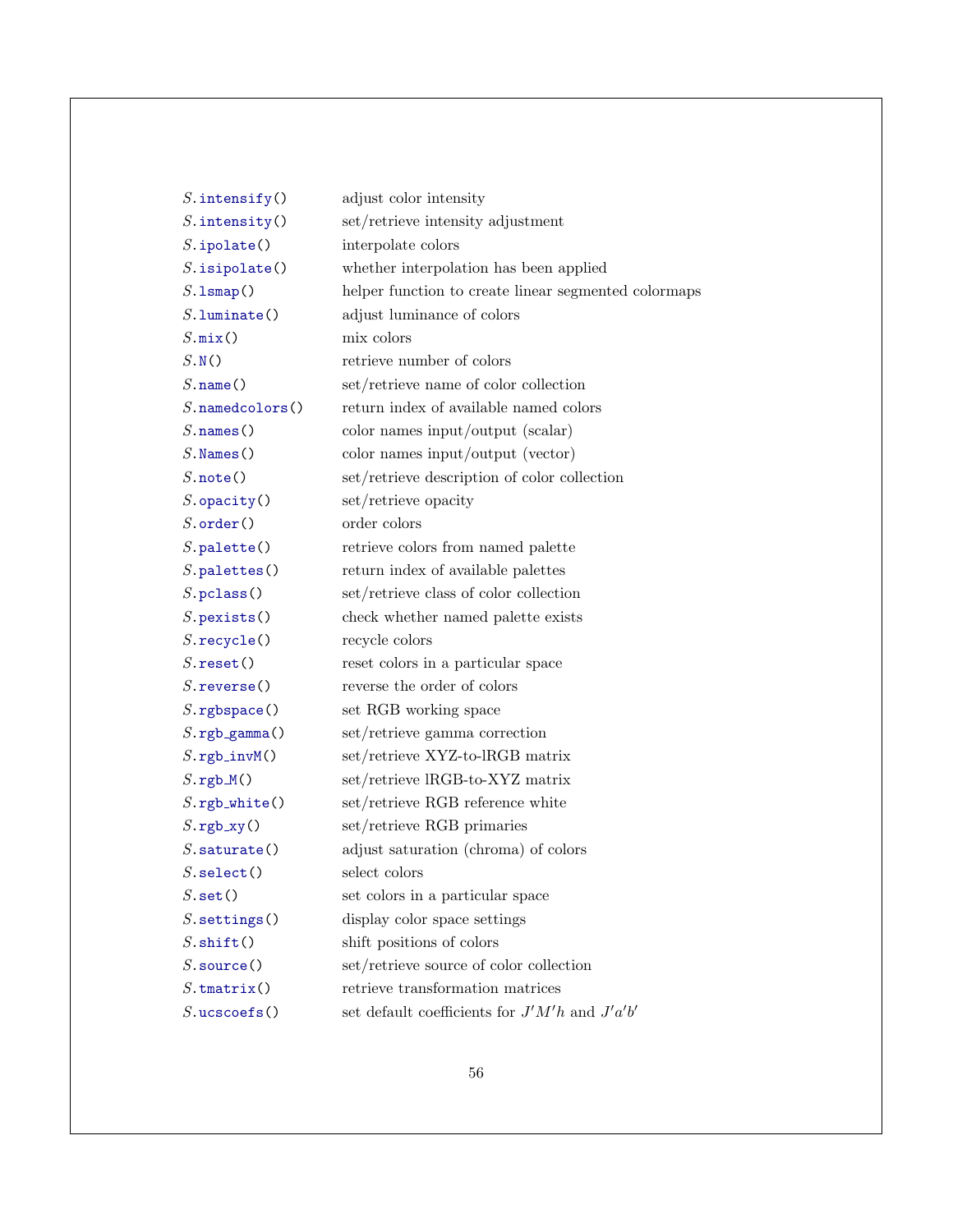| $S.\mathtt{viewcond}()$ | set/retrieve CIECAM02 viewing conditions |
|-------------------------|------------------------------------------|
| $S$ .xyzwhite()         | set/retrieve XYZ reference white         |
| $S$ . XYZ_to_XYZ()      | apply chromatic adaption                 |

### <span id="page-57-0"></span>9 Source code and certification script

lcolrspace.mlib has been compiled in Stata 14.2. The source code can be found in file colrspace [source.sthlp](https://github.com/benjann/colrspace/blob/master/colrspace_source.sthlp). Palette definitions, parameters of color generators, and definitions of named colors are kept in additional source files. These files are colrspace library [palettes.sthlp](https://github.com/benjann/colrspace/blob/master/colrspace_library_palettes.sthlp), colrspace library [lsmaps.sthlp](https://github.com/benjann/colrspace/blob/master/colrspace_library_lsmaps.sthlp), colrspace library [rgbmaps.sthlp](https://github.com/benjann/colrspace/blob/master/colrspace_library_rgbmaps.sthlp), colrspace library [generators.sthlp](https://github.com/benjann/colrspace/blob/master/colrspace_library_generators.sthlp), and colrspace library [namedcolors.sthlp](https://github.com/benjann/colrspace/blob/master/colrspace_library_namedcolors.sthlp).

Users can extend the set of available palettes and colors by providing personal library files. These files should be stored somewhere along the [R] adopath (for example in the PERSONAL directory), so Stata can find them, and they must be named as above but with a "\_personal" suffix (e.g. colrspace\_library\_palettes\_personal.sthlp). Each library file has its peculiar syntax; see the explanations in the file headers.

A certification script testing internal consistency and comparing results to some test values and results from the colorspacious Python library by [Smith](#page-59-9) [\(2018\)](#page-59-9) (see file gold [values.py](https://github.com/njsmith/colorspacious/blob/master/colorspacious/gold_values.py) at Github) as well as to results obtained from the color calculators at [colorizer.org](http://colorizer.org/) and [www.brucelindbloom.com,](http://www.brucelindbloom.com/index.html?ColorCalculator.html) can be found at [github.com/benjann/colrspace/blob/master/colrspace](https://github.com/benjann/colrspace/blob/master/colrspace_cscript.do) cscript.do.

### <span id="page-57-1"></span>10 References

<span id="page-57-3"></span>Bischof, D. 2017a. G538SCHEMES: module to provide graphics schemes for [http:](http://fivethirtyeight.com) [//fivethirtyeight.com.](http://fivethirtyeight.com) Statistical Software Components S458404, Boston College Department of Economics. [https://ideas.repec.org/c/boc/bocode/s458404.html.](https://ideas.repec.org/c/boc/bocode/s458404.html)

<span id="page-57-2"></span>-. 2017b. New graphic schemes for Stata: plotplain and plottig. The Stata Journal 17(3): 748–759.

<span id="page-57-5"></span>Brewer, C. A. 2016. Designing Better Maps. A Guide for GIS Users. 2nd ed. Redlands, CA: Esri Press.

<span id="page-57-6"></span>Brewer, C. A., G. W. Hatchard, and M. A. Harrower. 2003. ColorBrewer in Print: A Catalog of Color Schemes for Maps. Cartography and Geographic Information Science  $30(1): 5-32.$ 

<span id="page-57-4"></span>Briatte, F. 2013. SCHEME-BURD: Stata module to provide a ColorBrewer-inspired graphics scheme with qualitative and blue-to-red diverging colors. Statistical Software Components S457623, Boston College Department of Economics. [https://ideas.repec.](https://ideas.repec.org/c/boc/bocode/s457623.html) [org/c/boc/bocode/s457623.html.](https://ideas.repec.org/c/boc/bocode/s457623.html)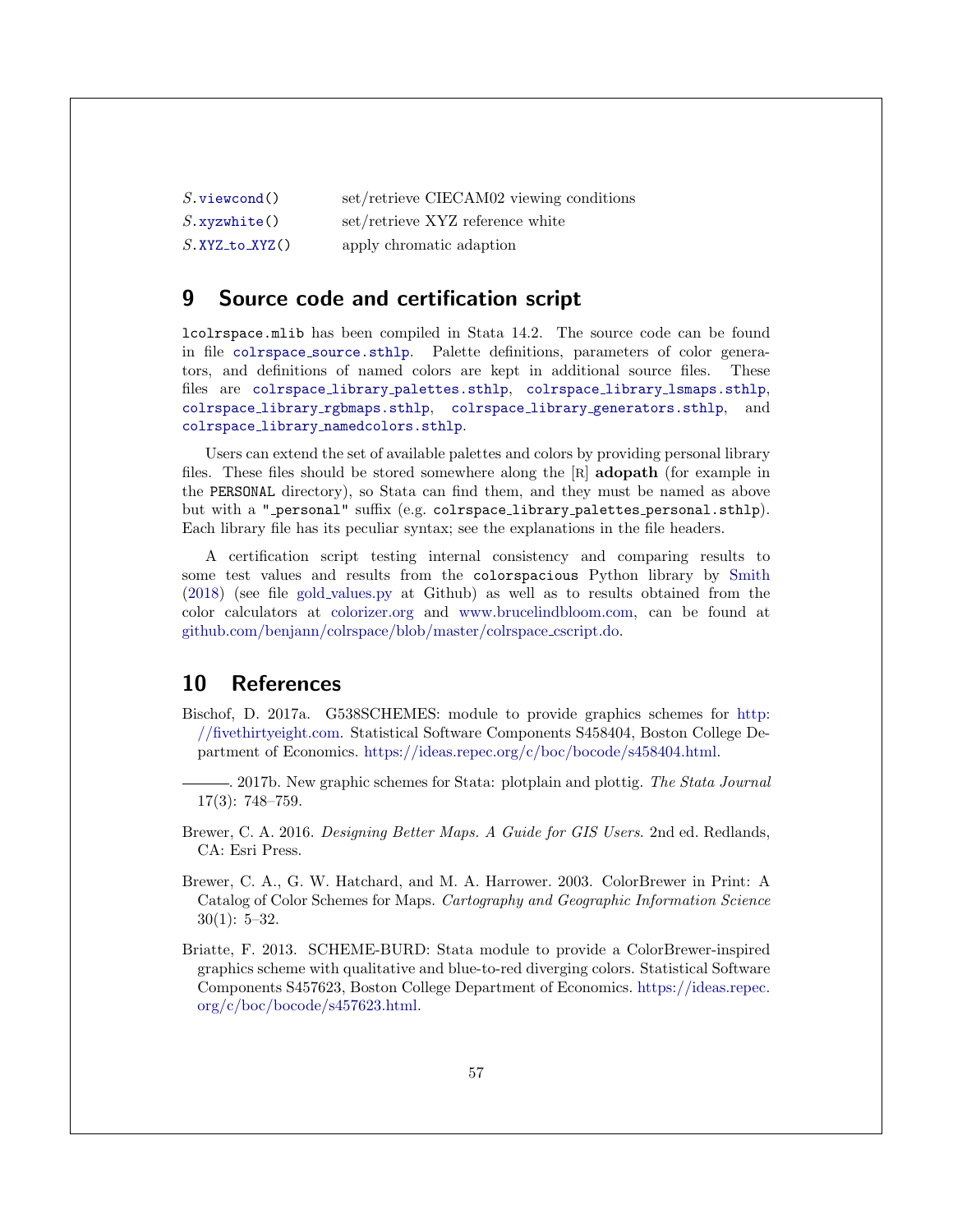<span id="page-58-4"></span>Bundesamt für Statistik. 2017. Layoutrichtlinien. Gestaltungs und Redaktionsrichtlinien für Publikationen, Tabellen und grafische Assets. Technical Report Version 1.1.1, Bundesamt für Statistik, Neuchâtel.

<span id="page-58-7"></span>Crameri, F. 2018. Scientific colour maps. Zenodo. [DOI: 10.5281/zenodo.1243862.](https://doi.org/10.5281/zenodo.1243862)

- <span id="page-58-10"></span>Hunt, R. W. G. 2004. The Reproduction of Colour. 6th ed. West Sussex: John Wiley & Sons.
- <span id="page-58-5"></span>Hunter, J. D. 2007. Matplotlib: A 2D graphics environment. Computing in Science  $\mathcal{B}$ Engineering 9(3): 90–95.
- <span id="page-58-8"></span>Ihaka, R., P. Murrell, K. Hornik, J. C. Fisher, R. Stauffer, and A. Zeileis. 2016. colorspace: Color Space Manipulation. R package version 1.3-2. [http://CRAN.](http://CRAN.R-project.org/package=colorspace) [R-project.org/package=colorspace.](http://CRAN.R-project.org/package=colorspace)
- <span id="page-58-13"></span>International Electrotechnical Commission (IEC). 2003. International Standard IEC  $61966-2-1:1999/AMD1:2003.$  Amendment 1 – Multimedia systems and equipment – Color measurement and management – Part 2-1: Color management – Default RGB color space – sRGB. [http://www.sis.se/api/document/preview/562720/.](http://www.sis.se/api/document/preview/562720/)
- <span id="page-58-0"></span>Jann, B. 2018. Color palettes for Stata graphics. The Stata Journal 18(4): 765–785.
- <span id="page-58-2"></span>Juul, S. 2003. Lean mainstream schemes for Stata 8 graphics. The Stata Journal 3(3): 295–301.
- <span id="page-58-6"></span>Kovesi, P. 2015. Good Colour Maps: How to Design Them. [arXiv:1509.03700](https://arxiv.org/abs/1509.03700) [cs.GR].
- <span id="page-58-3"></span>Lin, S., J. Fortuna, C. Kulkarni, M. Stone, and J. Heer. 2013. Selecting Semantically-Resonant Colors for Data Visualization. Computer Graphics Forum 32(3pt4): 401– 410.
- <span id="page-58-15"></span><span id="page-58-9"></span>Lindbloom, B. J. 2017a. Chromatic Adaptation. Revision 06 Apr 2017. [http://www.](http://www.brucelindbloom.com/Eqn_ChromAdapt.html) [brucelindbloom.com/Eqn](http://www.brucelindbloom.com/Eqn_ChromAdapt.html) ChromAdapt.html.
	- . 2017b. Delta E (CIE 1994). Revision 07 Apr 2017. [http://www.brucelindbloom.](http://www.brucelindbloom.com/Eqn_DeltaE_CIE94.html) com/Eqn DeltaE [CIE94.html.](http://www.brucelindbloom.com/Eqn_DeltaE_CIE94.html)

<span id="page-58-11"></span>. 2017c. Delta E (CIE 2000). Revision 08 Apr 2017. [http://www.brucelindbloom.](http://www.brucelindbloom.com/Eqn_DeltaE_CIE2000.html) com/Eqn DeltaE [CIE2000.html.](http://www.brucelindbloom.com/Eqn_DeltaE_CIE2000.html)

<span id="page-58-12"></span>. 2017d. RGB Working Space Information. Revision 06 Apr 2017. [http://www.](http://www.brucelindbloom.com/WorkingSpaceInfo.html) [brucelindbloom.com/WorkingSpaceInfo.html.](http://www.brucelindbloom.com/WorkingSpaceInfo.html)

<span id="page-58-14"></span>. 2017e. RGB/XYZ Matrices. Revision 07 Apr 2017. [http://www.](http://www.brucelindbloom.com/Eqn_RGB_XYZ_Matrix.html) [brucelindbloom.com/Eqn](http://www.brucelindbloom.com/Eqn_RGB_XYZ_Matrix.html) RGB XYZ Matrix.html.

<span id="page-58-1"></span>Luo, M. R., G. Cui, and C. Li. 2006. Uniform Colour Spaces Based on CIECAM02 Colour Appearance Model. COLOR research and application 31(4): 320–330.